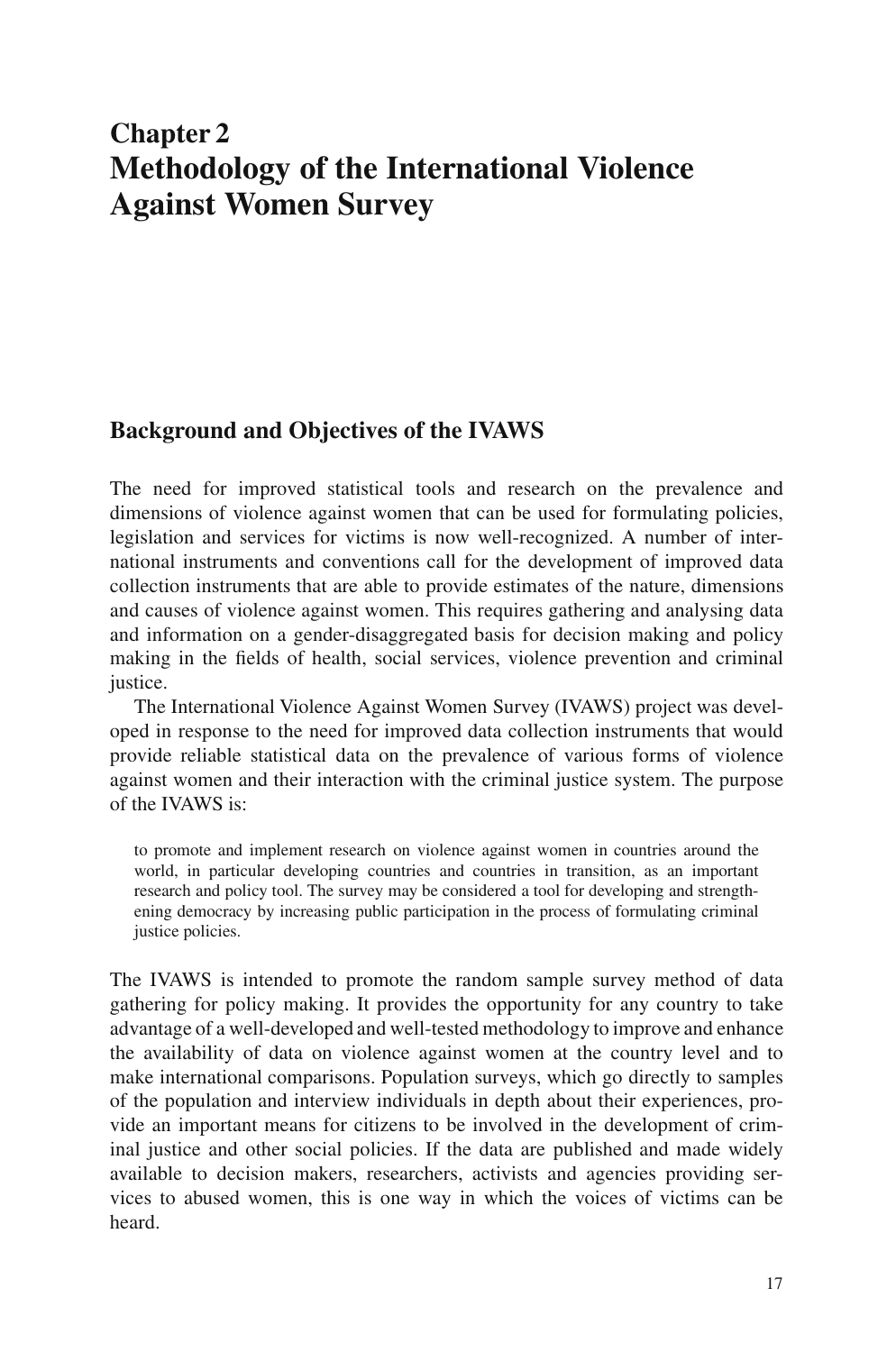The objectives of the IVAWS project are to:

- create a standardised tool suitable for collecting comparable data on the prevalence and incidence of violence against women across cultures
- conduct the survey in several countries across the world by drawing a representative national sample of female respondents in each country and using a standardised interviewing methodology
- develop expertise and technical knowledge at the local level on research methods, including survey design, techniques for interviewing on sensitive topics, analysis and interpretation of victimisation survey data
- build a central database of the data sets and conduct cross-national analysis of the results
- use the data to test hypotheses and theories on violence against women
- put the results to use by organising local seminars and awareness-raising campaigns, and providing information to the media
- provide data for policy making in order to combat violence against women through:
	- increasing knowledge among the general public and among authorities and decision-makers on the scope of the problem, its causes and consequences
	- contributing to the development and strengthening of criminal justice responses
	- improving police action by generating information on non-reported cases, and on the degree of satisfaction with police and their response
	- improving mechanisms for prevention through a better understanding of risk factors and correlates of violence
	- improving assistance to victims through data on women's use of services

The development of a draft questionnaire and methodology began in 1997 at the initiative of the European Institute for Crime Prevention and Control, affiliated with the United Nations (HEUNI), which is located in Helsinki. In 1999, an International Project Team was formed which consisted of HEUNI, the United Nations Interregional Crime and Justice Research Institute (UNICRI) and Statistics Canada.<sup>5</sup> Initially, some testing of the draft questionnaire was carried out in Estonia in 2000. Following this pilot study, the questionnaire and methodology manual were drafted. At the time, UNICRI had been involved in the International Crime Victimisation Survey (ICVS), a general crime victim survey that has been conducted in over 60 countries since 1989. The IVAWS was conceived as a solution to the problem of under-reporting of sexual and domestic violence on the ICVS. The critique that the traditional methodology did not lend itself well to capturing women's experiences of sexual and domestic violence extended also to the ICVS. There was a perceived need

<sup>&</sup>lt;sup>5</sup> At the time of writing, the International Project Team consisted of representatives from HEUNI and University of Ottawa, formerly Statistics Canada. The United Nations Office on Drugs and Crime was also involved in the implementation of the project, in particular in overseeing the IVAWS in Mozambique.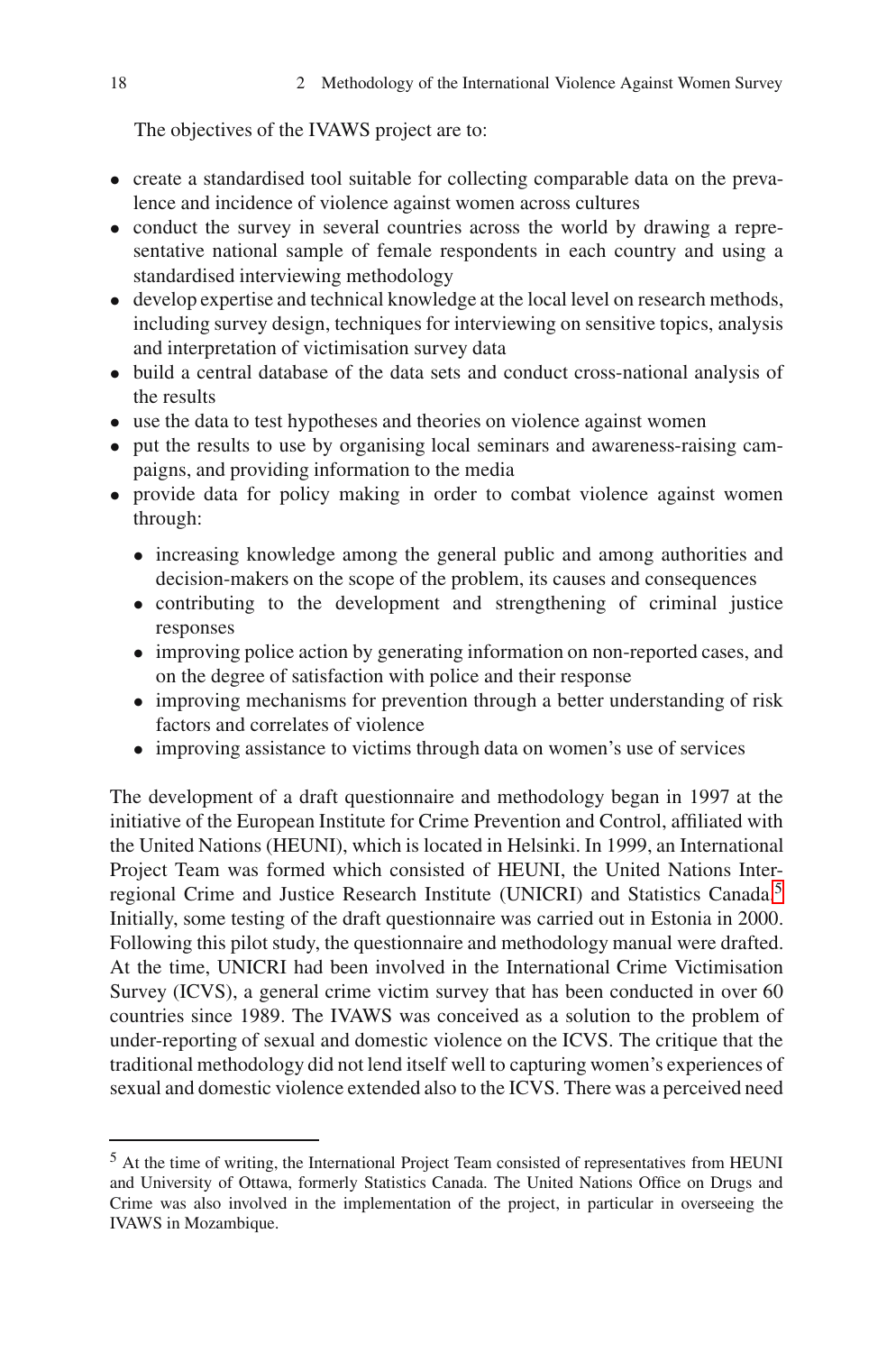for international comparative research on these special topics and so the IVAWS was conceived to fill the gap.

## **Participating Countries**

Discussions about participation in the IVAWS were first initiated with the network of countries who were involved in the ICVS. Interest spread and any country that could secure funding and identify a national coordinator was invited to participate. The first meeting of national IVAWS coordinators was organised and pilot studies were conducted in 2001 and 2002 in 13 countries.<sup>6</sup> The IVAWS questionnaire was finalised in English in 2002. To date, the questionnaire has been translated into Chinese, Czech, Danish, French, German, Greek, Italian, Polish, Portuguese and Spanish.

A number of countries commenced the full-fledged survey in 2003 and by the end of 2005, the IVAWS had been carried out or was underway in eleven countries. Victimisation-type surveys have been conducted internationally either by interviewing respondents over the telephone, personal face-to-face, or at times using a mailout/mail-back questionnaire. As Table [2.1](#page-2-0) shows, some of the IVAWS surveys were conducted by telephone and some face-to-face, a decision that was left up to project coordinators in each country.

| Country        | Sample size | Response rate* | Date of interviewing    | Method of<br>interviewing |
|----------------|-------------|----------------|-------------------------|---------------------------|
| Australia      | 6.677       | 39%            | December 2002–June 2003 | Telephone                 |
| Costa Rica     | 908         | 58%            | July–August 2003        | Face-to-face              |
| Czech Republic | 1.980       | 66%            | May-June 2003           | Face-to-face              |
| Denmark        | 3,589       | 52%            | October–November 2003   | Telephone                 |
| Greece         | 479         | Continuing     |                         | Face-to-face              |
| Hong Kong      | 1.297       | 45%            | May-June 2005           | Telephone                 |
| Italy          | 25,000      | 72%            | January-October 2006    | Telephone                 |
| Mozambique     | 2.015       | 96%            | June-August 2004        | Face-to-face              |
| Philippines    | 2,602       | 99%            | June-July 2005          | Face-to-face              |
| Poland         | 2.009       | 87%            | March-May 2004          | Face-to-face              |
| Switzerland    | 1.973       | 59%            | April-August 2003       | Telephone                 |

<span id="page-2-0"></span>**Table 2.1** Countries participating in the IVAWS. sample sizes, response rates and methods of interviewing

<sup>∗</sup>Response rates have been calculated as a percentage of completed interviews out of the number of households where initial contact was established and a woman selected to participate. The exceptionally high response rates in Mozambique and the Philippines may be due to the fact that approval was given by local community leaders prior to conducting the interviews and this was communicated to the selected respondents. This is in line with response rates obtained by the WHO in their research on violence against women in South-East Asia and Sub-Saharan Africa (Garcia-Moreno et al. 2005).

<sup>6</sup> These countries included Argentina, Australia, Canada, Costa Rica, Denmark, Indonesia, Italy, Kazakhstan, Poland, Philippines, Serbia, Switzerland and Ukraine.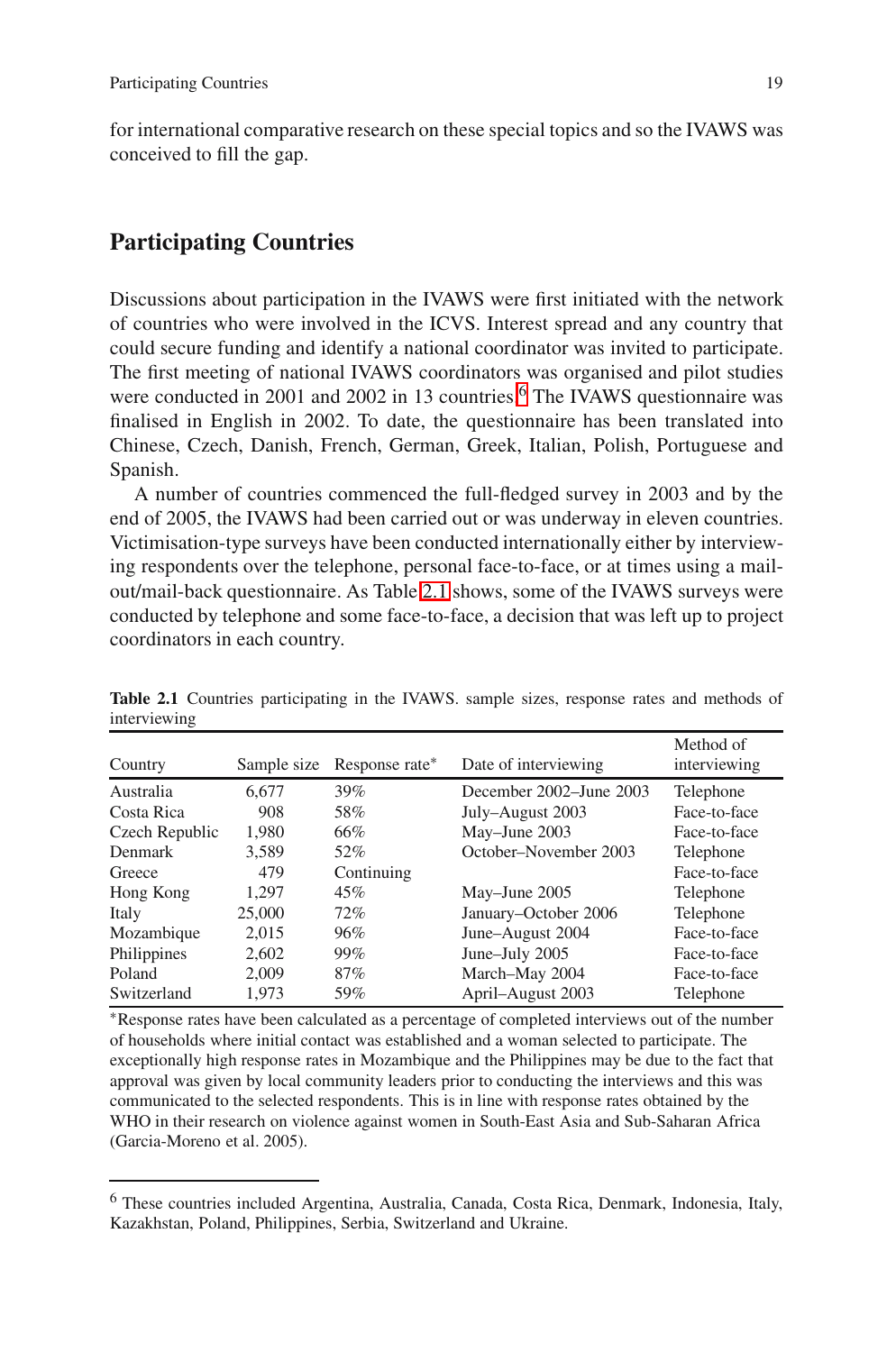The field work of the survey in Italy, conducted by the Italian national statistical agency, ISTAT, was commenced later than the other surveys and the data set was not available at the time of this analysis; in the meantime the results of the survey in Italy have been published by ISTAT (2007). Some countries, such as Australia and Italy, were able to contribute proportionately greater resources to the project compared to others which resulted in substantially larger samples. The target sample in each country was 2,000 aged 18 to 69 years. For most countries, sample sizes were about 2,000 women but were closer to 1,000 in Costa Rica and Hong Kong. In total, over 53,000 women were interviewed about their experiences of violence. The experiences of 23,050 women in nine countries will be presented in this text. As interviewing was also continuing in Greece at the time of writing, data from this country could not be included in this analysis.

Each participating country was responsible for carrying out their own fundraising for participation in the IVAWS. In most countries the funding from the survey was obtained from government sources or some other national fund (in Mozambique, the survey was co-funded by three United Nations agencies: see Appendix I for a listing of national coordinators and funding agencies). The selection of countries participating was thus in large part determined by the success of their fundraising efforts.

#### **Materials and Manuals for Implementing the Survey**

National co-ordinators were required to attend a training session covering all aspects of undertaking the survey in their country and each was provided with a comprehensive survey methodology package. The International Project Team was available throughout the data collection period to respond to queries that arose in the field. A few countries, such as Greece and Hong Kong, joined the project at a later date and so national co-ordinators received training and instructions on conducting the survey via email and telephone. The methodology package includes the IVAWS questionnaire, a pre-programmed data capture program, and an extensive research Manual with detailed guidelines on how to implement the survey. The Manual first outlines the background and objectives of the survey and details the steps to follow to get started on the IVAWS, including:

- budgeting for the survey and what the composition of the research team should be in each country, including technical facilities for data capture and processing
- recruitment and training of interviewers, including selection criteria, a training program, and procedures for debriefing interviewers
- guidelines for sampling procedures to ensure random select of respondents
- the logistics of how to administer the questionnaire
- how to use the data capture system
- instructions on coding, data entry and logical validation
- interviewer guidelines and frequently asked questions
- a rough outline for outline of presentation of data for national IVAWS reports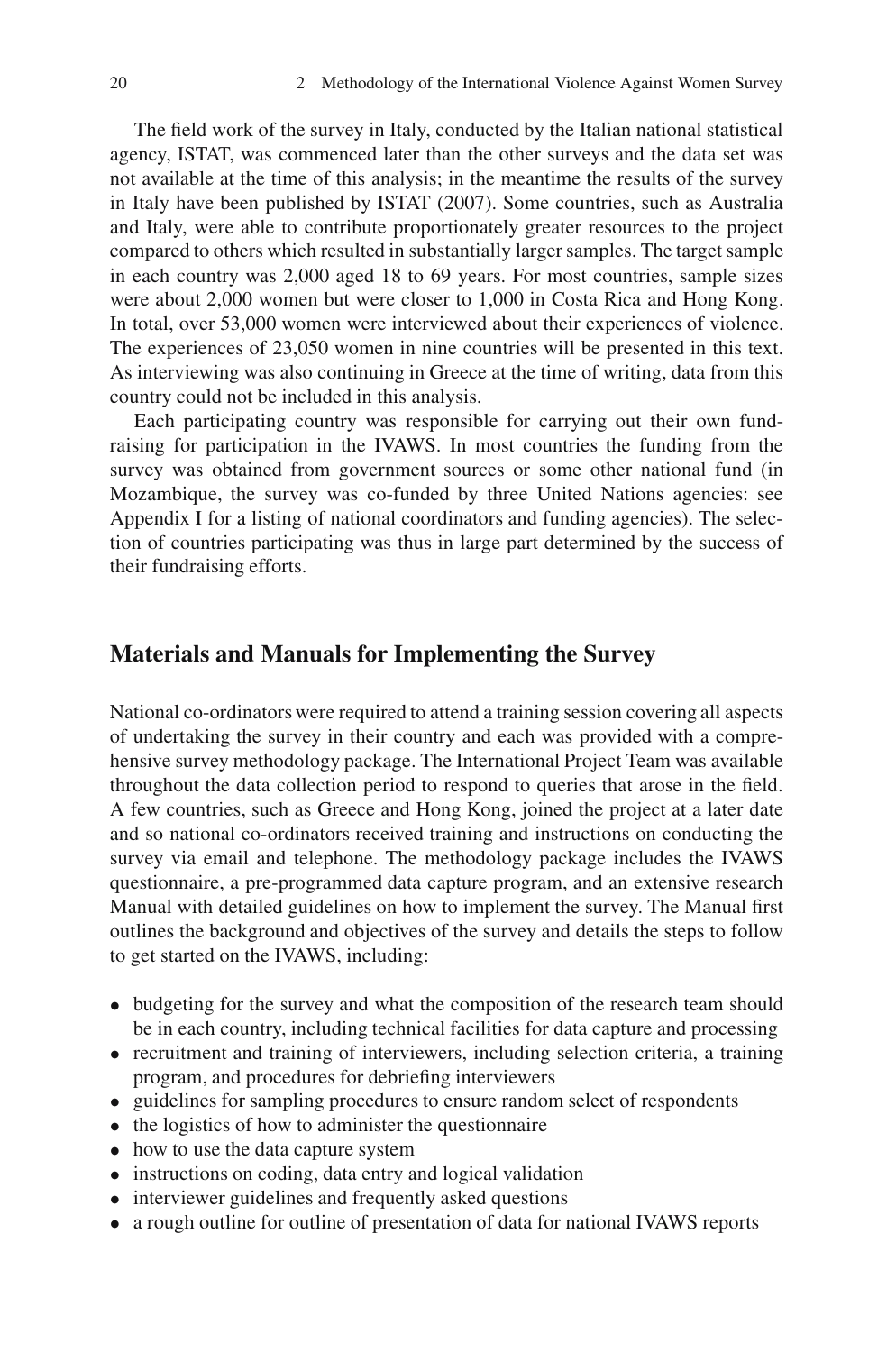The questionnaire together with the methodology manual form a survey package which can be used to conduct the survey in different countries while ensuring that a standard approach is followed. The availability of this package is intended to facilitate the participation of countries in a standardised survey on violence against women where funding or expertise might not otherwise be available for questionnaire design and other developmental aspects of a project of this nature. Hence, involvement in the project results in the transfer of technical expertise on survey taking where none might have existed previously. In countries where there is little or no information on the extent of men's violence against women, participation in the IVAWS can also serve as a basis for public awareness, debate and national action on the issue. In countries where there have been prior prevalence surveys on violence against women, the IVAWS offers the possibility of international comparisons. The importance of the results is that they can be used to launch a firmly grounded public debate in the media, in academia and in the political sphere about the causes and consequences of violence against women and the responses of victims. The IVAWS facilitates comparability and can fill the gap in finding international as well as local remedies and responses to violence against women.

### **Ethical Considerations in Studying Violence Against Women**

The IVAWS followed recommendations from Statistics Canada regarding the ethical conduct of interviewing women about violence (Johnson 1996). Since development of the Statistics Canada survey in 1993, the World Health Organisation (WHO) has identified eight key principles to ensure ethical research on violence against women that were developed for the Multi-country Study on Women's Health and Domestic Violence Against Women (see Ellsberg & Heise 2005 for elaboration). These were followed in the IVAWS and include:

- the safety of respondents and the research team is paramount, and should guide all project decisions
- prevalence studies need to be methodologically sound and to build upon current research experience about how to minimize the under-reporting of violence
- protecting confidentiality is essential to ensure both women's safety and data quality
- all research team members should be carefully selected and receive specialised training and on-going support
- the study design must include actions aimed at reducing any possible distress caused to the participants by the research
- fieldworkers should be trained to refer women requesting assistance to available local services and sources of support. Where few resources exist, it may be necessary for the study to create short-term support mechanisms
- researchers and donors have an ethical obligation to help ensure that their findings are properly interpreted and used to advance policy and intervention development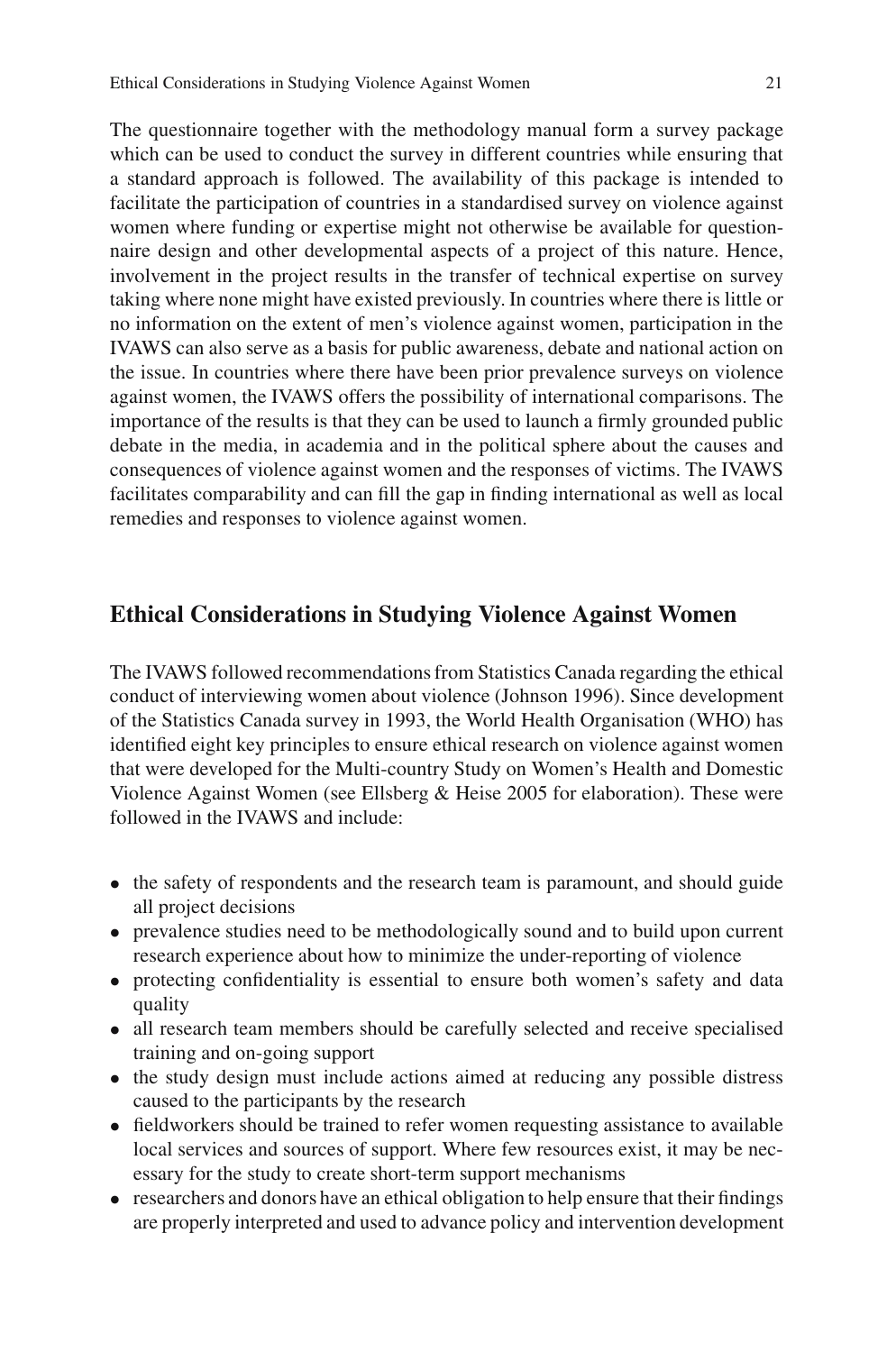The IVAWS only used female interviewers and closely adhered to those principles. In each participating country, each interviewer was required to possess:

- some level of knowledge and comfort discussing issues related to violence against women
- a non-judgmental and empathetic attitude toward victims of domestic violence and sexual assault
- good interviewing skills, preferably with interviewing experience
- a pleasant personality and ability to relate to people in all walks of life
- an absence of highly biased views related to the subject matter or characteristics of respondents (age, social status, ethnicity, religion)
- a willingness to adhere to instruction and time schedules
- a willingness to report problems and discuss them in an objective manner
- an acceptable level of literacy and ability to understand the questionnaire and issues being surveyed
- knowledge of and facility in local languages and dialects

In each participating country, interviewers were trained by the national coordinator using the training module of the IVAWS Manual. The aim of the training was to equip the interviewers with a clear understanding of:

- how violence against women is defined in the country and on the survey
- the effects of violence on female victims that might lead them to make certain decisions
- common societal myths concerning violence and victims and the importance of these myths for respondents and interviewers
- how to ensure safety for respondents and themselves
- how to respond to emotional trauma that might be raised by responding to this survey, for both respondents and interviewers
- how to encourage participation in the survey and honest disclosures of violence

In order to minimise initial refusals, the IVAWS was introduced not as a survey on violence, but as a survey on personal safety. Interviewers were trained to ensure that interviews would be conducted in private and to be flexible about letting respondents determine when and where interviews would take place. In some instances, interviews were rescheduled or relocated so as to ensure privacy.

Interviewers were trained to recognize that the interview setting might be the first time the respondent reveals her experiences of male violence to anybody. While this may be a relief for some respondents, for others disclosing the experiences and the details may cause distress and emotional trauma. Interviewers were trained to be empathetic towards respondents and to respond appropriately by not rushing and by taking the time to build rapport. Interviewers were instructed not to act as counsellors but instead, in order to respond effectively to respondents' emotional trauma, they were instructed to be prepared to provide information about sources of victim assistance in the local community. This included information about crisis centres, crisis lines, other counsellors and shelters for abused women, as well as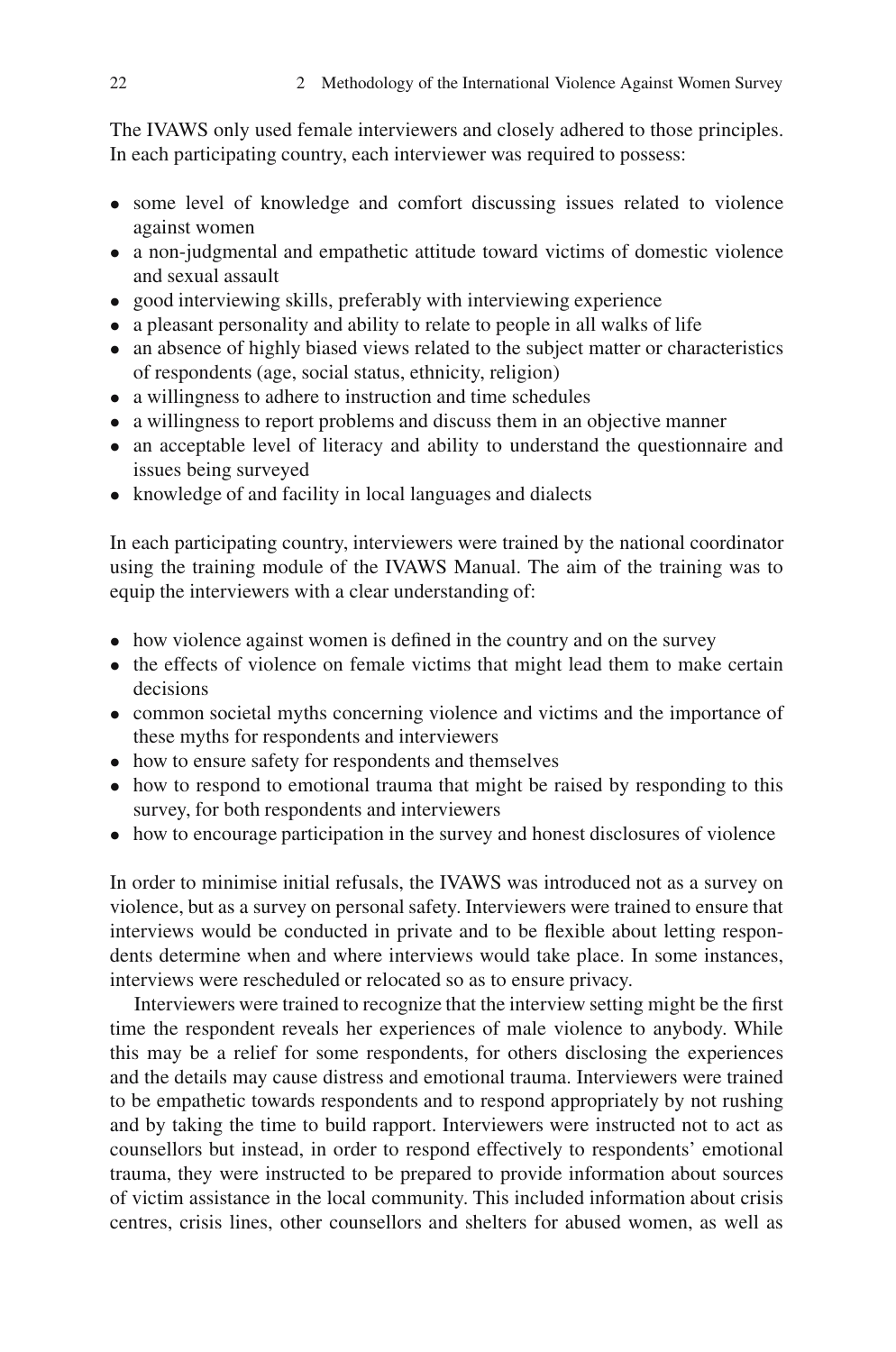community-based support and women's groups. Interviewers for the IVAWS were also provided with support which including frequent debriefings and counselling, both individually and in a group, throughout the fieldwork. In addition, interviewers were trained to prepare for the possibility that the interview could be overheard by someone. As interviewers cannot know in advance if respondents may be living with violence, they were trained to deal with situations where the abuser or some other family member entered the scene of interview. Interviewer selection and training, and support for both respondents and interviewers, were seen as critical components to ensuring that the project was conducted in an ethical manner and that the data would have a high degree of reliability.

#### **Limitations and Issues Related to Multi-country Research**

Although every effort was made to adhere to sound methodological principles in designing, testing and implementing the IVAWS in these various countries, it is difficult to control for all aspects of the survey-taking process in each country. There are many potential influences on a survey at the country level and the individual level that may affect the percentage of women who respond (response rate) and the willingness of women to provide candid responses to questions about violent victimisation (rates of disclosure), all of which can affect the results of the survey in each country. Factors that have the potential to affect the outcome of the survey include the following:

- 1. *Culture*: There are bound to be differences in the degree to which women from different cultural milieux are familiar and at ease with responding to surveys and describing their personal experiences to a stranger in the context of an interview. There will be differences in societal attitudes toward victims of sexual and domestic violence and the degree of openness to acknowledging and discussing these experiences. Norms protecting family privacy that prevent women in many cultures from reporting to the police or other agencies may also inhibit women from disclosing to survey interviewers. If violence against women is not *de facto* considered an issue of concern for the criminal justice or health systems, women may be reluctant to name their experiences in the terms employed in the survey. Prevalence rates presented in the following analysis therefore likely under-estimate the true rates of violence in these countries. In the absence of qualitative interviews with women in each country it is unknown how this varies among countries.
- 2. *Subjectivity*: Although the survey questionnaire was thoroughly tested in all countries, as well as additional countries which have not yet taken up the IVAWS, it is difficult to control for and detect variation in the subjective meaning of violence to the women responding. This is an issue that exists to some extent within and between countries and survey researchers continue to grapple with it. The implication of this is that there may be variations in the meaning of a violent assault for individual women, depending on past experiences, their social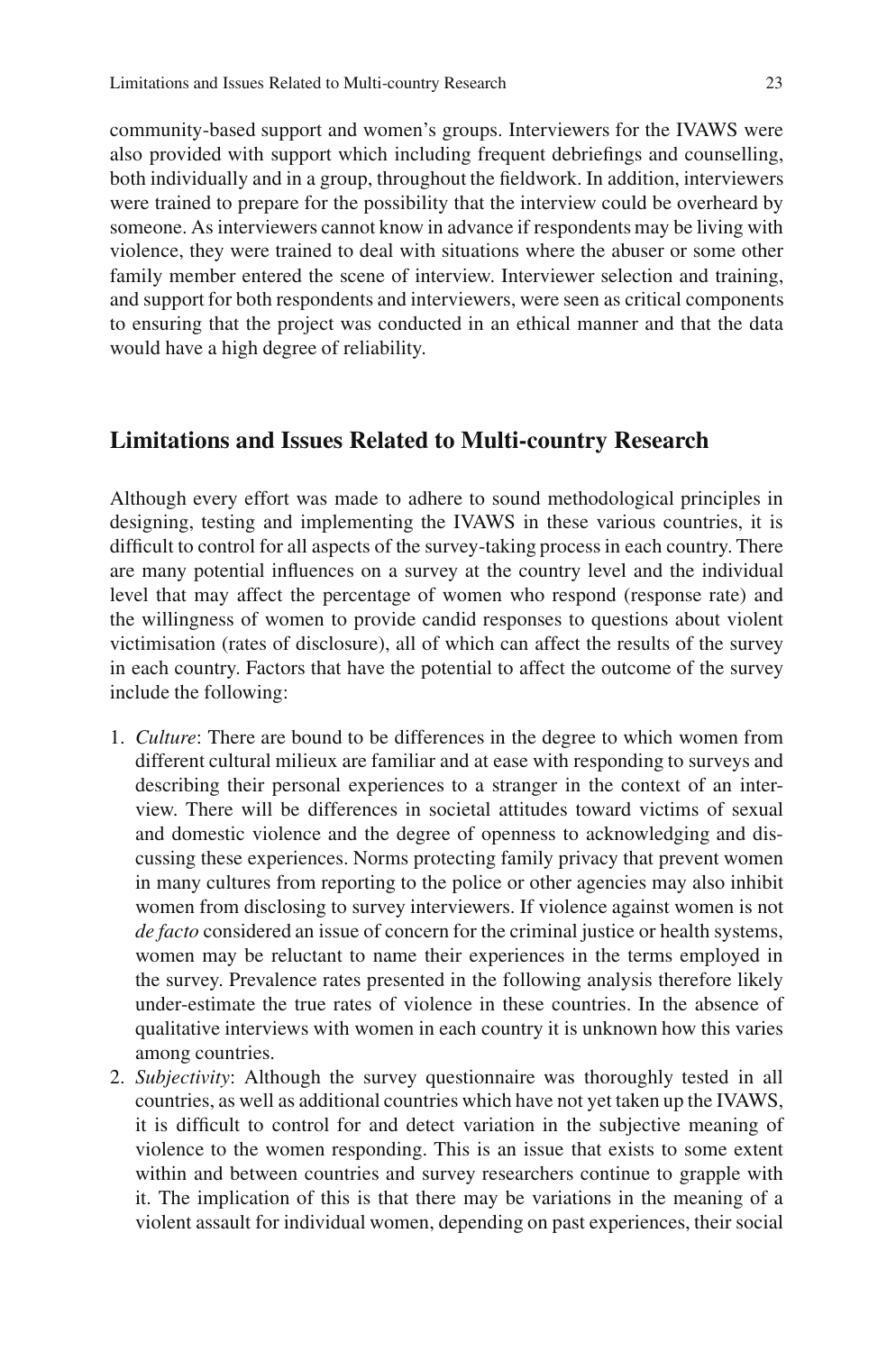situation, cultural definitions of violence, societal attitudes towards violence and victims, and so on. This variation in the meaning of violence for the women responding is bound to exist in larger measure in cross-cultural comparative studies where societal-level differences are greater. While survey designers do their best to ensure that the questions are clear and unambiguous and that they are thoroughly tested among a diverse group of women, in the end respondents will perceive their experiences to fit into the survey categories or they won't. They will perceive some benefit in reporting their experiences and disclose them to interviewers, or they will perceive some risk and choose to keep them private. It is not known to what extent differences in the prevalence of sexual and intimate partner violence presented in this text can be attributed to variations in the subjective meaning of violence for the women responding. This is an important question for future research.

- 3. *Translation*: We cannot overlook the possibility that translations of the original questionnaire may have affected the results. The questionnaire was designed in English and translated into the relevant languages in the participating countries. Although great care was taken to ensure accuracy of the translations via backtranslations (a technique where the document is translated into another language then back into English and the two English versions are compared), it is possible that certain concepts don't translate as well as others and the results may be biased as a result. Situations where questions may have been misinterpreted due to cultural differences or possible problems with the translation, including issues with dialects, are highlighted in the discussion of results wherever they are known.
- 4. *Differences in modes of interviewing*: The research literature on the effect of the mode of interviewing is inconclusive. Telephone interviewing tends to be the preferred mode of interviewing in countries where telephone ownership is high, due in part to the lower costs in comparison with face-to-face interviewing. Telephone interviews provide a degree of anonymity that is not possible in face-to-face interviews, which may result in higher levels of disclosure of experiences of violence. On the other hand, in the context of a face-to-face interview, interviewers may be in a better position to develop rapport and enhanced trust which then encourages honest disclosures of violence. Face-to-face interviewing also overcomes some problems with bias in sample selection that occurs when respondents without telephones are omitted. The rapidly growing use of mobile telephones in some countries, particularly among young people who often do not have landlines, means they are more likely to be excluded in telephone surveys. But bias may also creep into face-to-face surveys if the sample is restricted geographically due to logistical difficulties reaching some selected households. The decision to adopt one method or the other was left to each country coordinator and depended on a number of factors, including the technical expertise available to undertake the survey, cultural appropriateness, and the available budget.
- 5. *Memory and recall*: A common concern among victimisation survey researchers is the reliability of responses related to events that occurred some time ago.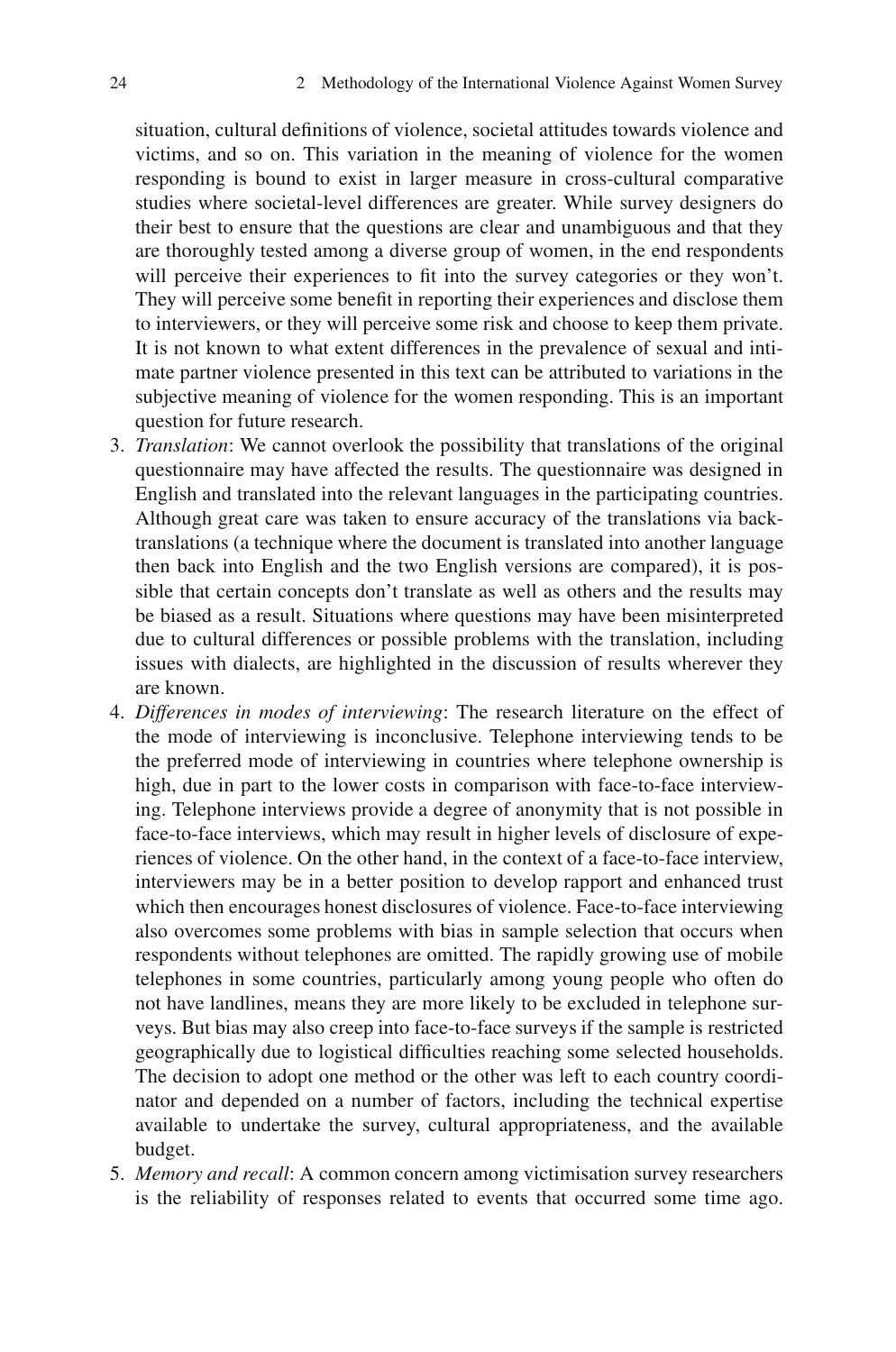Researchers in the field of violence against women typically wish to focus on the history of violence in women's lives, and not just very recent events. There are many reasons for this, including the importance of understanding the longterm emotional and social impacts of violent victimisation, and the importance of tracking actions taken by criminal justice officials, which tend to evolve over a lengthy period of time. Very traumatic experiences are unlikely to be forgotten, but may be difficult to place in time. An event that occurred around the age of 16 could be classified as child abuse or an adult experience depending on where the respondent places it in time. Less traumatic experiences may be forgotten completely and not reported during the interview, or the details may be misreported.

6. *Response rates*: Responses rates vary considerably among the IVAWS countries. The percentage of women who were selected for an interview and who agreed to take part ranged from 39% in Australia to 96% in Mozambique. The lower the response rate, the greater the concern that the survey responses will be biased. The results will be affected to the extent that the omitted groups differ from those who were interviewed on indicators such as victimisation rates. In order to adjust for non-response and coverage problems, the data were weighted by age group according to data from the United Nations Statistical Division. Age is the variable most commonly employed to improve the representativeness of a sample as it is associated with marital status, lifestyle and other socio-demographic characteristics of a population.

These limitations are important to consider throughout the remainder of this text in the interpretation of international comparisons of victimisation rates, the profile of types of violence, and the correlates of violence in each country.

## **Reliability of the Estimates**

The IVAWS is comprised of sample surveys in each participating country where the objective was to select samples of women at random. Random samples are the ideal because they produce estimates that can be generalized to the population at large. Although this was the objective, it is rarely possible to obtain purely random samples in social science research due to such factors as refusals to participate, unequal telephone coverage in telephone surveys, and logistical problems in reaching remote areas in face-to-face surveys. In order to assess how well the samples represented all women in each country, the age profile of the sample was compared to the age profile obtained from the United Nations Statistical Division. Adjustments were made through a process of weighting so that each sample would be representative of the local population according to age. This helps ensure that the results are representative and can be generalized to the population of women in the participating countries (see Appendix I for details about the weighting procedure).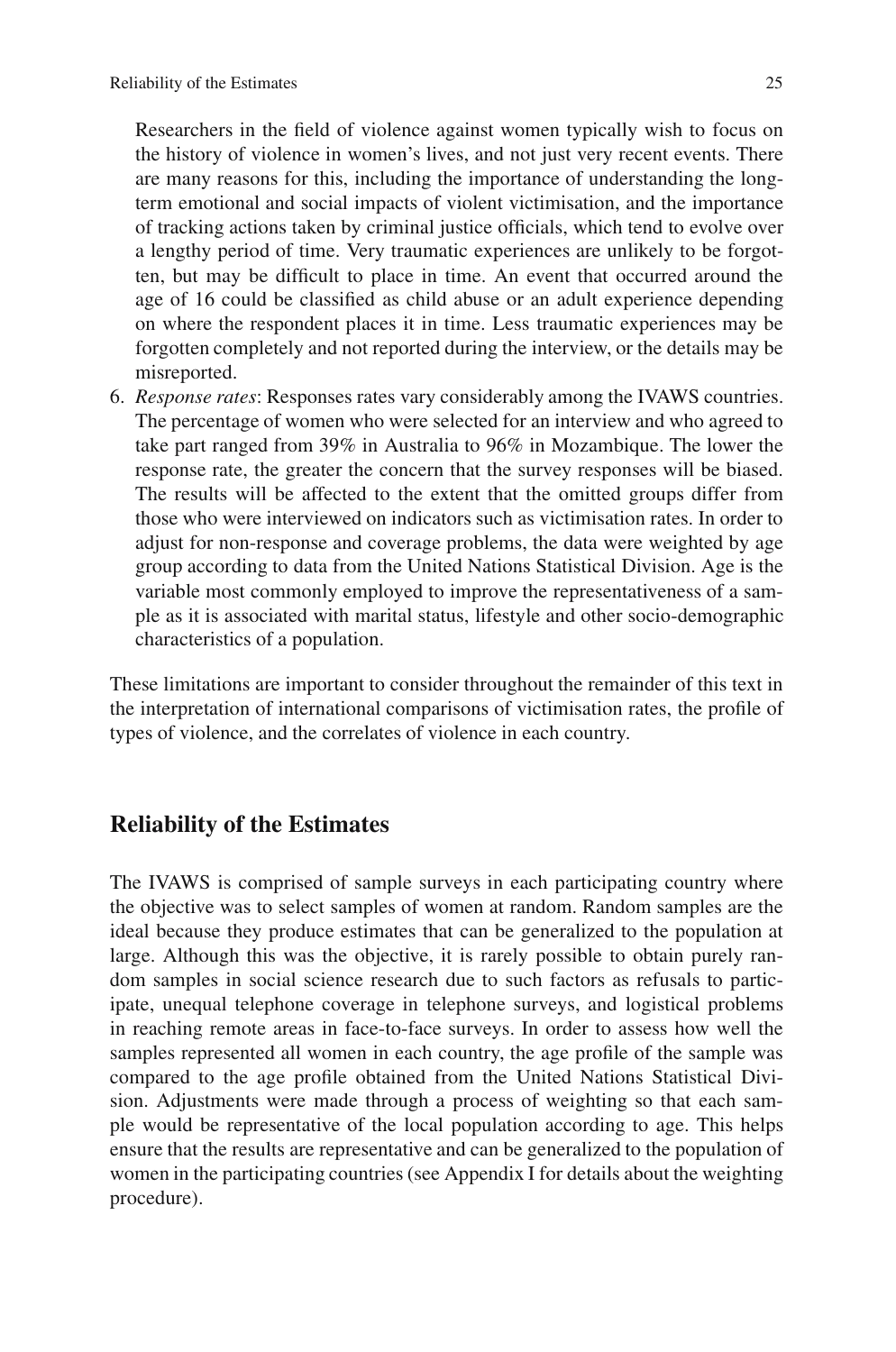Because the data are based on a sample, the estimates presented in this analysis are subject to sampling variability; that is, they may differ from those that would have been produced if all women in each country had been interviewed. One measure of the likely difference is the standard error (SE), which indicates the extent to which an estimate might have varied by chance because only a sample of women were included. There are about two chances in three (67%) that a sample estimate will vary by less than one standard error from the number that would have been obtained if all women had been included, and about 19 chances in 20 (95%) that the difference will be less than two standard errors.

Another measure of the likely difference is the relative standard error (RSE) that is obtained by expressing the standard error as a percentage of the estimate. The relative standard error provides an indication of the relative accuracy of the estimate. The larger the sample, the smaller the SE and the RSE. Therefore larger estimates and those based on larger samples are more reliable relative to smaller estimates and those based on smaller samples. Estimates with relative standard errors of less than 25% are considered sufficiently reliable for most purposes. Estimates with relative standard errors between 25% and 50% are marked with an asterisk to indicate that they should be treated with caution. Estimates with relative standard errors 50% or greater are subject to sampling error too high for most purposes and so are not presented in this text. In addition, all estimates based on sample counts of less than 5 are suppressed, whether or not the relative standard error exceeds 50% (although typically it does).

#### **Outline of the IVAWS Questionnaire**

The IVAWS questionnaire can be divided roughly into three thematic parts: women's experiences of male violence, details and consequences of these experiences, and information about the background and current characteristics of respondents and their male partners.

As part of the Secretary General's report on violence against women, an expert group was convened by the United Nations in Geneva in 2005 to assess the challenges and gaps in data collection on violence against women and made a number of recommendations for improving population-based surveys (Report of the Expert Group Meeting 2005). Among others, these include:

- using multiple behaviourally-specific questions, rather than one single question directed at determining whether the woman has been "abused" or has been the victim of "violence"
- using multiple approaches and measures to determine the severity of violence, including the frequency of violent incidents, physical and emotional injuries, reproductive health problems, economic and social participation, costs and service utilization, consequences for children
- differentiating types of violence in the presentation of results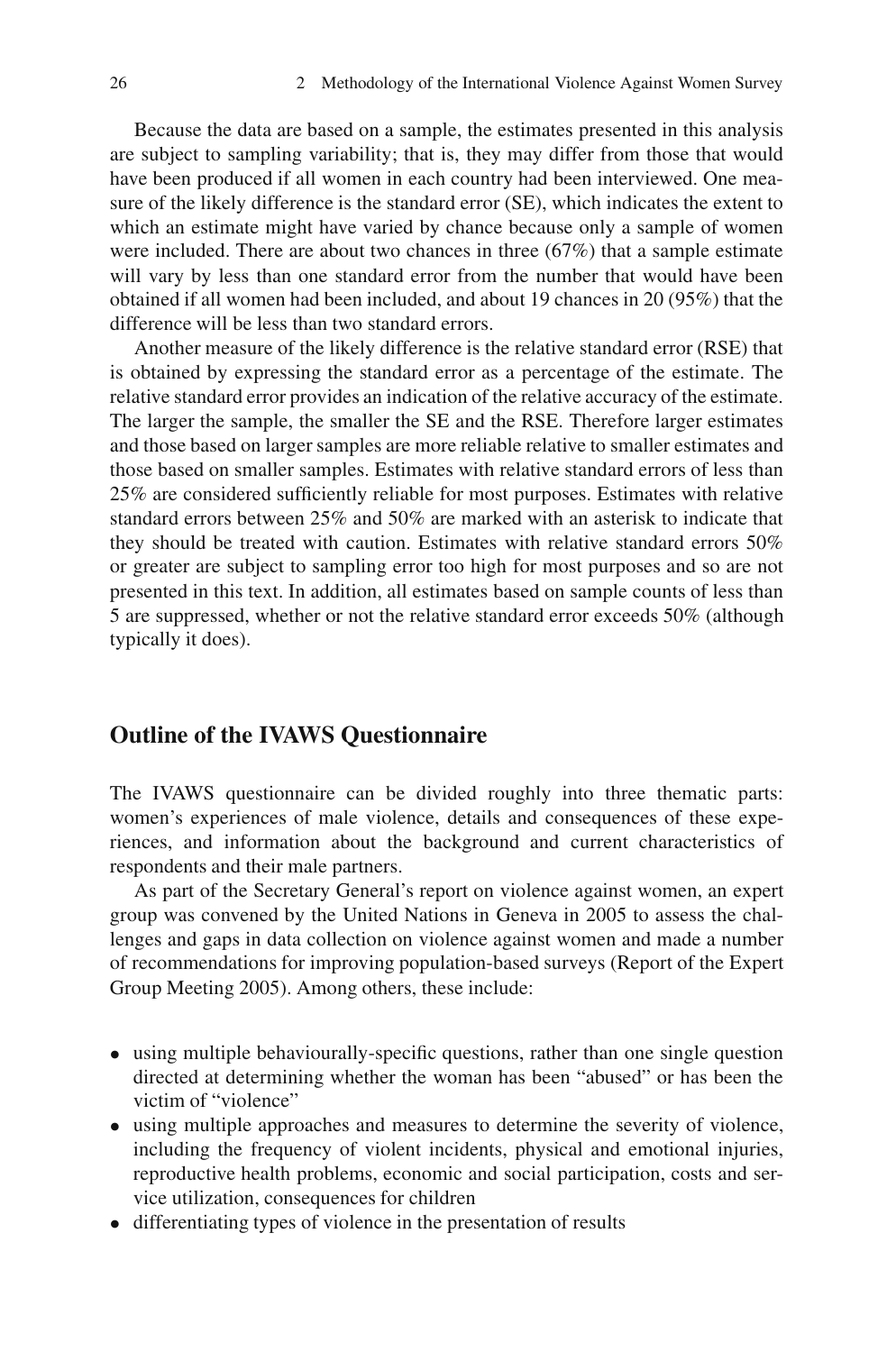The IVAWS employs the approach of using multiple behaviourally-specific questions to measure violence and includes a broad range of indicators of severity, impacts for women and their children, and service utilization. The questionnaire consists of nine separate sections:

- **Section A: Control form** the composition of the household that is used to select a respondent from among women in the household
- **Section B: Marital status** current marital status, history of previous relationships, and respondent characteristics such as educational attainment, employment status and sources of income, and optional questions about ethnicity, religion and alcohol consumption
- **Section C: Experience of violence** seven specific behavourial questions concerning physical violence and five concerning sexual violence. Each one is followed by questions about the relationship of the perpetrator(s), frequency of incidents since age 16, recency of incidents, and frequency within the previous 12 months.
- **Section D: Non-partner victimisation report** details about incidents that involved men other than intimate partners (husbands, partners or boyfriends), including location, use of drugs or alcohol by perpetrators, injury, receiving medical care, fearing for her life, victim's use of alcohol or medication to cope with the effects, reporting to police and other agencies, perceptions of the seriousness of the incident. If more than one incident was reported, respondents are asked to report on the most recent. This approach was taken to reduce respondent burden.
- **Section E: Partner victimisation report** follows a format similar to Section D.
- **Section F: Characteristics of violent previous intimate partner** employment status and source of income, length of relationship, age, violent behaviour outside the family, emotionally abusive and controlling behaviours, alcohol use, and optional questions about ethnicity and religion, drug use, arranged marriages and dowry/bride-price payment.
- **Section G: Characteristics of current intimate partner** employment status and source of income, length of relationship, age, educational attainment, violent behaviour outside the family, emotionally abusive and controlling behaviours, alcohol use, and optional questions about ethnicity and religion, drug use, arranged marriages and dowry/bride-price payment.
- **Optional section H: Mother abuse history and childhood victimisation** this is an optional section that includes questions about violence in respondent's family of origin and male partner's family of origin, including witnessing violence by fathers against mothers, experiencing physical violence by fathers before the age of 16, respondent experienced physical violence by mothers, respondent experienced sexual violence by anyone prior to age 16.
- **Section I: Income & conclusion** income of everyone in the household combined entered into quartiles (calculated in advance by national co-ordinators in the national currency, on the basis of information available locally).

The complete questionnaire is included in Appendix IV.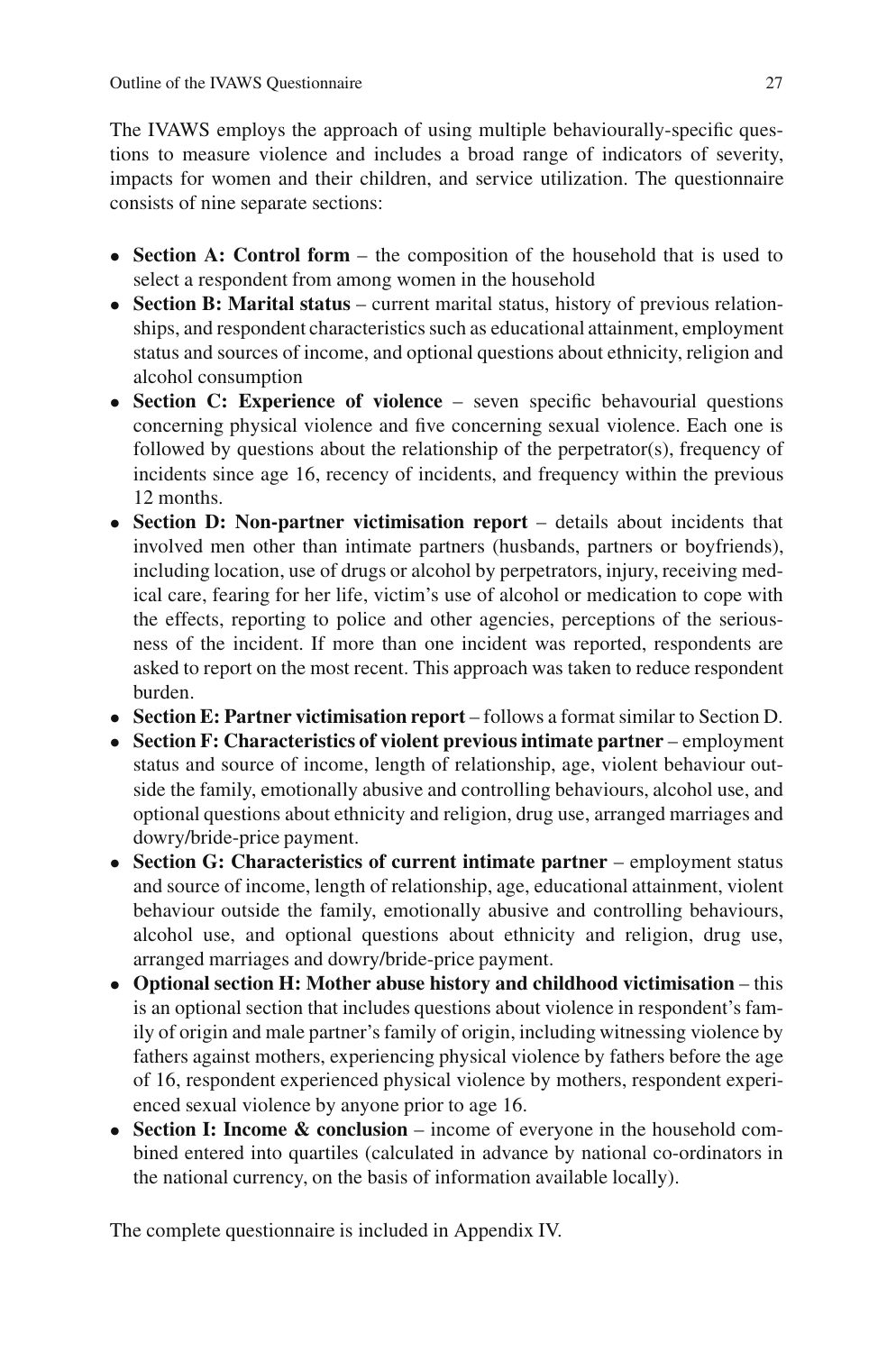**Box 2.1 Optional questions** The questionnaire contains a number of optional questions. During the course of the development of the questionnaire, in consultation with a variety of countries, it was agreed that each participating country would use their discretion whether or not to include them. These optional questions include section H: Mother Abuse History and Childhood Victimisation, which deals with:

- respondent's current partner witnessed violence by his father towards his mother, or directly experienced violence by his father
- respondent's previous partner witnessed violence by his father towards his mother, or directly experienced violence by his father
- respondent witnessed violence by her father towards her mother
- respondent experienced violence by her father or mother, how often it happened and how serious she considered it to be
- respondent experienced sexual violence before the age of 16, relationship to the perpetrator, how many times it happened and how serious she considered it to be.

Other optional questions were:

- respondent's ethnic background/nationality, religious affiliation and whether she practices her religion, and her alcohol use
- how helpful the respondent found the services of shelters/transition houses/crisis centres in relation to the violence she experienced
- respondent chose her current or previous husband/partner/fiancé or if someone else did it, whether she had a say in marrying him, whether the marriage involved dowry/bride-price and details about the dowry/bride-price
- ethnic background/nationality, religious affiliation and practices, drug and alcohol use of current or previous partner

**Additional questions** In some countries, the research teams added extra questions related to the local context.

In Mozambique, the local research team added a section on women's health, family planning, HIV/AIDS and violence during pregnancy. The local World Health Organization (WHO) office was part of the research steering committee in Mozambique, and thus, the additional health-related questions were adapted from the WHO Multi-country Study on Women's Health and Domestic Violence Against Women (see Garcia-Moreno et al. 2005).

The victimisation screeners that are used to estimate the prevalence of violent victimisation (physical and sexual violence separately) are composed of seven questions pertaining to physical violence and five relating to sexual violence. Each category begins with lifetime victimisation (since age 16), followed by a detailed breakdown of perpetrator relationship. As detailed in Box 2.2, respondents were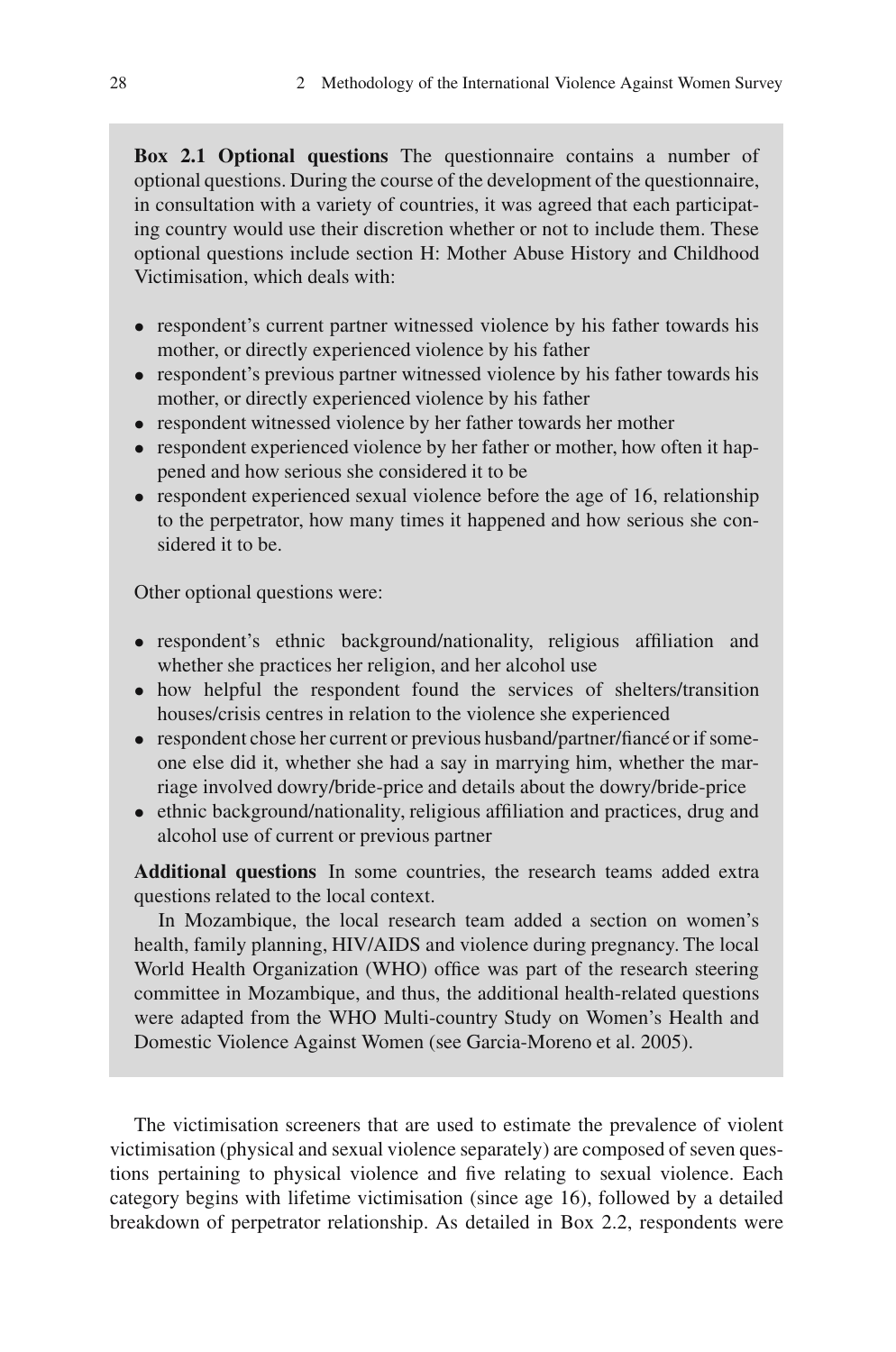first asked a series of six specific behavioural questions about physical violence ranging from threats of physical violence that were seriously enough to cause her fear, to being threatened by or injured with a weapon. A catch-all question about other types of physical violence not already mentioned was included. Sexual assault was measured by way of four specific questions ranging from attempted and forced intercourse to unwanted sexual touching and forced sex with other people (intending to capture forced prostitution and trafficking for sexual exploitation). A catchall question about other types of sexual violence not already mentioned was also included.

**Box 2.2 Measuring violence against women** Research has shown that surveys that use specific behavioural measures of a range of types of violent acts will produce more reliable and valid estimates than surveys that use general all-encompassing terms such as "violence" or "assault". This is because individual respondents can hold different ideas of what constitutes violence or an assault and may be reluctant to include assaults by husbands if not specially questioned about them. The International Violence Against Women Survey measured physical violence through the following series of questions.

*I would like to begin by asking you to think carefully about all men, including men you have known, such as friends and relatives, men you have met casually, your husband or partner, previous husbands or partners, as well as male strangers. Since you were 16 or older has a man ever*...

- *threatened to hurt you physically in a way that frightened you?*
- *thrown something at you or hit you with something that hurt or frightened you?*
- *pushed or grabbed you or twisted your arm or pulled your hair in a way that hurt or frightened you?*
- *slapped, kicked, bit or hit you with a fist?*
- *tried to strangle or suffocate you, burn or scald you on purpose?*
- *used or threatened to use a knife or gun on you?*
- *been physically violent towards you in a way that I have not already mentioned?*

Sexual assault was measured through the following questions. *Since the age of 16, has a man ever*...

- *forced you into sexual intercourse by threatening you, holding you down, or hurting you in some way?*
- *attempted to force you into sexual intercourse by threatening you, holding you down or hurting you in some way?*
- *touched you sexually when you did not want him to in a way that was distressing to you?*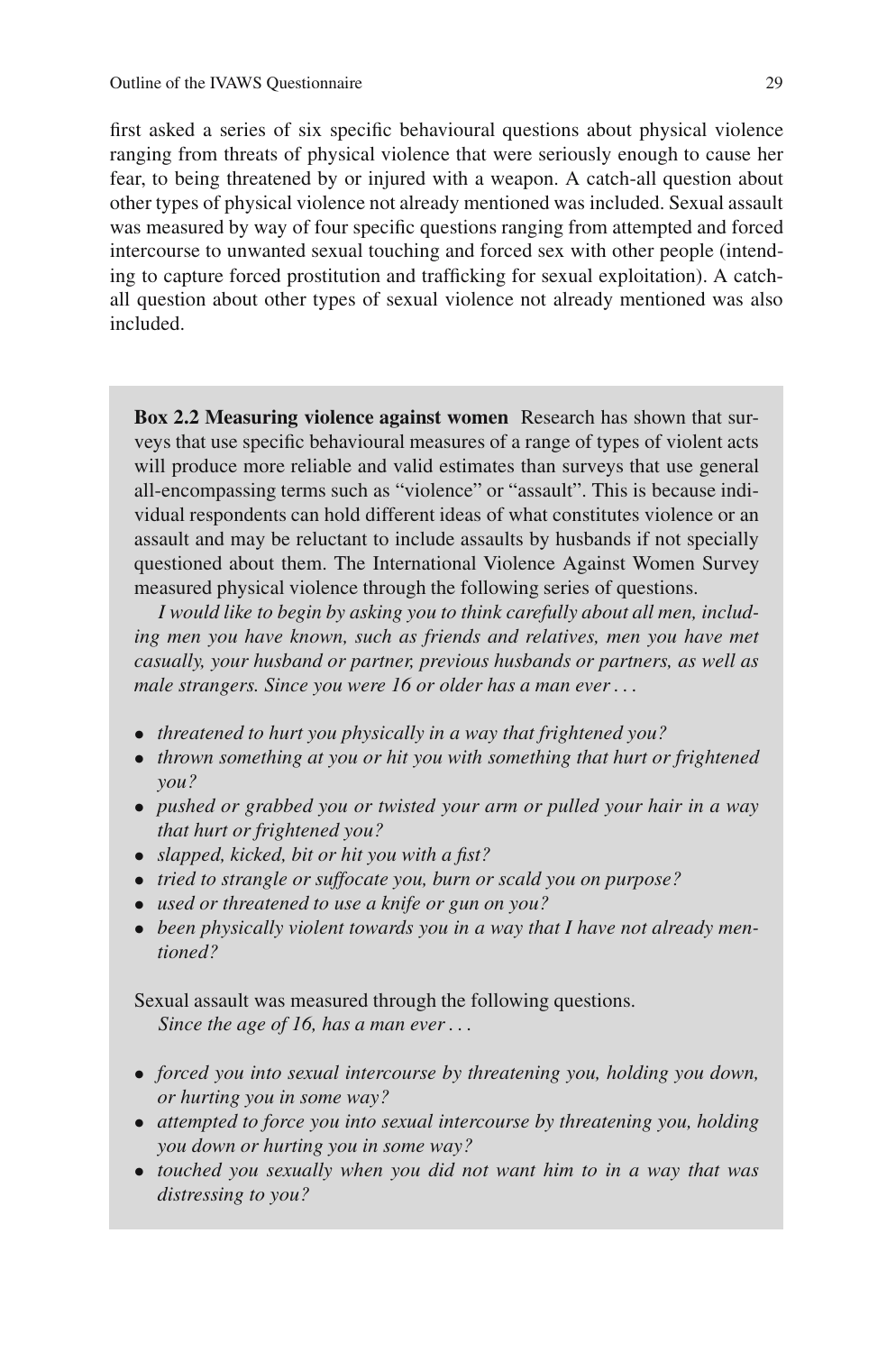- *forced or attempted to force you into sexual activity with someone else, including being forced to have sex for money or in exchange for goods?*
- *been sexually violent towards you in a way that I have not already mentioned?*

After each item, respondents were asked to identify the relationship of the perpetrator which included current and previous husbands, partners and boyfriends, other relatives, other known men such as acquaintances, friends or work colleagues, and strangers. Respondents were also asked about the timing of the violence so that one-year and lifetime prevalence rates could be calculated.

Physical abuse by parents in childhood, sexual abuse and witnessing violence were measured as follows:

*Thinking of your own biological father, any foster father or stepfather you might have had, or anyone your mother lived with, were any of these men physically violent towards your mother? Was your father (or any of these other men) ever physically violent towards you before the age of 16?*

*Thinking of your own biological mother, any foster mother or stepmother you might have had, or anyone your father lived with, were any of these physically violent towards you before the age of 16?*

*Finally, I would like to ask about any experiences of sexual violence you might have had before the age of 16. By sexual violent I mean any of the types of sexual violence I asked about earlier. Before you were aged 16, did anybody ever force or attempt to force you into any sexual activity? Who was it who did this?*

These behavioural questions originated from the Statistics Canada national survey on violence against women and were modified in consultation with national coordinators (Johnson 1996). Following questions about adult lifetime experiences of various types of physical and sexual violence, respondents were then asked about the experiences in closer detail with separate sections dedicated to partner and non-partner violence. The focus of this detailed examination is the most recent incidents of partner violence and violence involving other men. This method was selected as a way to connect these responses to the types of violence discussed in the first part of the questionnaire while avoiding the difficulty of discussing numerous incidents and the consequences of each which could be quite time consuming and emotionally draining for women with multiple experiences of violence. An alternative method would be to select the most serious incident for detailed discussion but it was felt that this could bias the results. The 'most recent incident' method was considered to result in a more random selection of incidents, although for women who have separated from violent partners, the more recent incident which resulted in the separation may very well have been the most serious; however, this cannot be determined with certainty. It is a limitation of snapshot surveys such as the IVAWS that the progression and evolution of violence in relationships, and the complexity and nuances, cannot easily be assessed.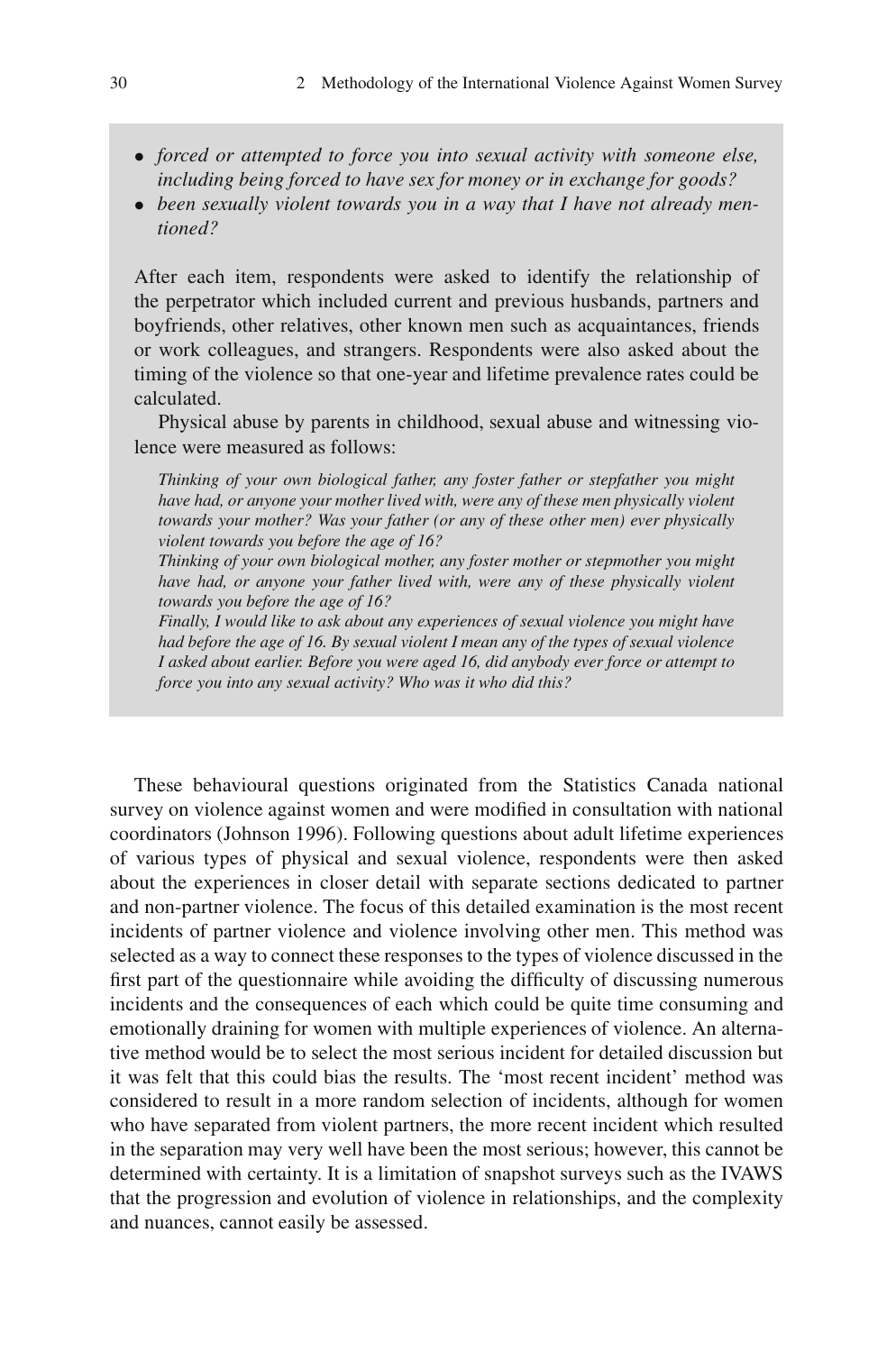## **Summary**

The International Violence Against Women Survey was implemented in 11 countries using a well-tested questionnaire and standard methodology in order to conduct analyses nationally and internationally about women's experiences of violence, the impacts on them, and the steps they take to obtain help. Behaviourally-specific questions were used to measure experiences of violence, a method that is now widely recognised as likely to produce the most valid and reliable estimates. However, many potential influences may affect the results that survey researchers cannot always control for, even when there is good communication among national coordinators and the soundest research design is used. Factors such as culture, subjectivity, translation, mode of interviewing, memory and recall can affect results. The quality of statistical approaches to interviewing women about their experiences of violence has improved considerably over the past two decades. However, researchers must continue to work to refine research methods and techniques through qualitative interviews to better understand women's perceptions of violence and experiences of responding to structured survey questionnaires. The following chapter will present the prevalence and severity of violence against women in nine countries.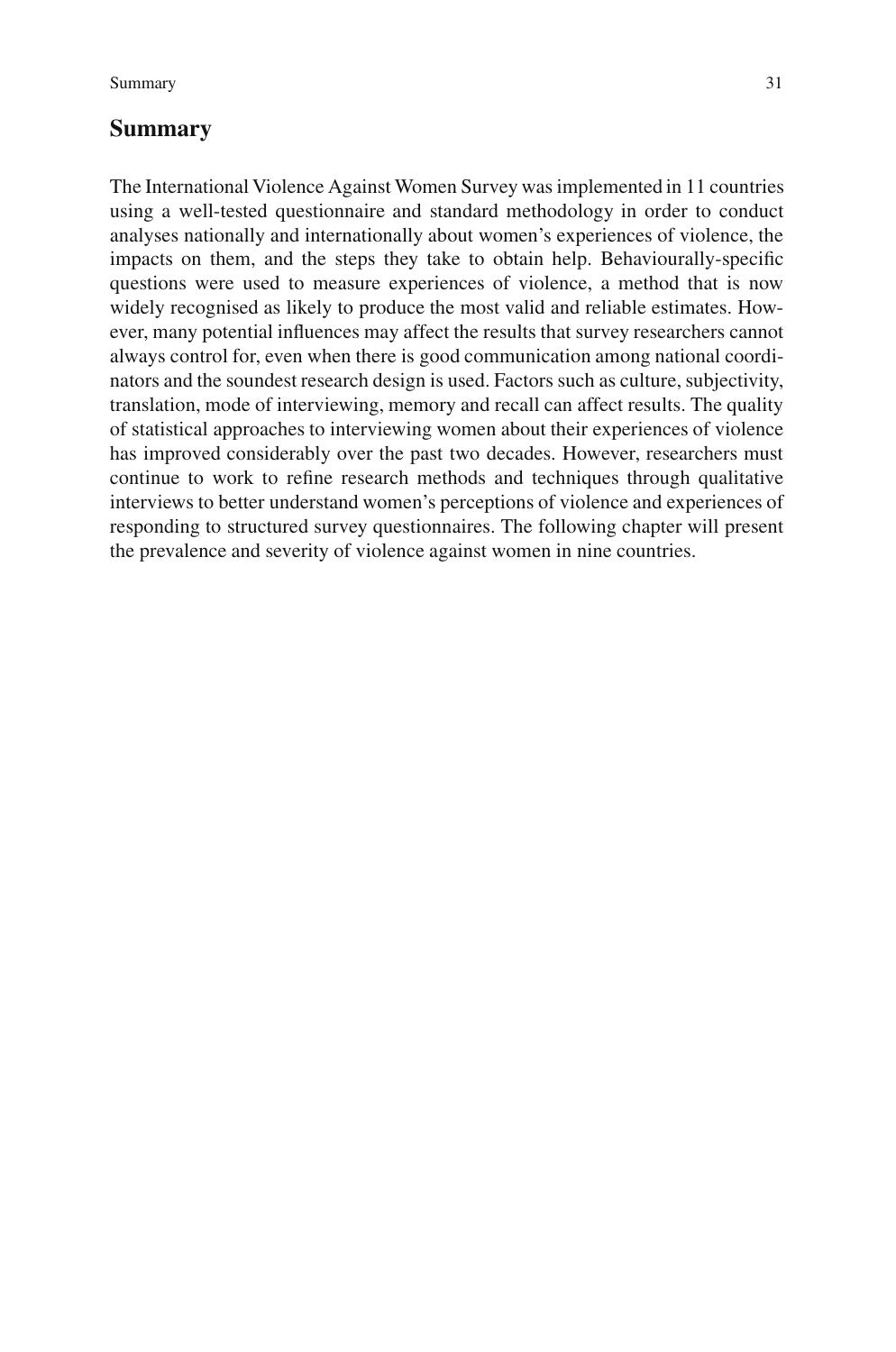# <span id="page-15-0"></span>**Chapter 3 The Prevalence and Severity of Violence Against Women**

Research has shown that violence against women is a serious social problem that exists in varying degrees in almost all societies. In independent studies, county estimates of the number of women affected by violence vary depending on a number of factors, including the geographic area studied (whether an urban area, rural area or the entire country), the age and marital status of the women selected to respond, the definition of violence used in the study, the specific questions used to measure violence, and selection and training of interviewers. Estimates may also be affected by the level of non-response of the women being interviewed, which may be due to shame, embarrassment, fear of her abuser, or confusion about the meaning of the questions. Independent studies around the world estimate the lifetime prevalence of violence by an intimate partner to lie between 10% and 60% (Ellsberg & Heise 2005). Using a standardised questionnaire designed to facilitate international comparisons, the WHO Multi-country Study on Women's Health and Domestic Violence Against Women estimates that between 15% and 71% of ever-partnered women aged 15 to 49 have been victims of intimate partner violence in the ten countries studied. Most countries fell between 29% and 62% (Garcia-Moreno et al. 2005). The Demographic and Health Surveys (DHS) program, which interviewed representative samples of women aged 15 to 49 in nine countries about violence in the household, estimates that between 17% and 48% of ever-married women have been physically abused by a spouse (Kishor & Johnson 2004).

The focus of the IVAWS was to investigate physical and sexual violence against women, including violence committed by intimate partners, other known men and strangers. Violence was measured using a wide range of questions concerning acts of physical and sexual violence (see Box 2.2 *Measuring violence against women* in Chapter [2\)](#page-15-0). The primary focus of this study is to derive estimates of the *prevalence* of violence, that is, the percentage of women in each country who reported that they had experienced one or more of these acts of violence by a male perpetrator since the age of 16. An alternative way of measuring violence is to study the *incidence* in the population, which is an estimate of the number of times an act of violence occurs over a given time period which is usually calculated as a rate per 1,000 or per 100,000 women in the population (*incidence rate*). Since one individual can experience violence more than once in any given time period, incidence rates are not equivalent to prevalence rates. The IVAWS counted how many women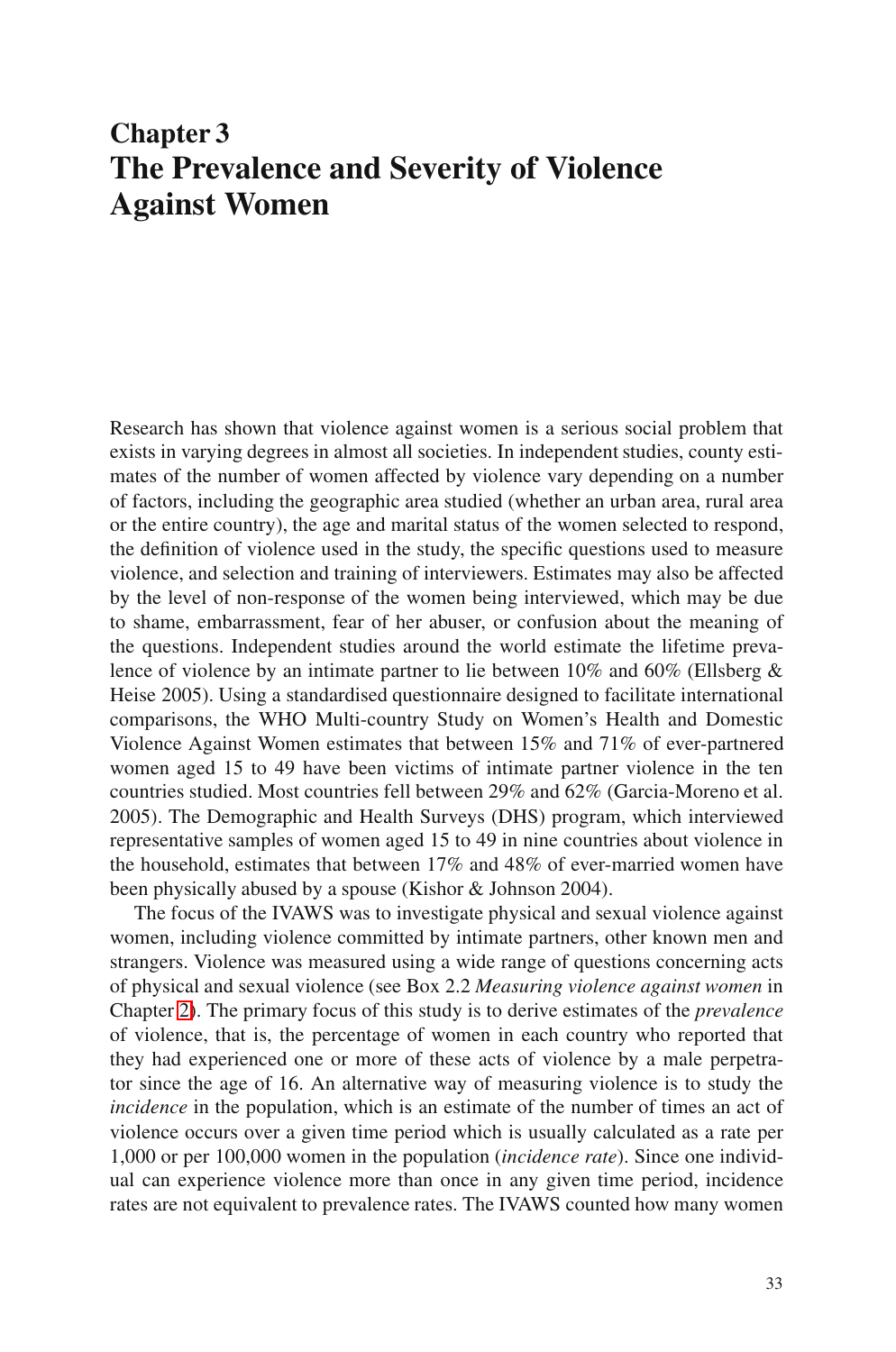experienced each act of violence once or more than once but it did not measure the incidence of violence.<sup>7</sup> The term *prevalence of violence* in the following analysis is used interchangeably with *rate of violence*. Rates are calculated on the basis of the number of women in the population which enables comparisons to be made among countries with differing population sizes. In victimisation studies, rates are typically calculated per 100, per 1,000 or per 100,000 individuals in the population. In this study, rates were calculated per 100 women aged 16 years or over in each country which equates to a percentage of all women. In the case of intimate partner violence, prevalence rates were based on women who had ever been at risk of partner violence, that is, women who had ever been in a dating, cohabiting or marital relationship with a male partner. In the case of violence perpetrated by men other than intimate partners, prevalence rates were based on all women age 16 and older. For each act of violence that respondents reported, they were asked when it occurred so that the prevalence of violence in the 12 months preceding the survey could also be calculated.

Countries participating in the IVAWS had the option of including a module of questions about experiences of violence in childhood, that is, before age 16 (see Box 2.2). These questions were not as detailed as questions concerning violence in adulthood and included physical assaults inflicted by parents as well as sexual violence perpetrated by parents and others. The prevalence of childhood victimisation was calculated as a percentage of all women in each country sample.

## **Total Lifetime Experiences of Violence**

The definition of "violence" in this survey is determined through a series of behaviourally-specific questions and included violence since age 16 perpetrated by male partners and former partners, friends, acquaintances and other known men, and strangers. In addition, questions about violence perpetrated in childhood were optional and these included physical assaults by parents and sexual abuse by anyone, prior to age 16. Survey questions measuring childhood victimisation were included in all countries with the exception of Demark, Hong Kong and Mozambique. Other types of violence, such as childhood physical assaults by siblings or peers were excluded from the survey. The percentages of women who disclosed experiences of violence to survey interviewers ranged considerably among these countries. Among the seven IVAWS countries that addressed victimisation as an adult and a child, the proportion of women who reported experiencing any type of physical or sexual violence ranged from 24% in the Philippines to 73% in Costa Rica (Fig. [3.1\)](#page-17-0). Although efforts were made to encourage women to report honestly on

<sup>7</sup> Countries had the option of recording actual number of incidents or recording frequency of violence within categories, such as 1–3 times per month, 1–3 times per week, everyday or almost everyday. Results are therefore not consistent and not comparable across countries.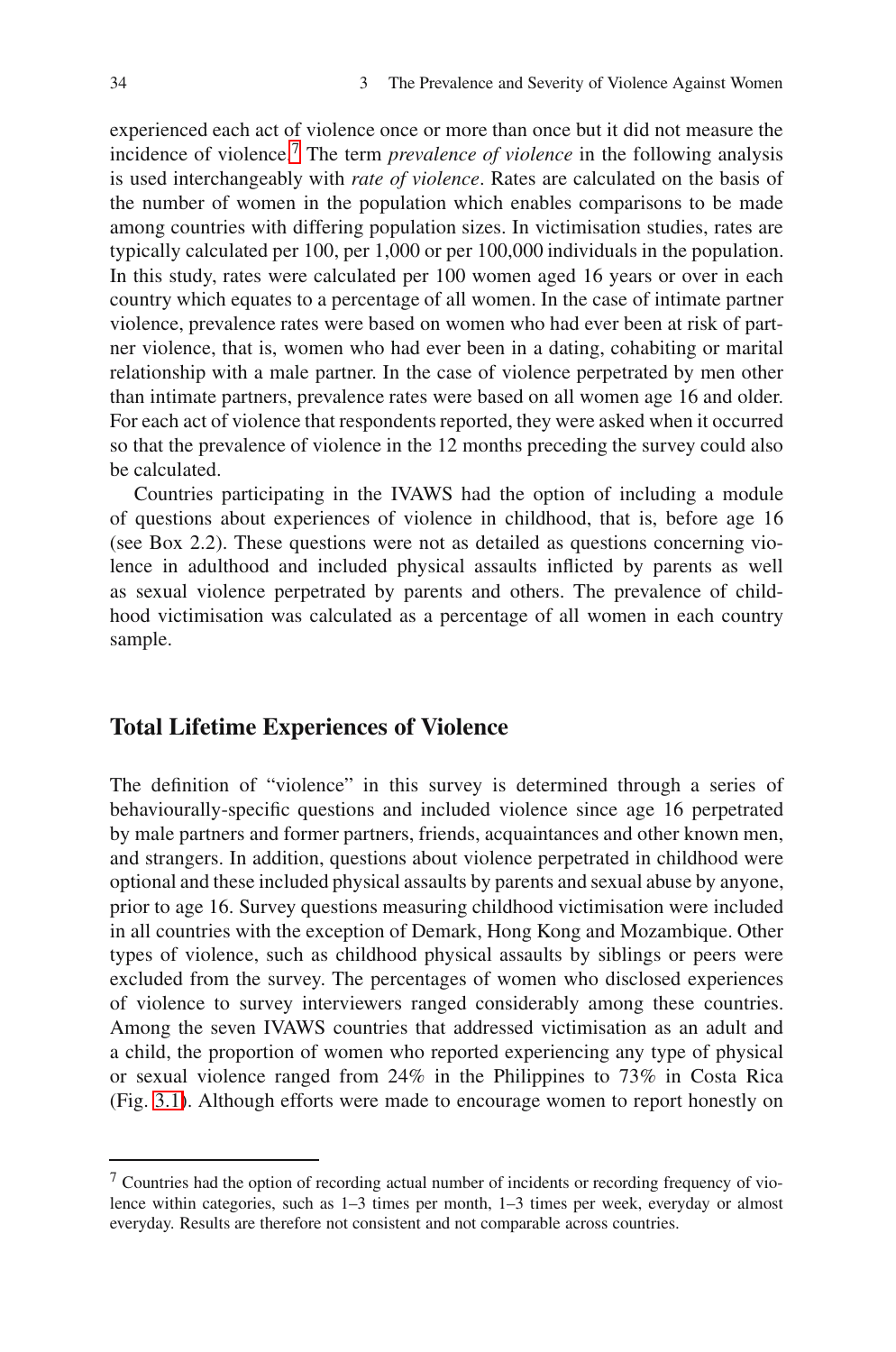their experiences, through sensitive question wording and building rapport between interviewers and respondents, the possibility remains that some women did not disclose their experiences due to embarrassment, shame, cultural taboos against talking about very personal experiences especially those involving family members, forgetting or misunderstanding the meaning of the questions. These figures therefore likely underestimate the true level of violence against women in these societies. It is not possible to know from survey responses how the reluctance to disclose violence might differ by country.

#### **Experiences of Violence in Adulthood**

Among the countries who participated in the IVAWS, the percentage of women who reported at least one incident of physical or sexual violence by any man in their adult lifetime (since age 16) ranged from about one-in-five in Hong Kong and the Philippines to more than one-third in Poland and Switzerland, and between



<span id="page-17-0"></span>**Fig. 3.1** Percentage of women who experienced violence as an adult or a child in each participating country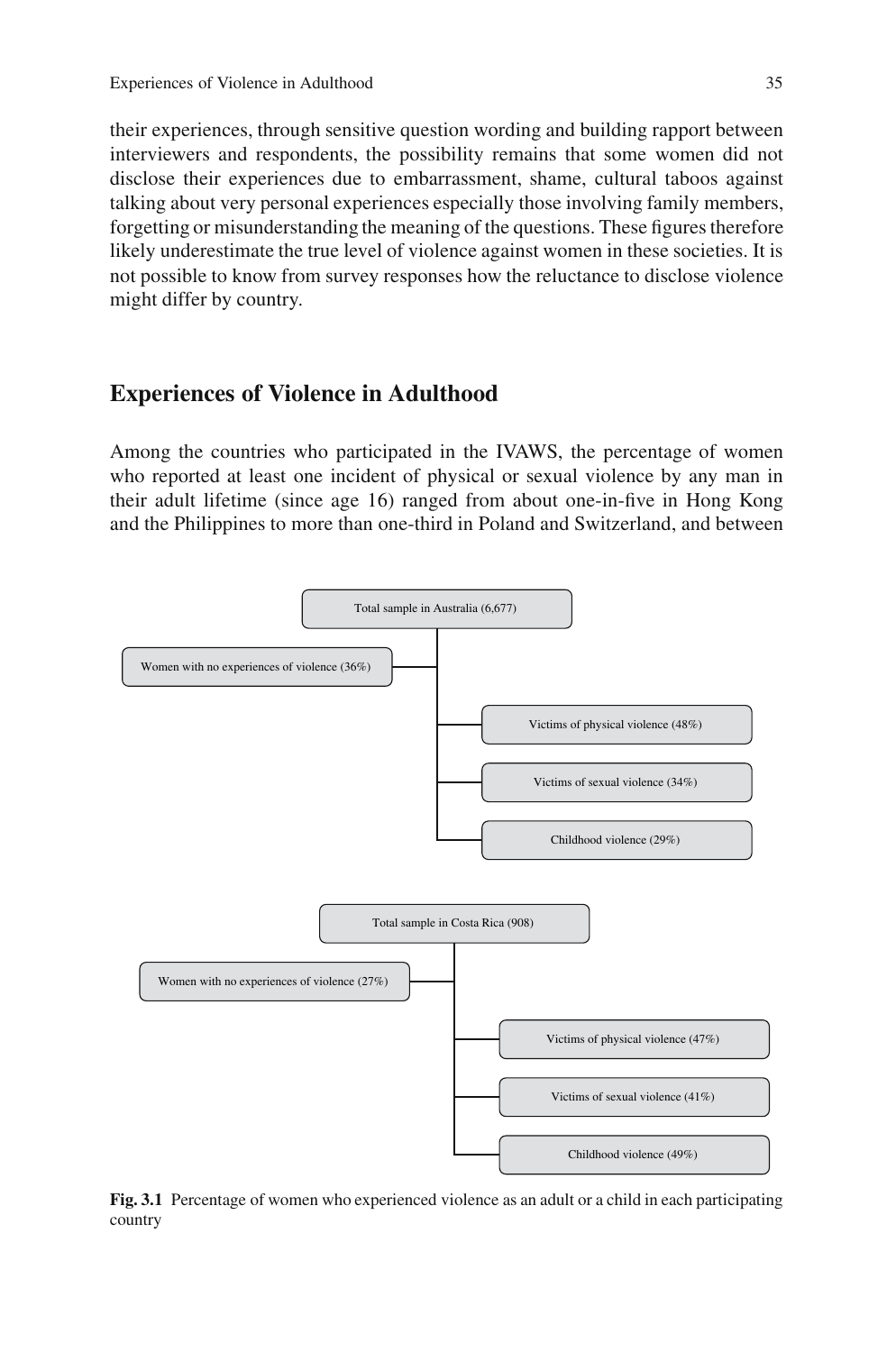

**Fig. 3.1** (continued)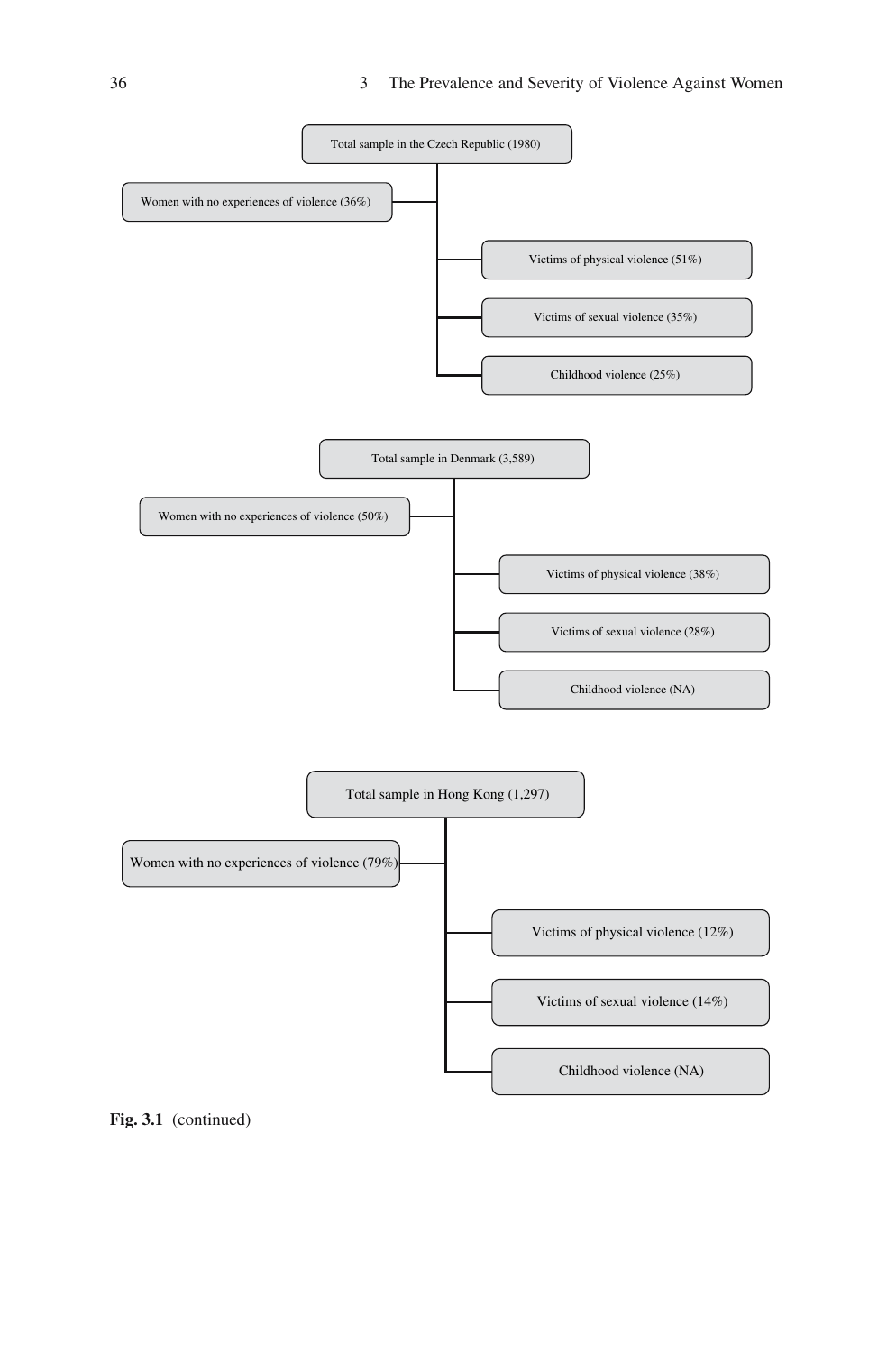

**Fig. 3.1** (continued)

fifty and sixty percent in Australia, Costa Rica, the Czech Republic, Denmark and Mozambique. In most countries, victimisation rates were above 35% (Fig. [3.2\)](#page-21-0).

The pattern was similar for physical violence. In the majority of countries, between 30% and 51% of women were victims of physical violence since age 16. With respect to sexual violence, Costa Rican women had the highest rates:  $41\%$ have been victims of sexual assault. Generally speaking, women tended to report physical violence more often than sexual violence. Exceptions were Hong Kong and Switzerland, where women were equally likely to report physical and sexual violence.

The IVAWS also provides a snapshot of current victims of violence—those who were victimised in the twelve-months prior to being interviewed. Among the countries participating in the IVAWS, one-year rates of violence by any man ranged from 6% or less in Denmark, Hong Kong, the Philippines, Poland and Switzerland, to 22% in Mozambique. Although women in Mozambique experienced adult lifetime violence at rates comparable to other countries, the one-year rate of violence in that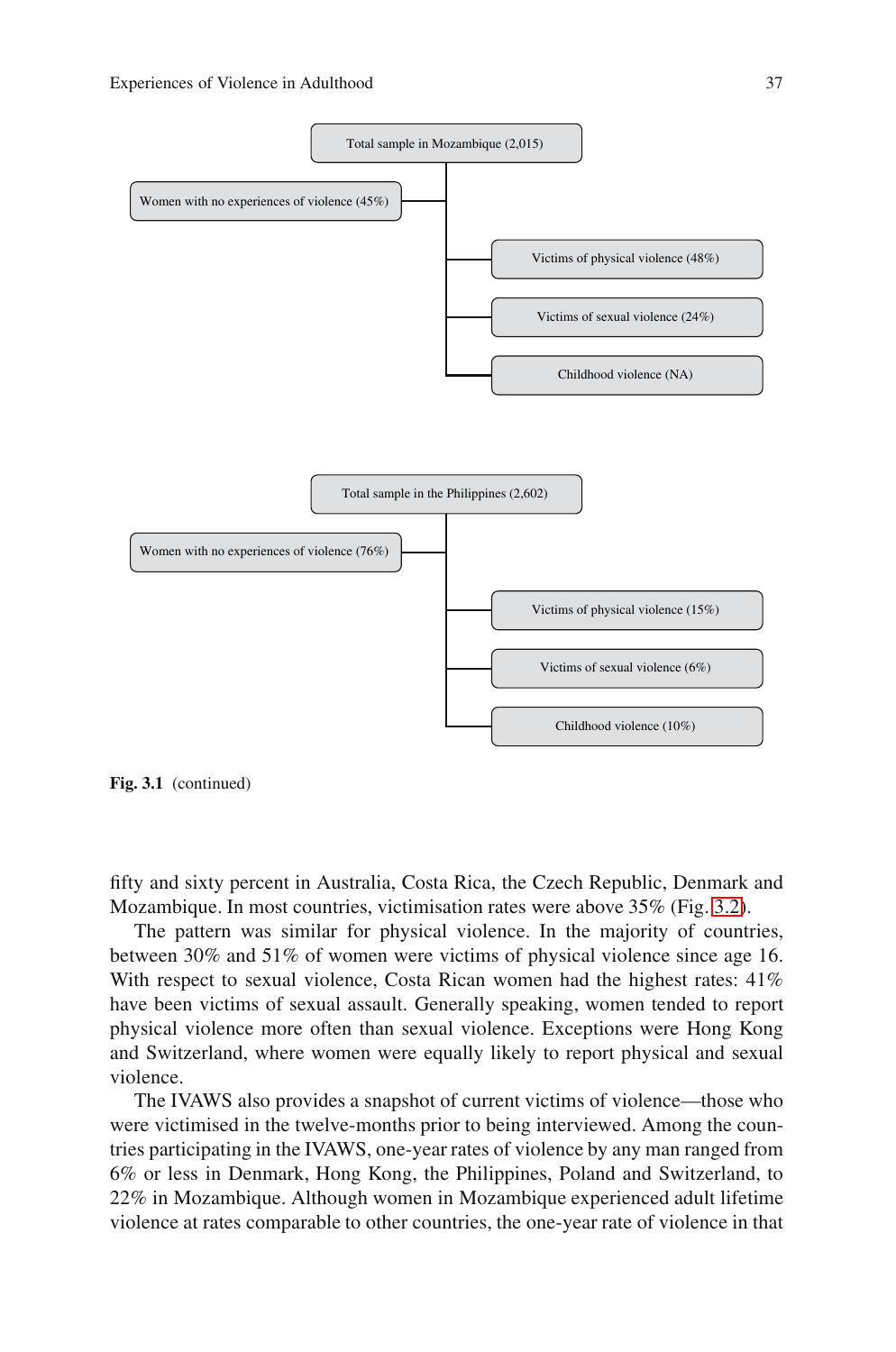

Fig. 3.1 (continued)

country is twice as high as Australia, four times higher than Denmark, Hong Kong, the Philippines and Poland, and ten times higher than Switzerland (Fig. [3.3\)](#page-21-1).

## **Intimate Partner Violence**

Rates of intimate partner violence among women in these nine countries range from 9% to 40%. This represents the percentage of ever-partnered women who experienced violence by a male partner during their adult lifetime. These figures are based on all women who have ever been married, lived with a man in a cohabiting relationship, or had a dating relationship with a man. Four-in-ten women in Mozambique who have ever had an intimate partner, and close to that percentage in Costa Rica and the Czech Republic, report having been physically or sexually assaulted by a partner. About one-quarter of women in Australia and one-fifth of women in Denmark have experienced intimate partner violence. The lowest rates were reported by women in Hong Kong, the Philippines and Switzerland (10%). This pattern holds true for physical assaults as well. However, with respect to sexual violence, women in Costa Rica experienced sexual violence by intimate partners at a rate higher than other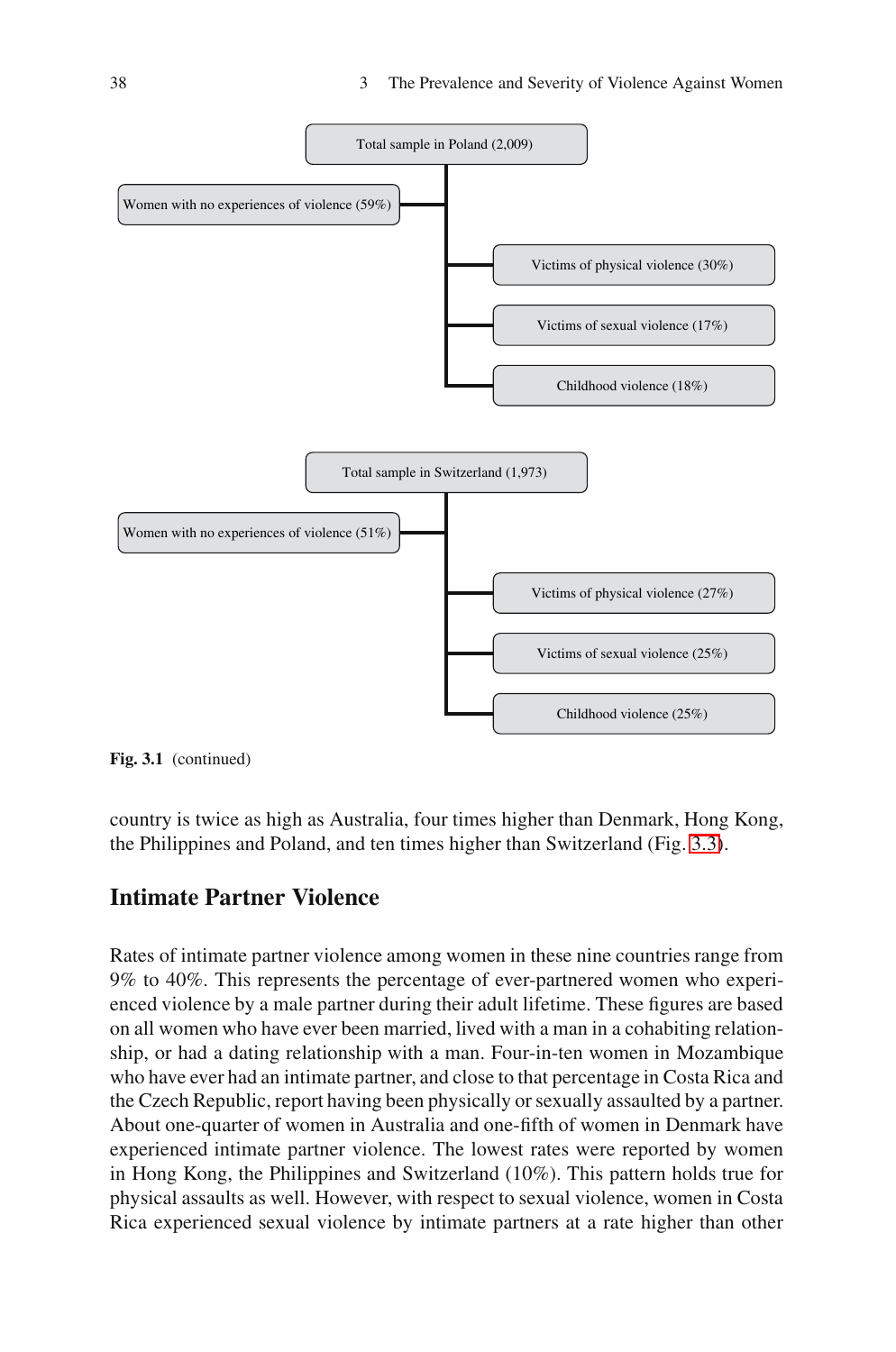

<span id="page-21-0"></span>**Fig. 3.2** Adult lifetime rates of violence against women by any man



<span id="page-21-1"></span>**Fig. 3.3** One-year rates of violence against women by any man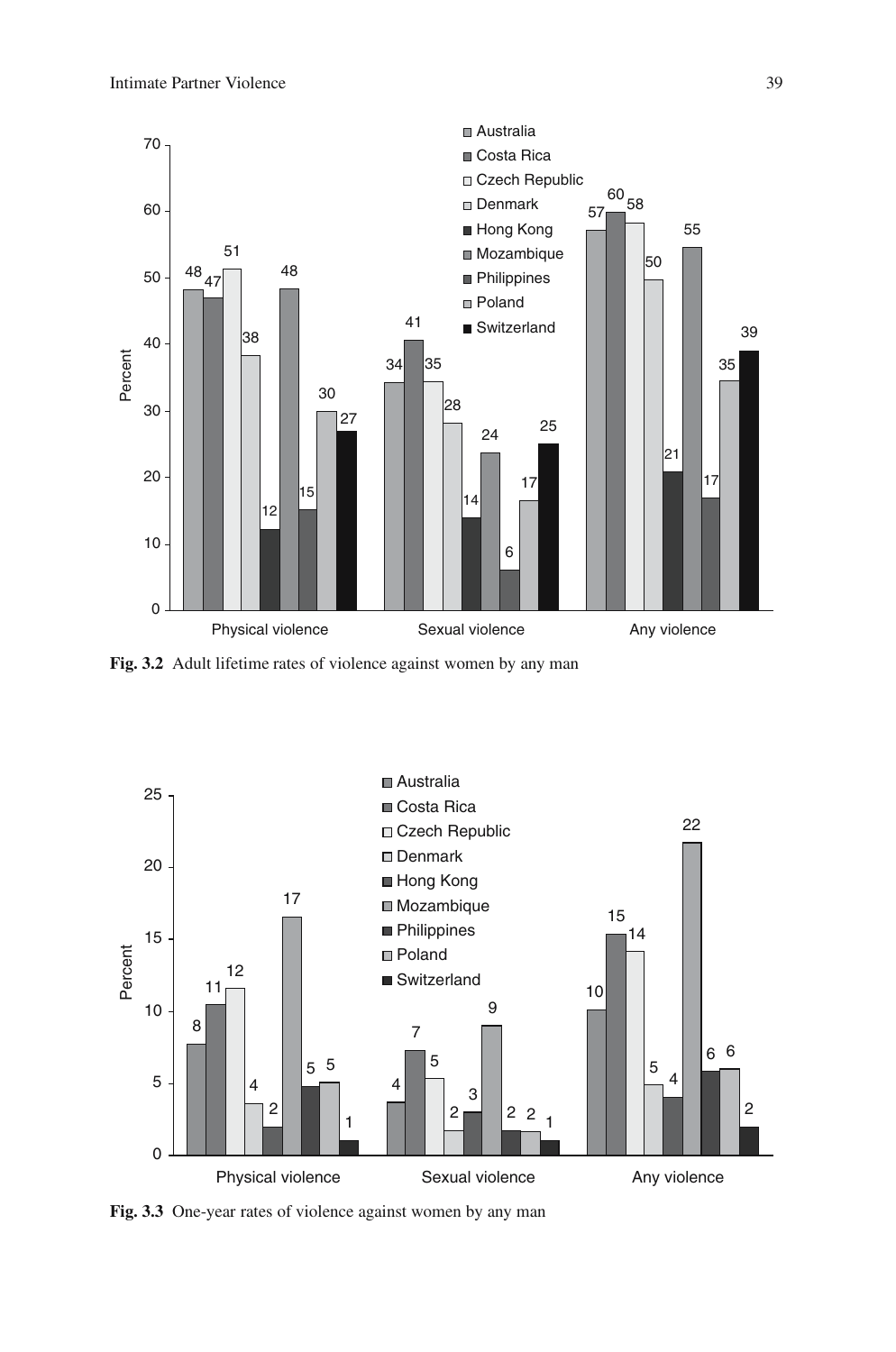

<span id="page-22-0"></span>**Fig. 3.4** Lifetime rates of intimate partner violence

countries (15%), twice the rate for women in Australia and Denmark, and five times the rate for women in the Philippines and Switzerland (Fig. [3.4\)](#page-22-0).

Although lifetime rates of intimate partner violence in Mozambique are comparable to several other societies, this country stands out as having significantly higher one-year rates of violence by intimate partners: 18% of women in Mozambique were physically or sexually assaulted by a partner during the 12 months prior to the survey (Fig. [3.5\)](#page-22-1). One-year rates of physical, sexual and total violence by intimate partners were many times higher in Mozambique than in any other country. This discrepancy in patterns of lifetime and one-year rates may indicate that in a country like Mozambique, which has very traditional gender roles and attitudes toward marriage and divorce, it is more difficult than in some other countries to



<span id="page-22-1"></span>**Fig. 3.5** One-year rates of intimate partner violence <sup>∗</sup>Relative standard error is between 25 and 50. The RSE for sexual assault in Switzerland is greater than 50.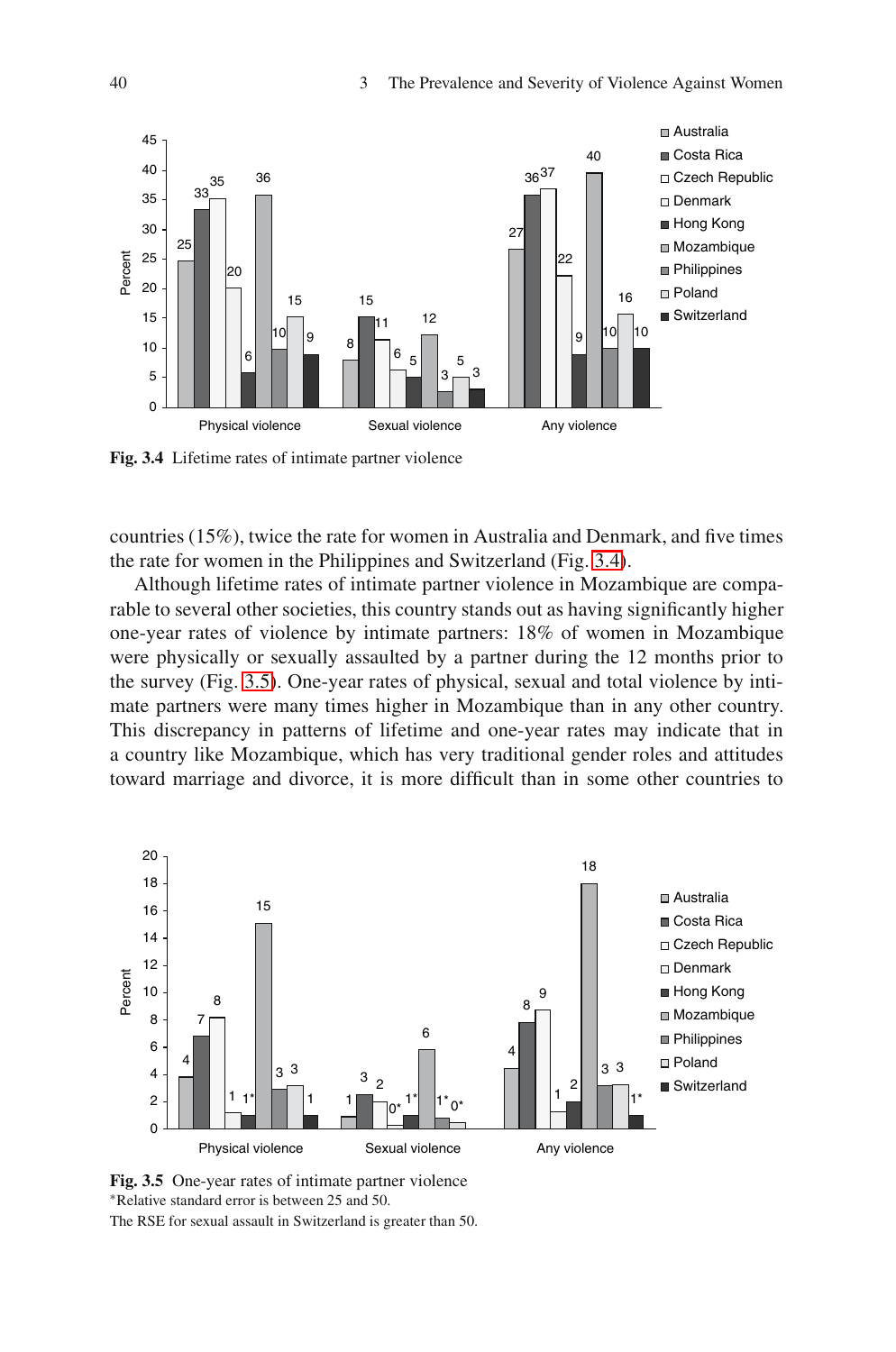leave violent partners and seek divorce and therefore many women continue to endure ongoing abuse.<sup>8</sup>

Rates of intimate partner violence were calculated for women who were in a relationship with a man at the time of the interview, for those who had been previously in a relationship, and for all women combined who had ever been in a relationship, either at the time of the interview or in the past. Current relationships include women who fall into the following categories:

- currently married at the time of the interview and living with their husband at least some of the time
- co-habiting with a man without being formally married to him
- involved in a dating relationship with a man

Previous relationships include women who were:

- formerly married and currently separated
- formerly married and currently divorced
- formerly cohabitating with a man without being married to him
- formerly involved with a man in a dating relationship

As shown in Table [3.1,](#page-23-0) the status of women's current relationships varies somewhat in the countries studied. Women in Hong Kong, the Philippines, Poland and Switzerland were most likely to be married at the time of the interview and women in Denmark reported the highest levels of co-habitation. The percentage who were involved in dating relationships was about one-in-ten in all countries with the exception of the Philippines where only 1% of women were dating. The percentage who were not involved with a man in any type of relationship at the time of the interview ranged from a high of 29% in Costa Rica to a low of 18% in Switzerland.

Table [3.2](#page-24-0) displays the status of relationships that have taken place in the past. Thirty percent of women in the Czech Republic had been previously married

<span id="page-23-0"></span>

|                | Married | Co-habitating | Dating | No current rela-<br>tionship | Total |
|----------------|---------|---------------|--------|------------------------------|-------|
| Australia      | 56      | 10            | 10     | 24                           | 100   |
| Costa Rica     | 47      | 15            | 9      | 29                           | 100   |
| Czech Republic | 53      | 11            | 12     | 25                           | 100   |
| <b>Denmark</b> | 49      | 21            | 9      | 21                           | 100   |
| Hong Kong      | 62      | 2             | 12     | 24                           | 100   |
| Mozambique     | 58      | 9             | 8      | 25                           | 100   |
| Philippines    | 65      | 9             |        | 25                           | 100   |
| Poland         | 64      | 4             | 11     | 21                           | 100   |
| Switzerland    | 62      | 11            | 9      | 18                           | 100   |

**Table 3.1** Current relationship status (percentage)

<sup>8</sup> The *Family Act*, passed by Parliament in 2003 and signed by the President in 2005, recognises domestic violence as a reason for divorce and makes it easer for women to own property.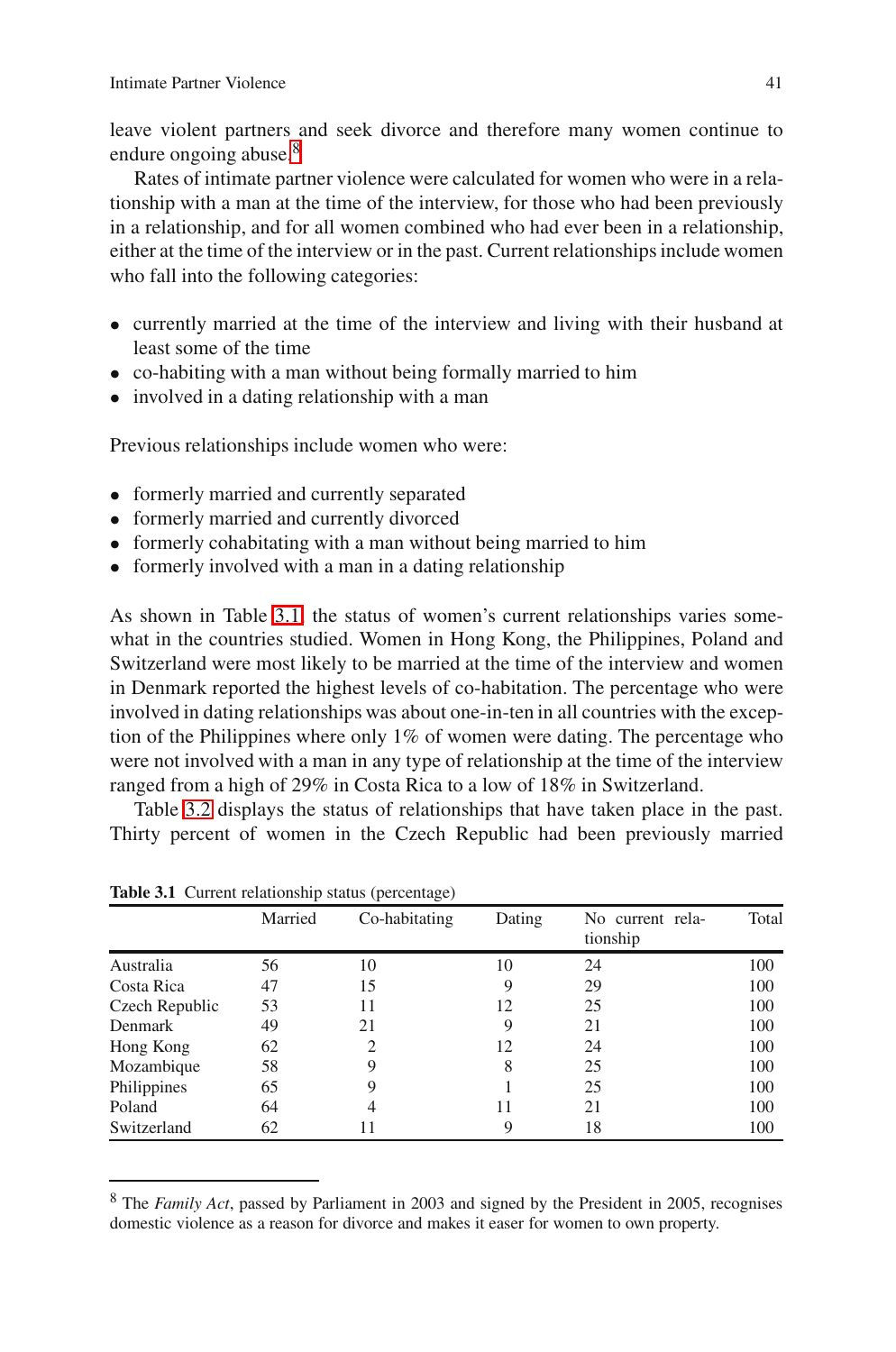<span id="page-24-0"></span>

|                | Previously<br>married | Previously<br>cohabitating | Previously<br>dating | No previous<br>relationship |
|----------------|-----------------------|----------------------------|----------------------|-----------------------------|
| Australia      | 21                    | 21                         | 63                   | 27                          |
| Costa Rica     | 17                    | 13                         | 36                   | 43                          |
| Czech Republic | 30                    | 18                         | 39                   | 36                          |
| Denmark        | 24                    | 33                         | 58                   | 21                          |
| Hong Kong      | 9                     |                            | 38                   | 48                          |
| Mozambique     | 18                    | 27                         | 11                   | 44                          |
| Philippines    | 10                    | 4                          | 3                    | 84                          |
| Poland         | 18                    | 4                          | 17                   | 67                          |
| Switzerland    | 18                    | 19                         | 45                   | 36                          |

**Table 3.2** Previous relationship status (percentage)

Figures do not add to 100% due to multiple responses.

compared to just 9% in Hong Kong. This includes previous marriages that ended in death or divorce. Women in Denmark were most likely to have had a previous cohabitating relationship. Previous dating relationships were reported by 63% of women in Australia and just 3% of women in the Philippines and 11% in Mozambique. A total of 84% of women in the Philippines said they had had no previous relationships while this is true for only one-fifth of women in Denmark. Thus the number of women included in calculations of current or previous partner violence depends on the relationship history of the women interviewed, which is affected by social and cultural norms regarding marriage, divorce, pre-marital dating and cohabitation without legal marriage.

Women responding to the IVAWS were asked to report separately on violence that occurred in current and past relationships. Respondents had the opportunity to report separate experiences of violence by different intimate partners, including current spouses or live-in or dating partners, or husbands, live-in and dating partners they had had in the past. Added together, this accounts for all women who have ever been at risk of being physically or sexually assaulted by a male partner during their lifetime. This subset of women is referred to as *ever-partnered* women. Percentages of ever-partnered women range from 89% in Hong Kong to upwards of 94% in all other countries.

Research that has examined women's lifetime experiences of intimate partner violence, including both current and previous relationships, has typically identified former partners as more violent than current partners. For example, in Canada's national Violence Against Women Survey, 15% of women in current marital relationships reported experiencing physical or sexual violence by their current spouse or live-in partners while 48% of women with former partners had experienced violence by those former partners (Johnson, 1996). Figures for Finland were 20% for women in current relationships and 49% for women with previous relationships. (Piispa et al. 2006). One interpretation of the differences in rates in current and former relationships is that in societies such as Canada and Finland, where marital break-up is not uncommon and supports for abused women and single parents exist, women are more likely to leave violent partners and remain with partners who are not violent. It is also not uncommon for violence to occur after a couple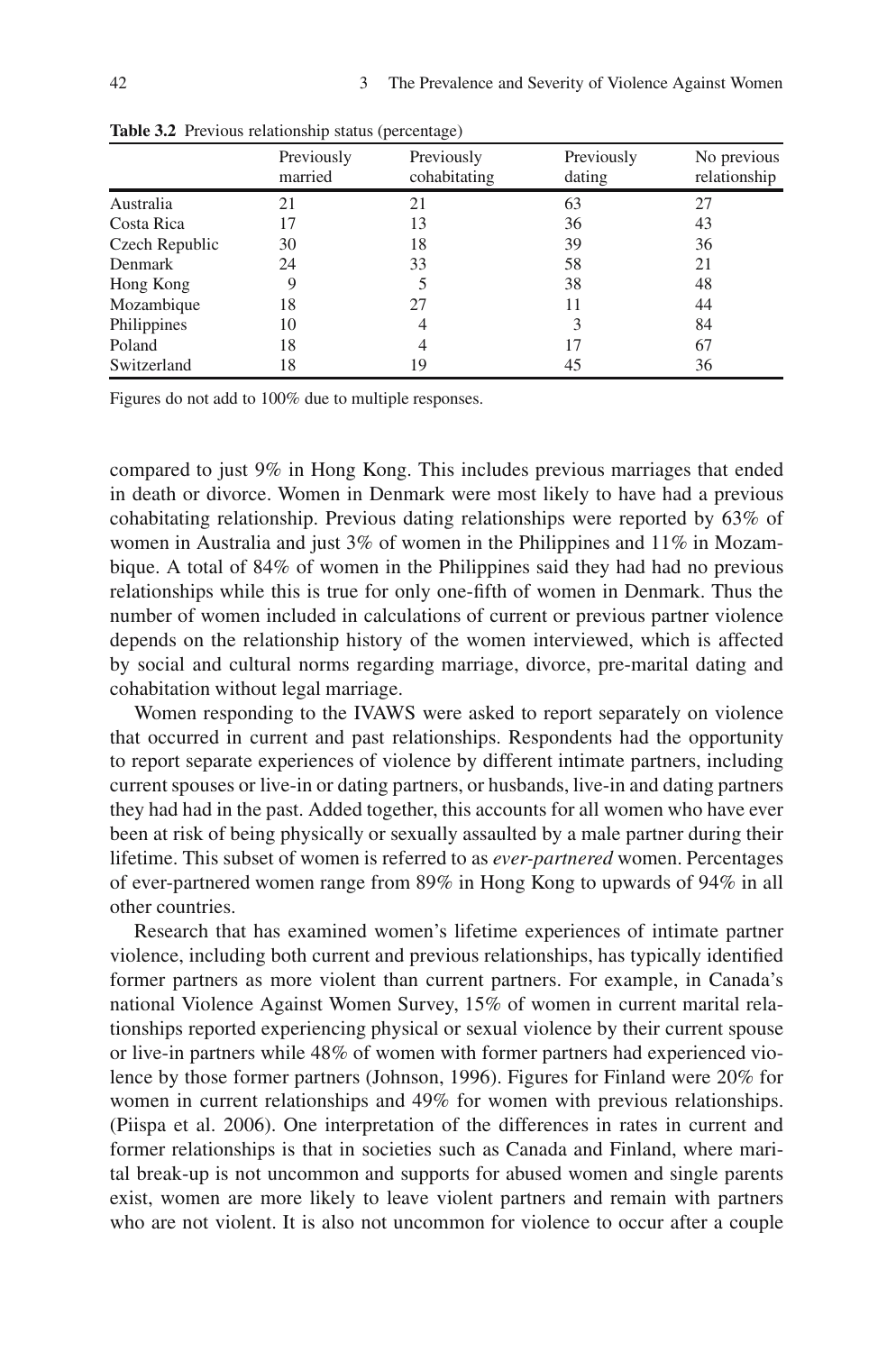has separated. In many instances, violence escalates when the woman leaves or announces her intention to leave an abusive partner (Campbell et al. 2001). The prevalence of both lifetime and one-year partner violence therefore is expected to be lower in intact intimate relationships compared with relationships that have ended.

In the countries studied in the IVAWS, with the exception of Mozambique, women reported higher rates of violence in previous relationships than in current relationships. Intimate partner violence in Denmark was eight times higher in past relationships compared with current relationships, six times higher in Switzerland, four time higher in Poland, three times higher in Australia, and about twice as high in Costa Rica, the Czech Republic and the Philippines (Figs. [3.6](#page-25-0) and [3.7\)](#page-26-0). In contrast, women in Mozambique have higher rates of intimate partner violence in current relationships compared to previous relationships (31% compared to 25%). Almost one-third of women in Mozambique have been assaulted by a partner in a relationship that was current at the time of the interview, considerably higher than for any other country studied. Rates of violence in current relationships were ten times higher in Mozambique than in Denmark and four times higher than in Australia. Yet, with respect to previous relationships, rates were comparable in these three countries at about one-quarter of all women with previous relationships. Rates of violence in current relationships are based on women who were married or living with a man in a cohabiting relationship at the time of the interview, or were currently involved in a dating relationship. Figures describing violence in previous relationships are based on all women who have been married in the past, have lived with a man in a cohabiting relationship, or have had a dating relationship in the past. Women with both current and previous relationships will fall into both categories.

Mozambique is a traditional society where patriarchal values may prevail to a greater extent than the other IVAWS countries. One manifestation of patriarchal values is violence directed at intimate partners. In addition, divorce is uncommon in Mozambique; it is generally culturally and socially unacceptable for a man and



<span id="page-25-0"></span>**Fig. 3.6** Lifetime rates of violence by current partners <sup>∗</sup>Relative standard error is between 25 and 50.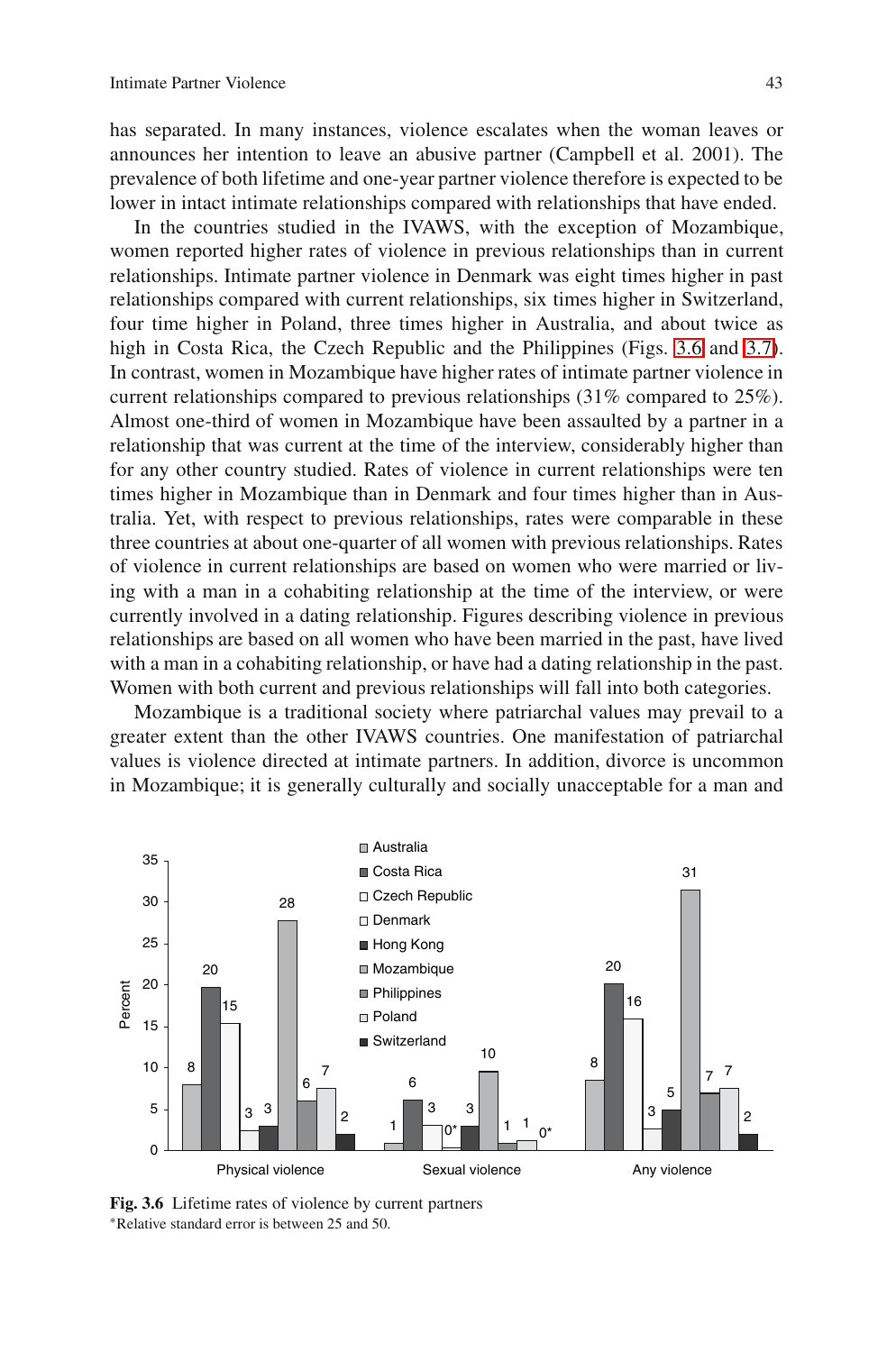

<span id="page-26-0"></span>**Fig. 3.7** Lifetime rates of violence by previous partners

women to divorce. Unlike some other countries, such as Denmark, Mozambique has very few services for victims of gender-based violence and very few that would advocate divorce as an appropriate response to intimate partner violence. It is therefore difficult for women to leave a violent partner. Currently partnered women tend to be younger in Mozambique and Costa Rica compared with other countries, and youth can be a risk factor for violence (see Chapter 5 for an in depth analysis of correlates of violence). Yet, similar proportions of currently partnered women in Australia and Poland are also relatively young and rates of current partner violence in these countries are lower by comparison. As shown in subsequent chapters, a multiplicity of factors contribute to women's risk of violence, of which age is just one.

#### **Severity of Violence by Intimate Partners**

Respondents to the IVAWS were asked six specific behavioural questions in order to determine the prevalence of physical violence committed by intimate partners (see Chapter 2 for details about question wording). Following each item, respondents were asked to indicate the relationship of the male who perpetrated that type of violence and more than one man could be identified. The responses of women who identified current or previous partners were combined to derive estimates of overall physical violence for ever-partnered women. Figure [3.8](#page-27-0) illustrates the prevalence of these six types of violence, in addition to a category designed to capture anything that is missed by these six but that the woman considers to be physical violence. Percentages do not add to the total percentage of women victimised as shown in Fig. [3.4](#page-22-0) because many women reported more than one type of physical violence.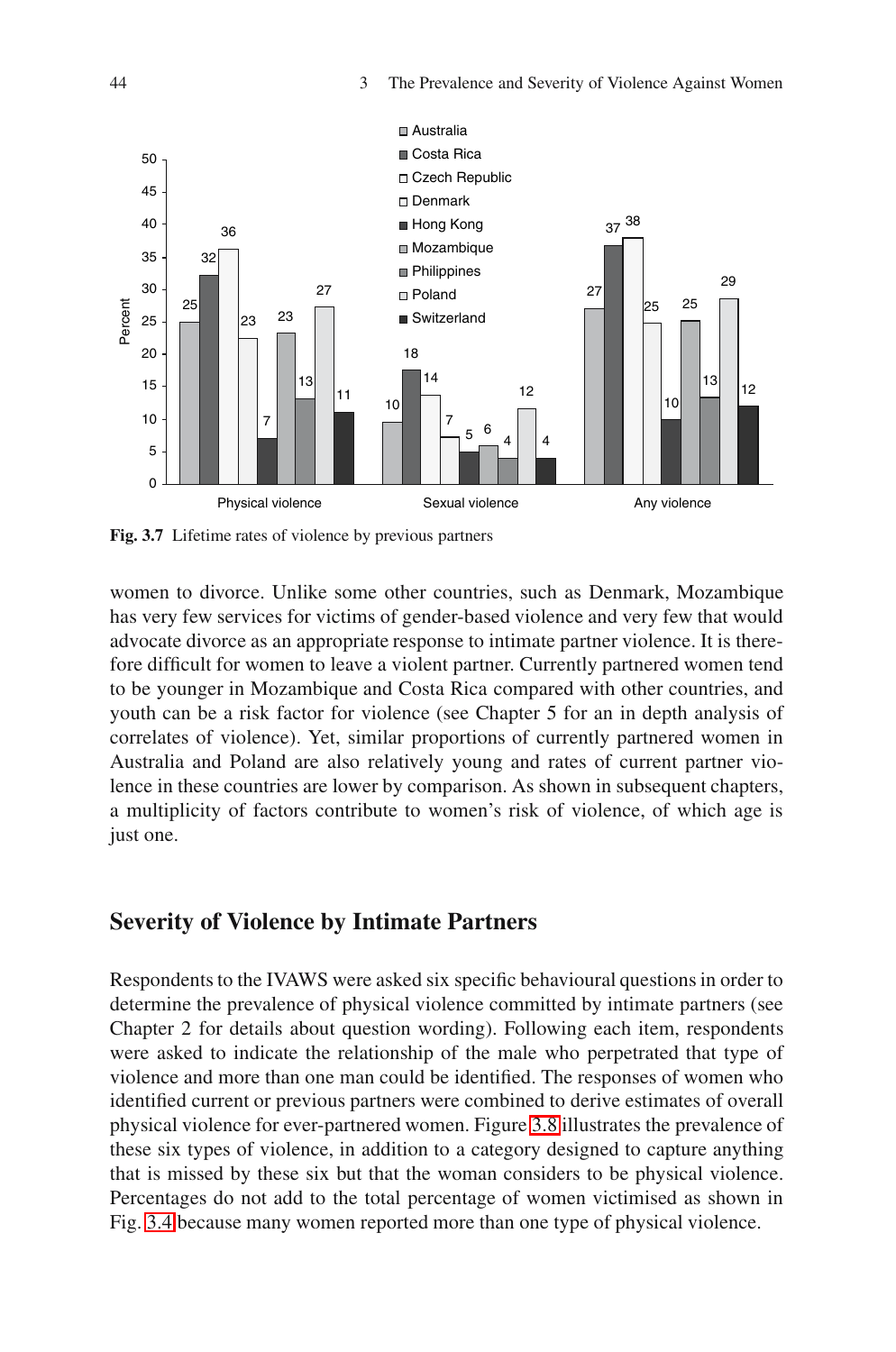

<span id="page-27-0"></span>**Fig. 3.8** Prevalence of types of physical violence by intimate partners, calculated as a percentage of ever-partnered women

In the Swiss survey the categories "Threw something" and "Slapped/hit" were combined. The result is shown here as the category "Slapped/hit" which therefore is not comparable with other countries. The survey in Switzerland did not include the category "Other physical violence".

Compared to other countries, Costa Rica had the highest proportions of victimised women to report the most serious, life-threatening forms of violence, such being strangled, suffocated, burned or scalded, or having a gun or knife used against them. Almost one-in-ten victims of intimate partner violence in Costa Rica reported partners who committed these two categories of violent acts. Mozambique stands out as the country where women are most likely to be slapped, kicked, bit or hit with a fist by an intimate partner. In most of the remaining countries, the most common acts of intimate partner violence were threats of physical violence that frightened them, or acts of pushing, grabbing, having an arm twisted or hair pulled. (See Appendix III for RSEs for these estimates).

Figure [3.9](#page-28-0) illustrates the most serious type of physical violence ever inflicted against women by intimate partners for each country in the order that appears in Fig. [3.8.](#page-27-0) This order is somewhat arbitrary as consequences and outcomes are not taken into account and victims' perceptions of seriousness may not be consistent with this ranking. Each woman who reported physical violence by an intimate partner is counted once in this graph according to the most serious act of violence she experienced. Although threats are among the most frequently reported, threats typically occur in combination with other types of assaults. Among victims of physical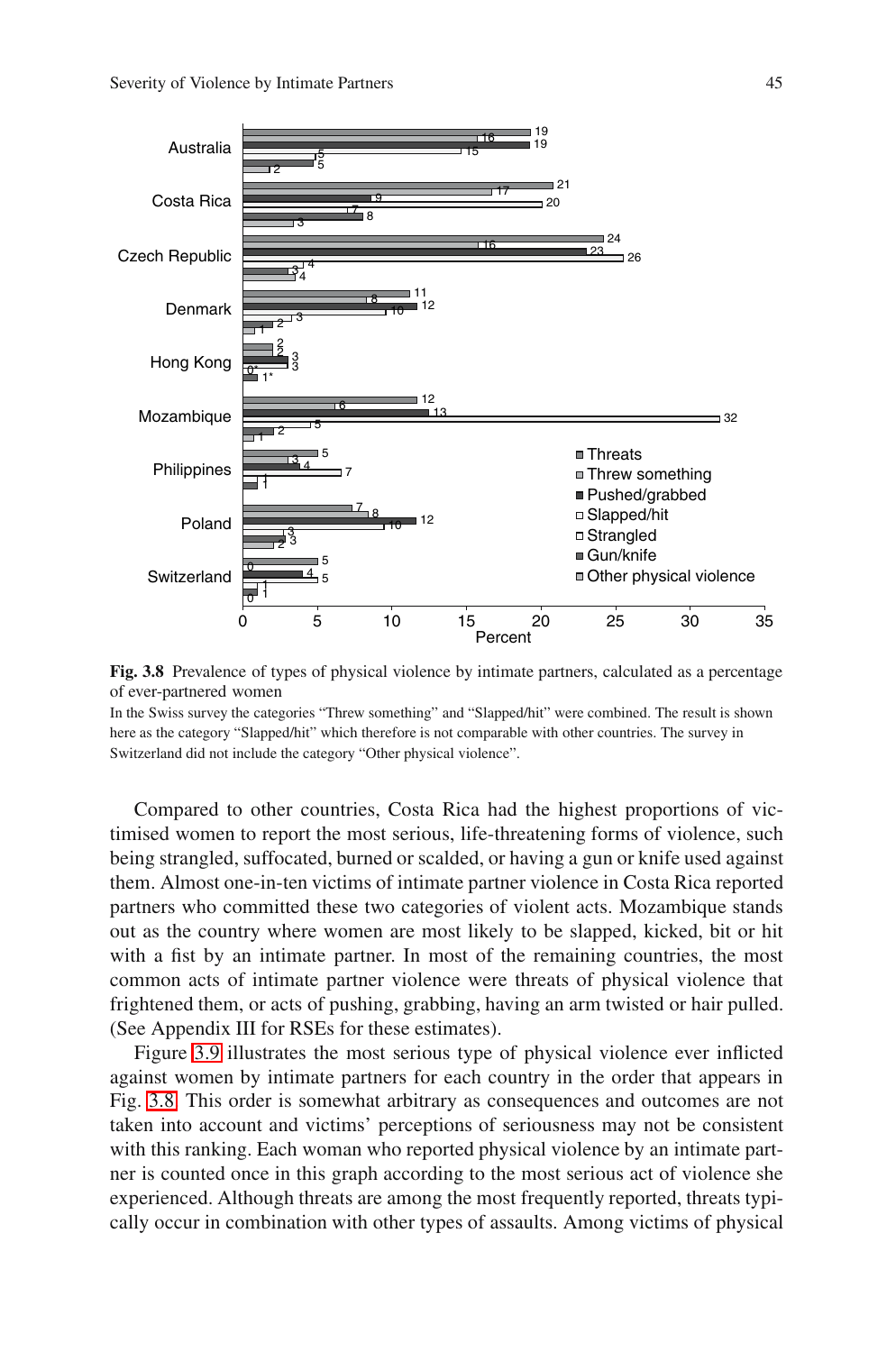

<span id="page-28-0"></span>**Fig. 3.9** Most serious type of physical violence by intimate partners, calculated as a percentage of victimised women

In the Swiss survey the categories "Threw something" and "Slapped/hit" were combined. The result is shown here as the category 'Slapped/hit' which therefore is not comparable with other countries. The survey in Switzerland did not include the category "Other physical violence".

violence by intimate partners, one-tenth or fewer reported being threatened with violence only and had no experiences of direct assault or threats with a weapon. At least ninety percent of women in each country reported actual physical violence that hurt or frightened them. One exception is Switzerland where one-fifth of women experienced threats of violence as the most serious act; however, this is a reflection of the difference in the way the IVAWS questionnaire was constructed in that country (see Box 3.1). For two-thirds of women in Mozambique, the most serious type of violence was being slapped, kicked, bit or hit with a fist. About one-third of victims in Australia, Costa Rica and Denmark and four-in-ten victims in Hong Kong, Poland and Switzerland reported this as the most serious type of violence ever inflicted by intimate partners. Victimised women in Costa Rica were more likely than women in other countries to have been threatened or assaulted with a gun or knife (26%) followed by women in Poland (19%). Victims of physical violence by intimate partners in Mozambique, Hong Kong and the Czech Republic were least likely to have had guns or knives used against them.

**Box 3.1 Experimental component of IVAWS in Switzerland** The IVAWS in Switzerland featured a methodological experiment which was aimed at determining whether different approaches in the initial victimisation questions (the screener questions) have an effect on disclosures of violence.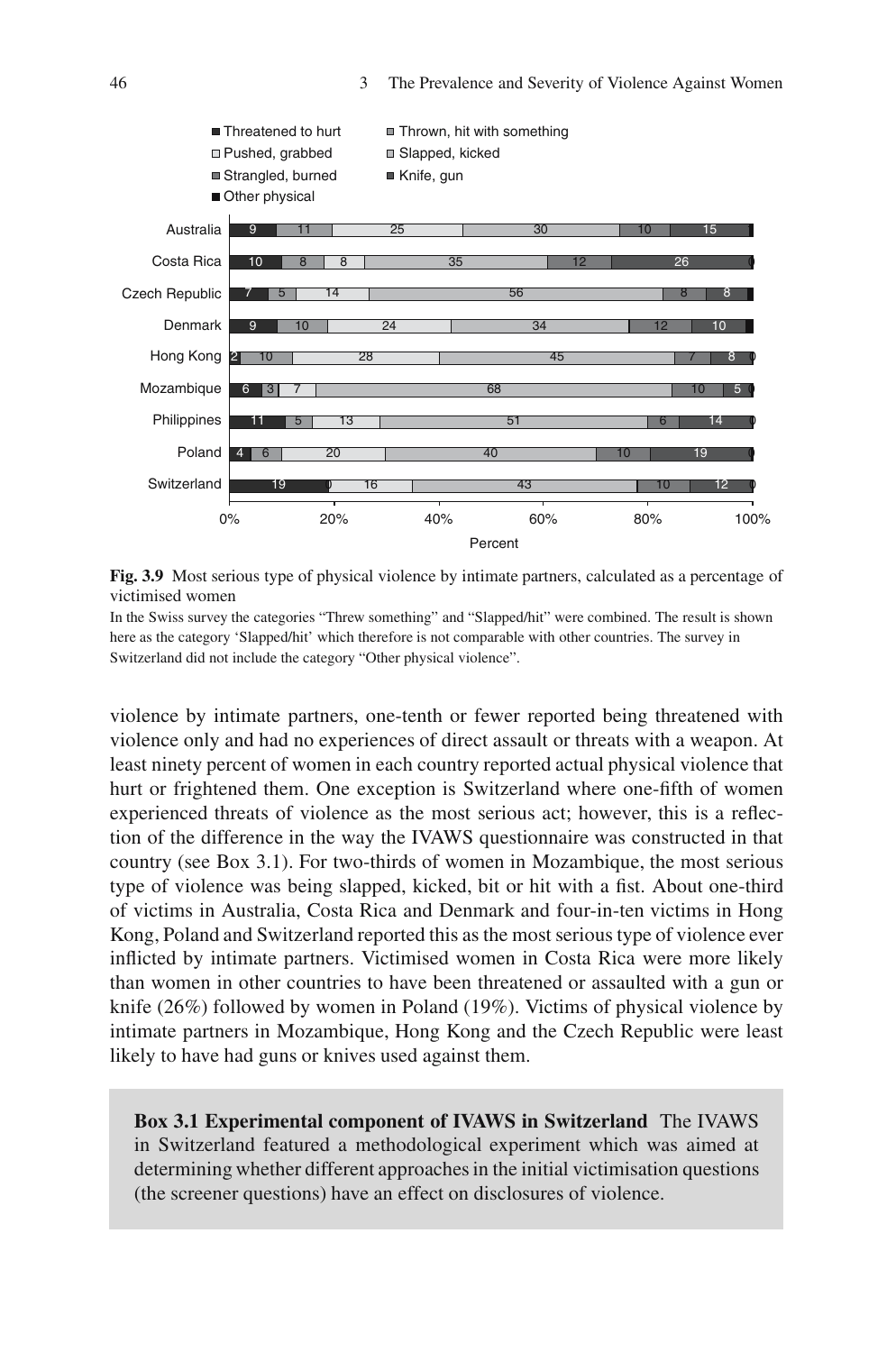The experiment was based on the one hand on concerns over the length of interviews as a burden to the respondent, and on the other hand on the implications of the interview time to the project budget. The experiment, as well as other aspects of the Swiss survey, is covered in detail by Killias et al. (2004). The respondents in the Swiss sample were assigned to two groups along the lines of the language of the interview (1,352 interviews were conducted in German and 623 interviews in French; it was assumed that membership in a language group would not be correlated with the experience of violence).

The screeners in the IVAWS standard questionnaire ask the respondents whether, since the age of 16 years, they have experienced any of the seven types of physical violence or any of the five types of sexual violence. The German-language part of the Swiss sample used an approach which is more comparable to the standard set of screening questions. The Swiss questionnaire did not use the categories 'other physical violence', 'other sexual violence', and 'being forced into sexual activity with someone else', the last being deemed too rare an occurrence in the Swiss context to be reliably measured with a survey using a probability sample of approximately 2,000 respondents. The Swiss questionnaire also used two broad questions which group questions used in the standard IVAWS questionnaire: 1) having something thrown at you or hitting you with something that hurt or frightened you, and 2) being slapped, kicked, bit or hit with a fist.

The experimental questionnaire design, applied in the French-speaking part of the sample, involved an initial contact with the questions on violence using only three screener questions, two on physical violence and one on sexual violence. They were as follows:

Since you were 16 or older, has any man ever...

- threatened to hurt you physically, pushed you, grabbed you, twisted your arm or pulled your hair in a way that really hurt or frightened you? Or has any man ever slapped, kicked, bit or hit you with a fist or with an object?
- tried to strangle or suffocate you, burn or scald you on purpose? Or has any man ever attacked, threatened or injured you with a knife or a gun?
- kissed you or touched you sexually when you did not want him to, in a way that was distressing to you? Or has any man ever forced you or attempted to force you into sexual intercourse by threatening you, holding you down or hurting you in some way?

Based on the responses to these three screeners, respondents who reported violence were then asked to specify the types of violence they had experienced using the same classification as with the German-speaking respondents. The purpose of the screener questions, in addition to providing a lifetime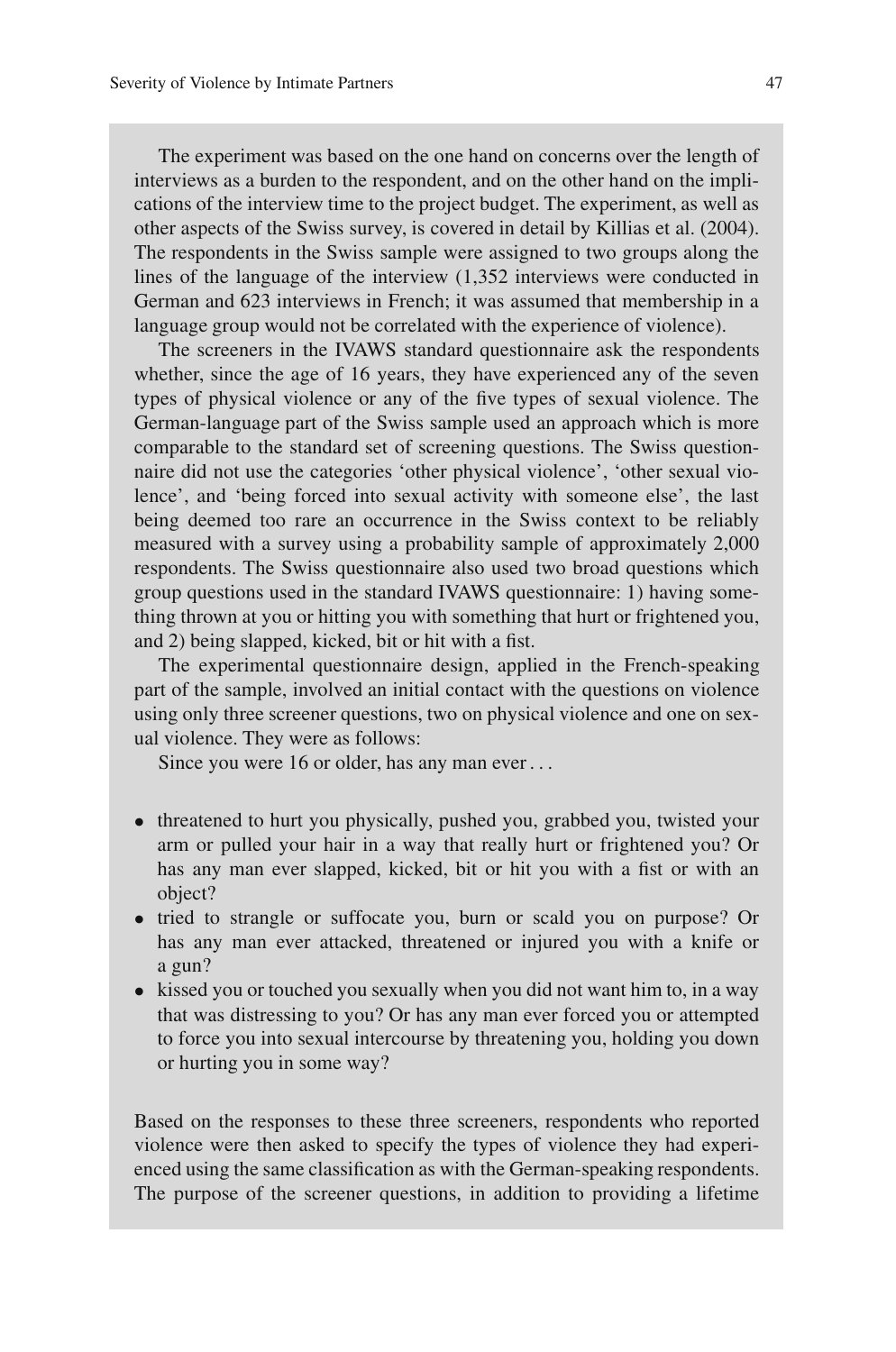prevalence of physical and sexual violence, is to select those respondents who have been victims of violence for a more detailed interview concerning their experiences. The research hypothesis in the use of the two different types of screening questions was that the selection of the respondents with victimisation experiences can be done as effectively with a shorter set of questions thereby using less time. This was to be determined by the rates of different types of violence obtained with the use of these two different approaches.

This table (adapted from Killias et al. 2004) shows the prevalence rates obtained by the two approaches. In total, the condensed version produced a lower prevalence for the total calculation of any violent behaviour. The same is true for two of eight types of victimisation: threats to hurt physically and rape. One item–slap, kick, bite or hit with a fist or an object–was significantly higher in the condensed version. In case of threats it could be argued that when the many different types of violence with varying degrees of severity are attached to the same question, the respondents in their replies would focus on more serious incidents and neglect to report the less serious. However, this clearly does not apply in the case of the sexual violence screener where the question includes both unwanted sexual touching and rape. In this case the prevalence of different types of sexual violence might be a factor; more women have experienced some type of physical violence besides threats, while rape is a fairly rare occurrence, at least in Switzerland. For most women there is no other type of sexual violence that they have experienced other than unwanted sexual touching, and so rape, while more serious, would not have quite as big a drowning out effect as some types of physical violence for threats of physical violence. On the other hand, when in the standard IVAWS questionnaire the types of violence are presented one by one starting with threats of physical violence, it might be that respondents who report having been threatened then do not report on the other aspects of the same incident. This might be one reason for the significantly greater number of respondents reporting having been slapped, kicked, bit or hit with a fist or an object, when this type of violence is coupled in the same screener question with threats. Despite the evidence that for some types of violence the different screening methods may have had an effect on the results, in comparisons with other countries the complete data set of Switzerland has been used in order for the results to reflect the whole country. It is necessary to note that, based on the results of the experiment, the rates counted for the whole of Switzerland may underestimate the true levels by a few percentage points.

The survey in Switzerland also used a different approach in collecting data on the most recent victimisation experience. In the standard IVAWS questionnaire the details of incident (where it happened, did it result in injuries, was it reported to the police, etc.) are collected for the most recent incident of intimate partner violence and the most recent incident of non-partner violence. These incidents may involve one or more types of physical and/or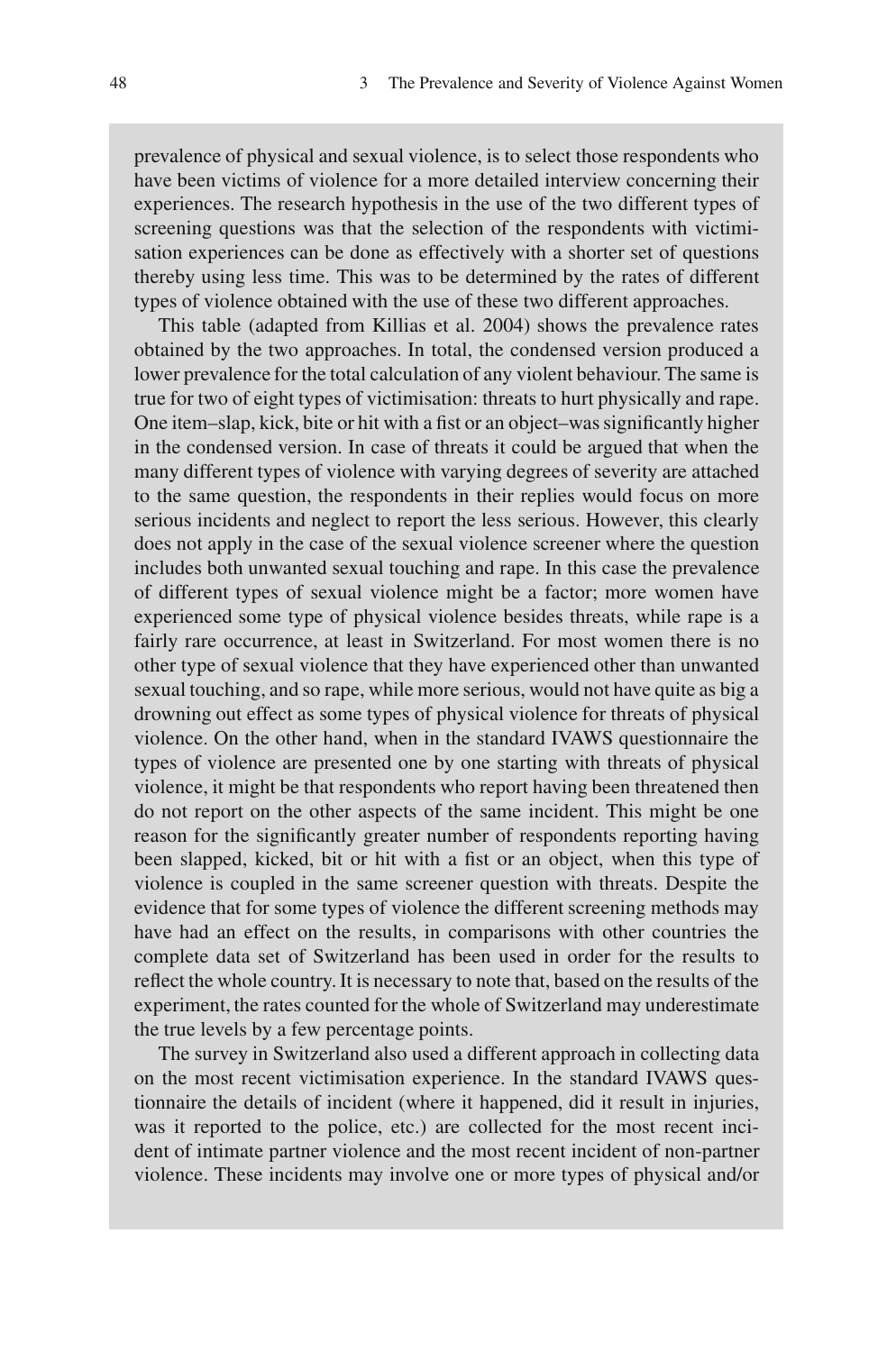sexual violence. In the Swiss approach this victimisation report was used separately for incidents involving a particular type of intimate partner violence and non-partner violence. Separate victimisation reports were collect for the most recent incident of 1) slapping, kicking, biting or hitting with a fist of an object, 2) trying to strangle or suffocate, burn or scald on purpose, 3) attacking, threatening or injuring with a knife or a gun, 4) rape, and 5) attempted rape by intimate partners and non-partners, a total of ten victimisation reports. Due to the different approach taken it was not possible to use these data in comparisons with other countries.

| <b>Type of victimisation</b>                                    | <b>Full version</b>            |     | <b>Condensed version</b>        |             | p-value for     |
|-----------------------------------------------------------------|--------------------------------|-----|---------------------------------|-------------|-----------------|
|                                                                 | $(N = 1009)^*$<br>% of victims | N   | $(N = 962)^{*}$<br>% of victims | $\mathbb N$ | the difference  |
| Threat to hurt physically                                       | 19.0%                          | 192 | $8.6\%$                         | 83          | < .001          |
| To push, grab, twist the<br>arm of pulled the hair              | 12.1%                          | 122 | 10.5 $%$                        | 101         | not significant |
| To slap, kick, bite or hit<br>with the fist or an object        | $9.5\%$                        | 96  | 12.3 $%$                        | 118         | < 0.05          |
| To try to strangle or<br>suffocate, burn or scald<br>on purpose | $2.5\%$                        | 25  | 2.7%                            | 26          | not significant |
| To attack, threaten or<br>injure with a knife or<br>a gun       | 3.8%                           | 38  | $2.9\%$                         | 28          | not significant |
| Rape                                                            | $7.4\%$                        | 75  | $3.8\%$                         | 36          | < .001          |
| Rape attempt                                                    | $6.2\%$                        | 62  | 7.5%                            | 72          | not significant |
| Unwanted kissing or<br>sexual touching                          | 18.9%                          | 191 | 17.1 $%$                        | 164         | not significant |
| Any violent behaviour                                           | $42.1\%$                       | 425 | 36.7%                           | 353         | < .001          |

**Prevalence rates of victimisation obtained with the full set of screeners and with three screeners (condensed version), Switzerland**

Adapted from Killias et al. 2004

<sup>∗</sup>For some items the total number of cases may be one or two cases smaller due to item non-response

With respect to sexual violence by intimate partners, women in Costa Rica reported the highest rates of actual and attempted forced sexual intercourse and other sexual violence by intimate partners. Within countries, types of sexual violence perpetrated by intimate partners were most likely to be forced sexual intercourse, although the percentages are less than 10% in all countries. Fewer women reported having been forced by intimate partners to have sex with someone else (such as forced prostitution) or other acts of sexual violence that don't fall into these categories (Fig. [3.10\)](#page-32-0).

Examining experiences of sexual violence by intimate partners according to the most serious type presents a somewhat different picture. In Fig. [3.11,](#page-33-0) severity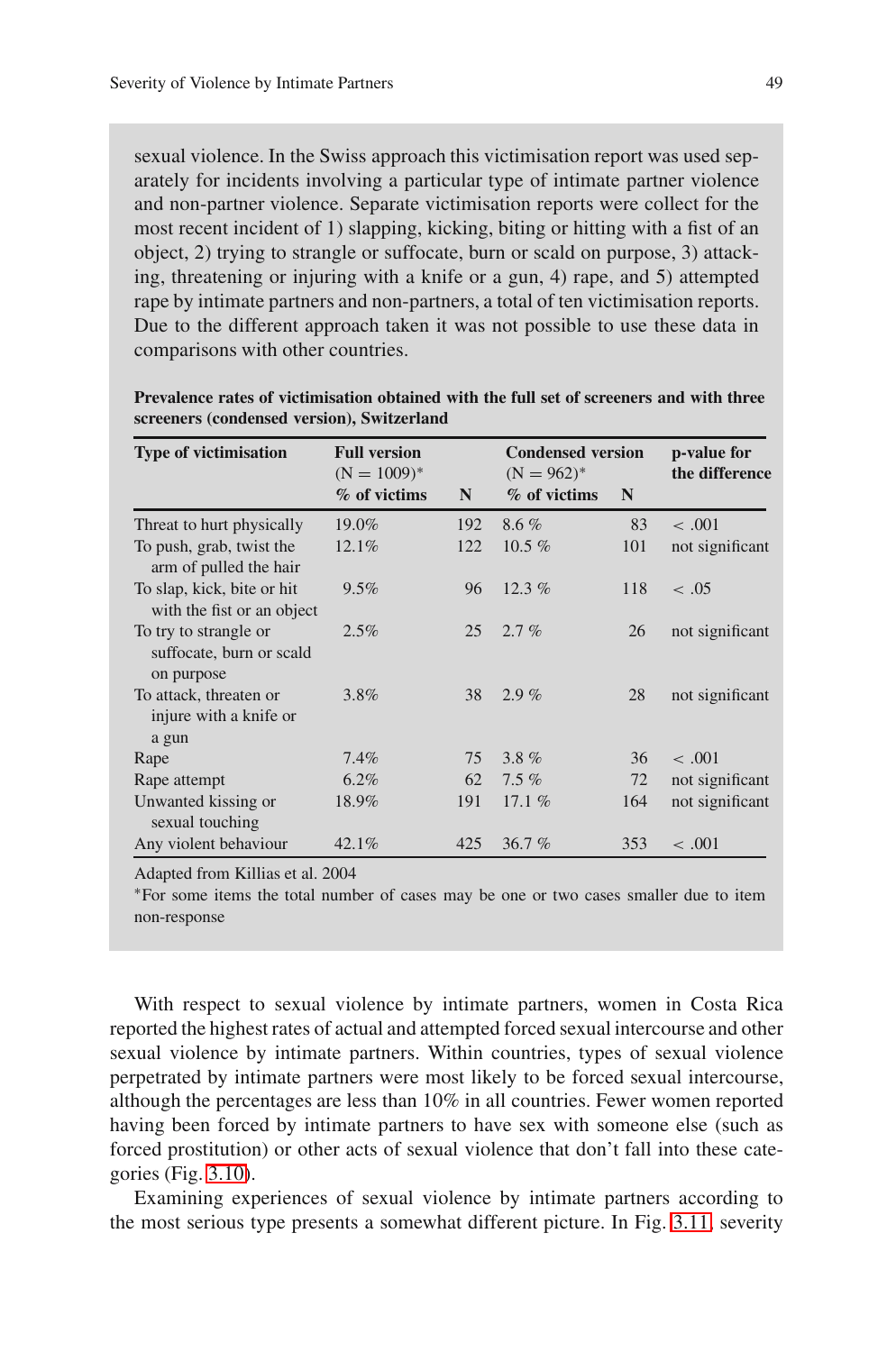

<span id="page-32-0"></span>**Fig. 3.10** Prevalence of types of sexual violence by intimate partners, calculated as a percentage of ever-partnered women

<sup>∗</sup>Relative standard error is between 25 and 50.

The RSE for some categories of responses in some countries was greater than 50 or counts were less than 5 so percentages are suppressed. The survey in Switzerland did not include categories "Forced sex with someone else" and "Other sexual".

is arbitrarily determined in the following order: forced sexual intercourse (rape), attempted forced sexual intercourse (attempted rape), forced sexual activity with someone else, unwanted sexual touching and other sexual violence. Each woman who reported sexual violence is included once in this analysis according to the most serious type of violence she experienced. With the exception of Denmark and Hong Kong, between one-half and two-thirds of women who were sexually assaulted by intimate partners reported being raped (forced intercourse). Between one-quarter and one-third of victims experienced attempted rape. Danish women and those in Hong Kong who were sexually assaulted by partners were more likely than women in other countries to describe the most serious incident as unwanted sexual touching. These results may reflect, in part, cultural variations in the willingness of women to name sexually coercive or violent acts as falling within the categories used in this survey, particularly if they are committed by intimate partners.

The mean number of types of violence inflicted by intimate partners ranged from a low of 1.8 in Hong Kong to highs of 3.3 in Costa Rica and 3.4 in Poland. As shown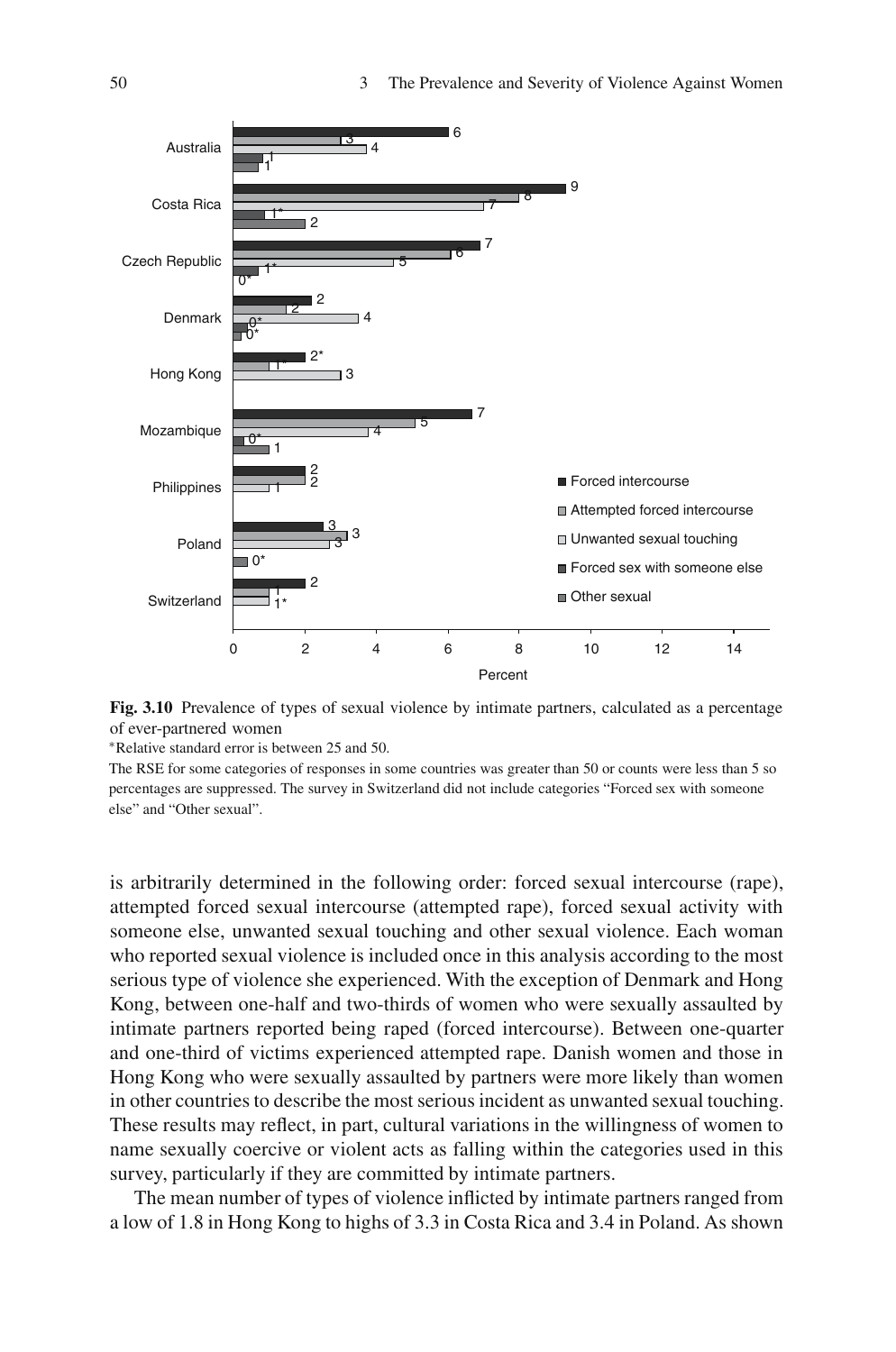

<span id="page-33-0"></span>**Fig. 3.11** Most serious type of sexual violence by intimate partners, calculated as a percentage of victimised women

The survey in Switzerland did not include categories "Forced sex with someone else" and "Other sexual".

in Fig. [3.12,](#page-33-1) the majority of victims of intimate partner violence in all countries, with the exception of Mozambique, Hong Kong and Switzerland, reported more than one type of violence measured in this survey. Half of women in Mozambique and Switzerland and fully 60% of women in Hong Kong reported one type while



<span id="page-33-1"></span>**Fig. 3.12** Number of different types of violence by intimate partners, calculated as a percentage of victimised women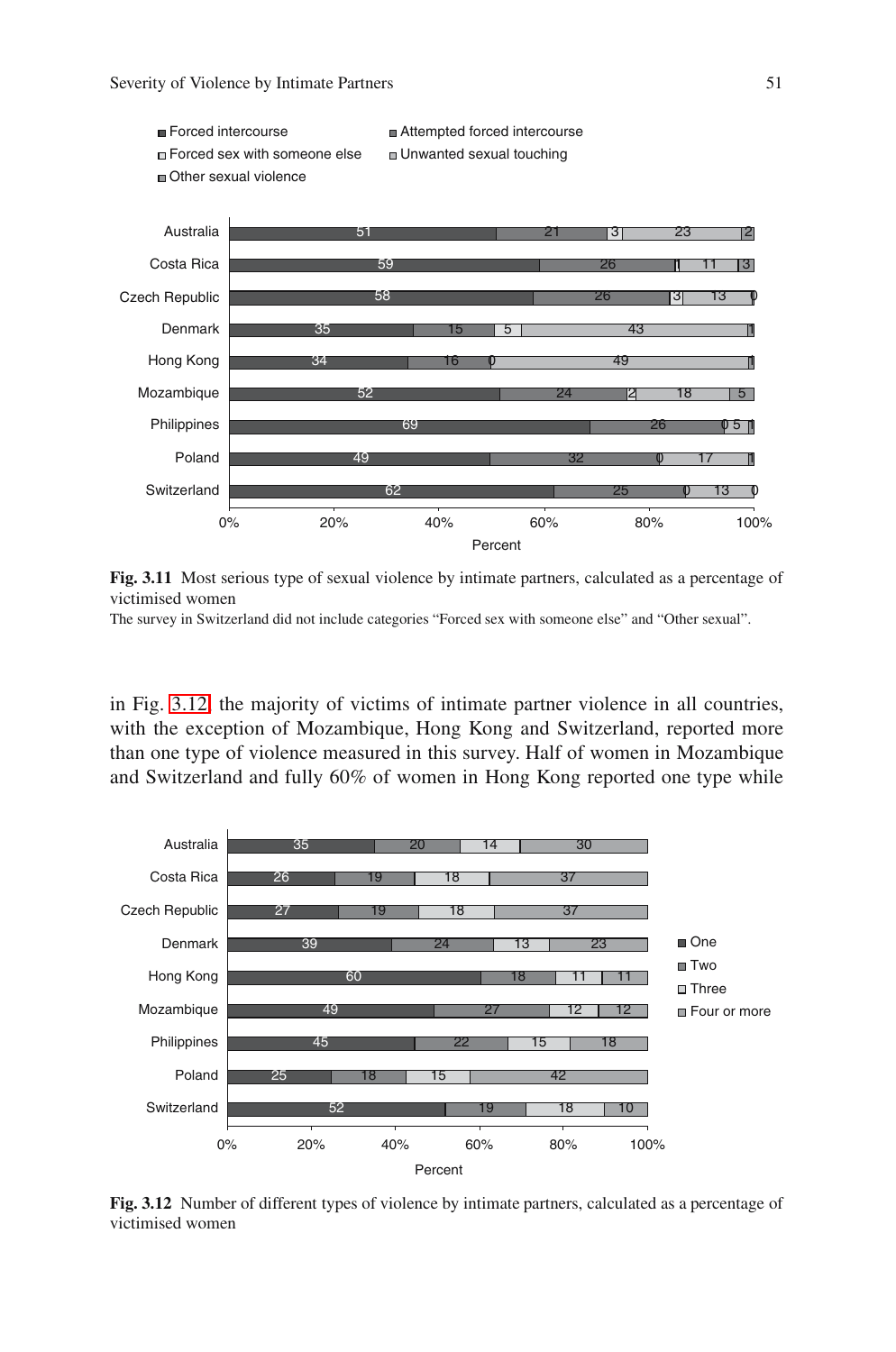the percentage who reported four types or more was as high as 42% in Poland. The frequency of separate incidents of violence is an important indicator of severity, yet it is not easily calculated by IVAWS responses due to the format of the questionnaire. Countries had the option of recording actual number of incidents or recording frequency of violence within categories, such as 1–3 times per month, 1–3 times per week, everyday or almost everyday. Results are therefore not consistent and not comparable across countries.

#### **Violence by Other Men**

A different picture emerges in some countries when women are questioned about their experiences of violence by men other than intimate partners. Women in Costa Rica show the highest rates of violent victimisation by men other than intimate partners at 42% of all women. Rates of non-partner violence fall between 25% and 42% in the majority of countries (Fig. 3.13). The lowest rates are reported by women in Hong Kong and the Philippines where only about one in ten women report being physically or sexually assaulted by men other than intimate partners. While women in Switzerland reported among the lowest rates of intimate partner violence—about half the rate reported by women in Australia and Denmark—rates of non-partner violence reported by Swiss women were on par with these countries. Women in Mozambique, who reported a rate of intimate partner violence on par with Costa Rica and the Czech Republic, experienced violence by non-partners at a rate about half that of these other countries.

The relatively high rates of violence by non-partners in Costa Rica are reflected in sexual assault in particular. Costa Rica is the one country where women report noticeably higher rates of sexual than physical violence by non-partners. Sexual



**Fig. 3.13** Adult lifetime rates of violence by men other than intimate partners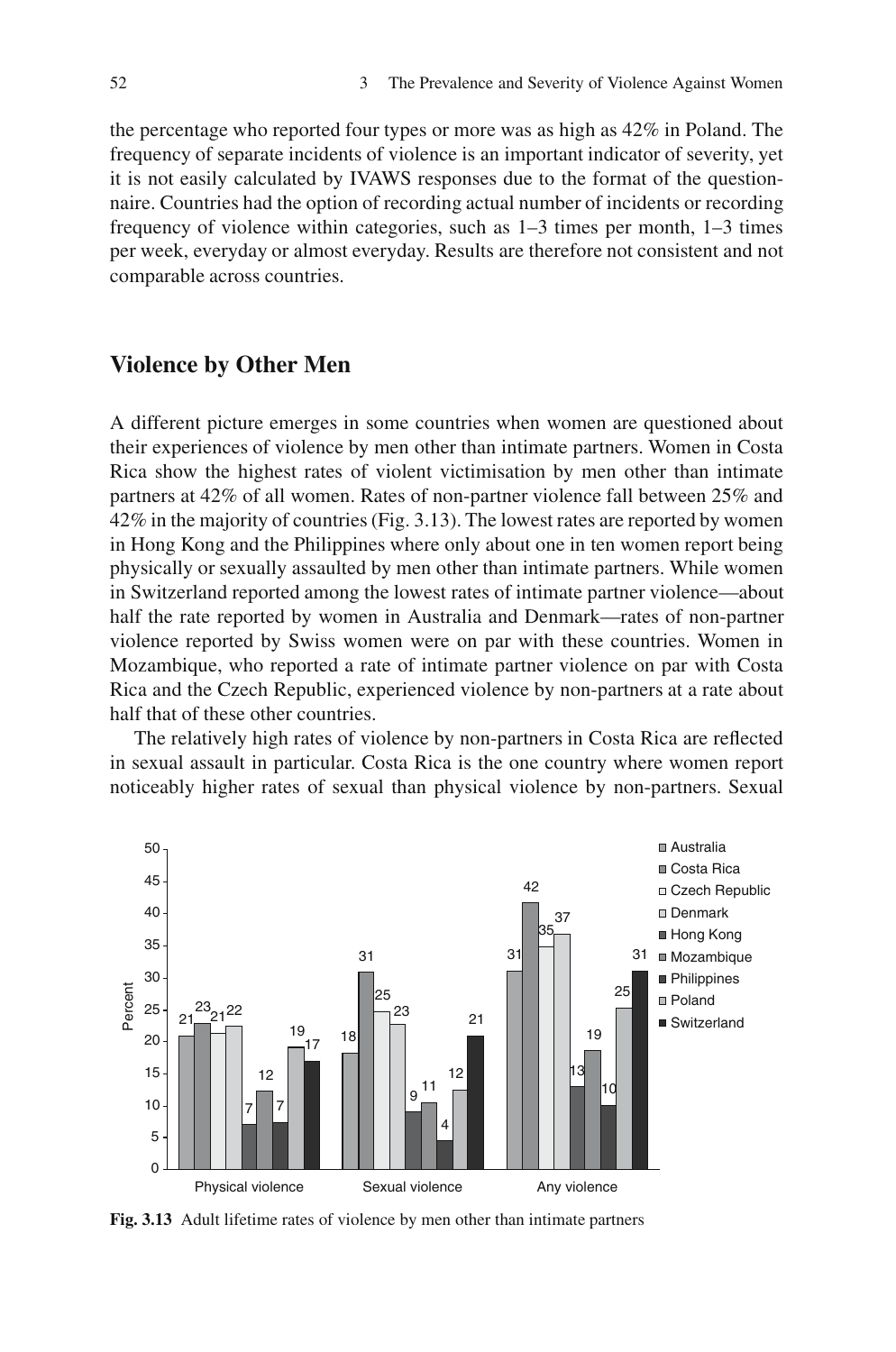assault is slightly more prevalent than physical assault among women in the Czech Republic and Switzerland. In other countries, physical violence was more prevalent or occurred at a rate comparable to sexual violence.

The profile of violence perpetrated by men other than intimate partners varies by country. Costa Rican women have the highest rates of violence by relatives, share the highest rates of stranger violence with women in Denmark, and together with women in Australia, the Czech Republic, Denmark and Switzerland, report the highest rates of violence by male friends and acquaintances (Fig. [3.14\)](#page-35-0). Women in the Philippines have the lowest rates of violence by strangers, and together with Hong Kong they have the lowest rates of violence by friends/acquaintances. Less than 10% of women in all countries with the exception of Costa Rica report experiencing violence by relatives. In Costa Rica the figure is 14%.

When considering the type of violence, that is physical or sexual assaults, other important differences come to light. For example, Danish women report the highest prevalence of physical assaults by strangers (15%) and among the lowest rates of violence by relatives (3%). Costa Rican women have the highest rates of physical assaults by relatives (11%) (Fig. [3.15\)](#page-36-0). Sexual violence is reported by higher percentages of women in Costa Rica compared with other countries, especially concerning relatives and strangers (Fig. [3.16\)](#page-36-1). One-fifth of Costa Rican women have been sexually assaulted by a stranger since the age of 16. Similar percentages of women in Australia, Costa Rica, the Czech Republic, Denmark and Switzerland reported experiencing sexual violence by friends and acquaintances–just over one-in-ten.



<span id="page-35-0"></span>**Fig. 3.14** Adult lifetime rates of violence by other men by relationship type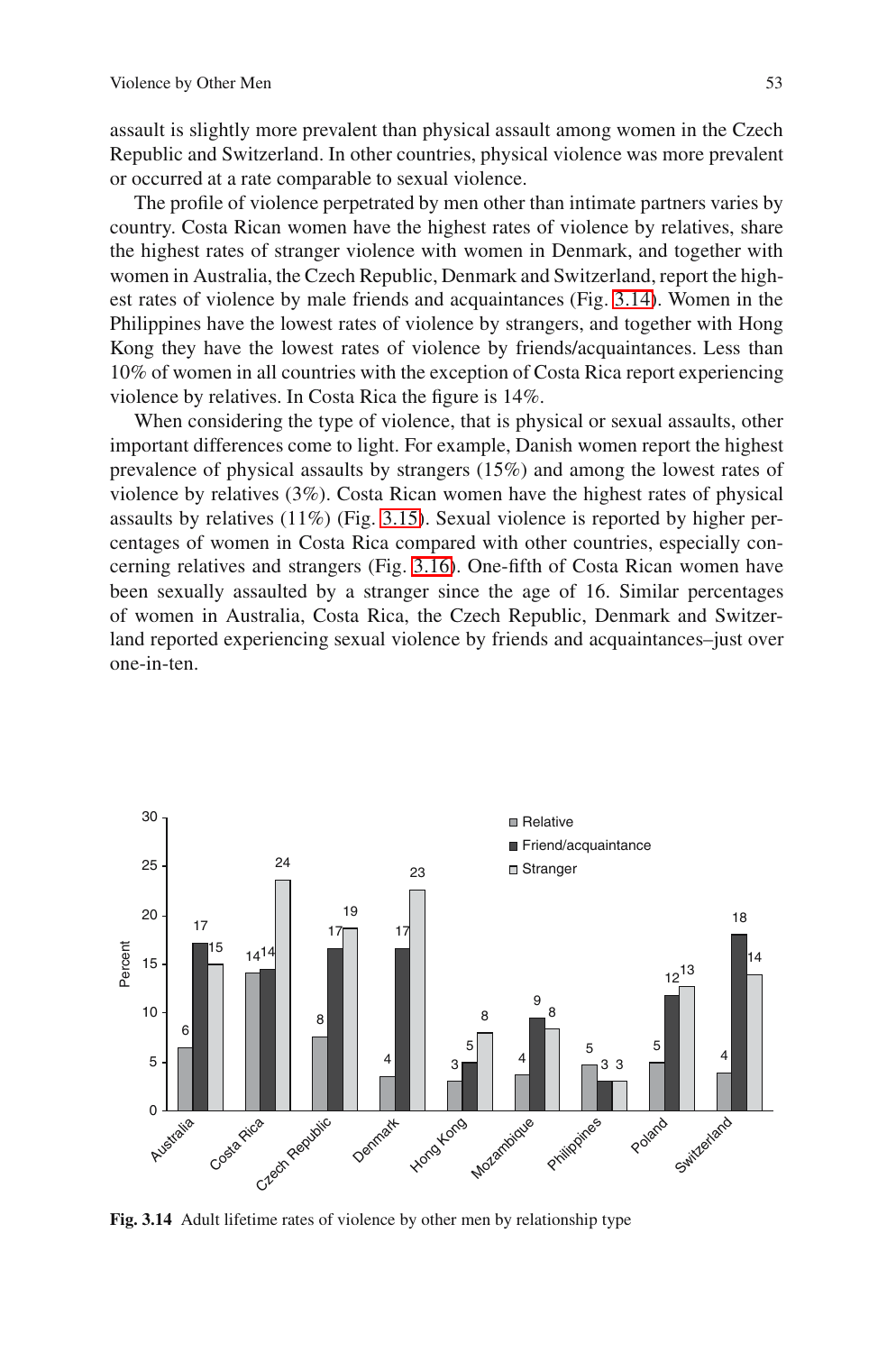

<span id="page-36-0"></span>**Fig. 3.15** Adult lifetime rates of physical violence by other men by relationship type

## **Severity of Violence by Other Men**

Women who reported being victimized by other men were asked the same list of behavioural questions designed to assess the breadth and severity of the violence inflicted. The most prevalent forms of physical violence directed at women by men other than intimate partners in these countries were men threatening to hurt them physically in a way that frightened them. Next most common in most countries was being pushed, grabbed, having an arm twisted or hair pulled. Relatively high percentages of victims of non-partner violence in Costa Rica had objects thrown at them or were hit with something that hurt or frightened them (Fig. [3.17\)](#page-37-0).



<span id="page-36-1"></span>**Fig. 3.16** Adult lifetime rates of sexual violence by other men by relationship type <sup>∗</sup>Relative standard error is between 25 and 50.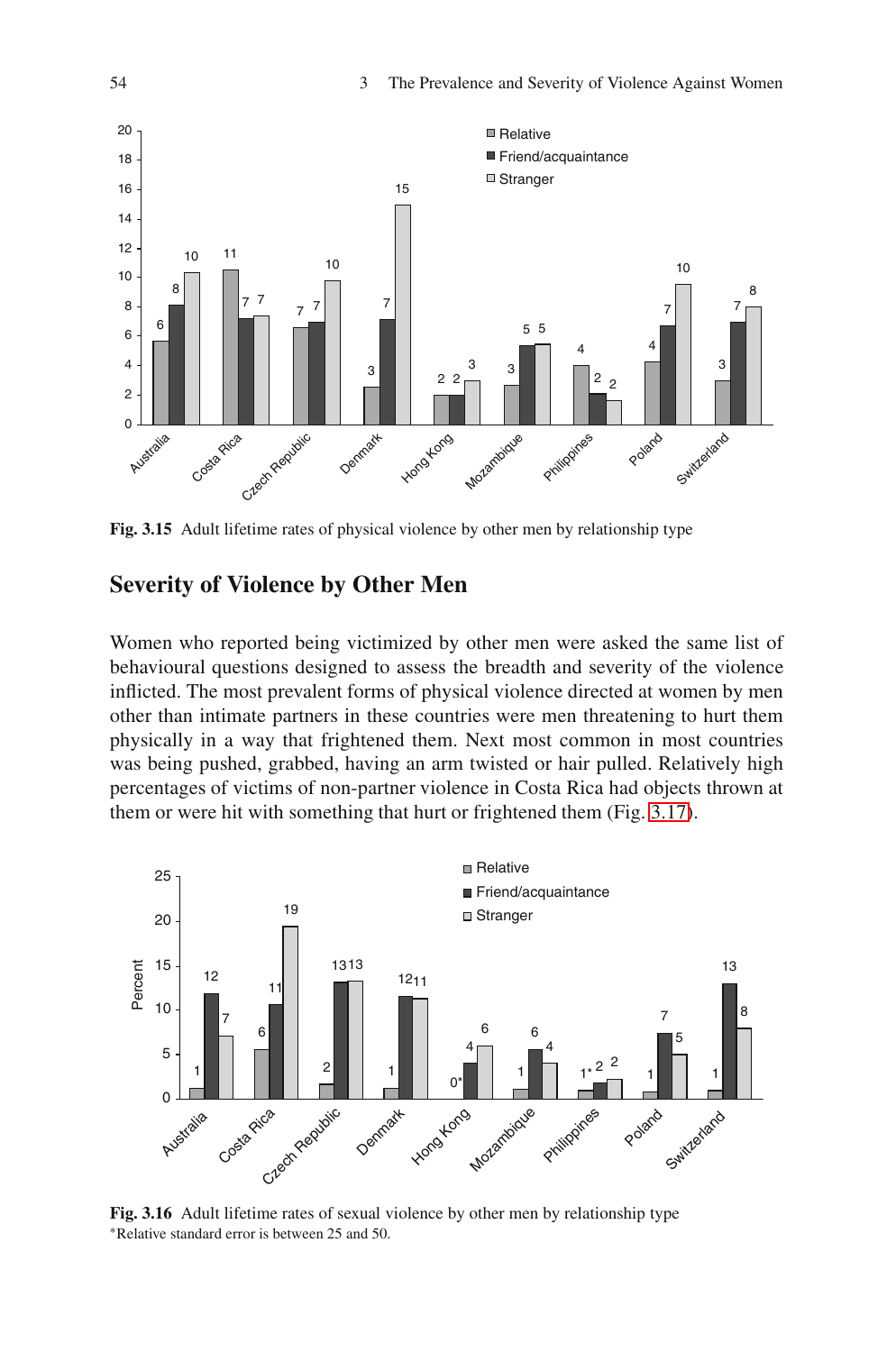

<span id="page-37-0"></span>**Fig. 3.17** Prevalence of types of physical violence by other men, calculated as a percentage of all women

<sup>∗</sup>Relative standard error is between 25 and 50.

The RSE for some categories of responses in some countries was greater than 50 or counts were less than 5 so percentages are suppressed.

In the Swiss survey the categories "Threw something" and "Slapped/hit" were combined. The result is shown here as the category "Slapped/hit" which therefore is not comparable with other countries. The survey in Switzerland did not include the category "Other physical violence".

With respect to the most serious type of physical violence ever experienced by men other than intimate partners, women were more likely than in cases of partner violence to report threats that frightened them as the most serious. It is interesting that prevalence does not necessarily correlate with severity. For example, Costa Rica has the highest rate of violence by non-partners and about one-quarter of these women were threatened by or had a gun or knife used against them, which is a very serious form of violence (Fig. 3.18). On the other hand, Denmark also had relatively high rates of non-partner violence, but a higher percentage involved threats or being hit with an object and a lower percentage involved guns or knives. Mozambique is a country with a relatively low rate of non-partner violence but a percentage of victims similar to Costa Rica were threatened with or had guns or knives used against them.

Sexual violence is more commonly reported to occur outside of, as compared to within, intimate relationships. Types of sexual violence perpetrated by non-partners also differ compared with sexual violence occurring within intimate relationships. In contrast to intimate partner violence, where forced sexual intercourse (rape) was most prevalent, unwanted sexual touching was the most common type of sexual assault perpetrated by non-partners in all countries. Between 17% and 25% of women in Australia, Costa Rica, the Czech Republic, Denmark and Switzerland had had at least one experience of unwanted sexual touching in their adult lifetime (Fig. 3.19). Women in Mozambique differ from women in other countries as they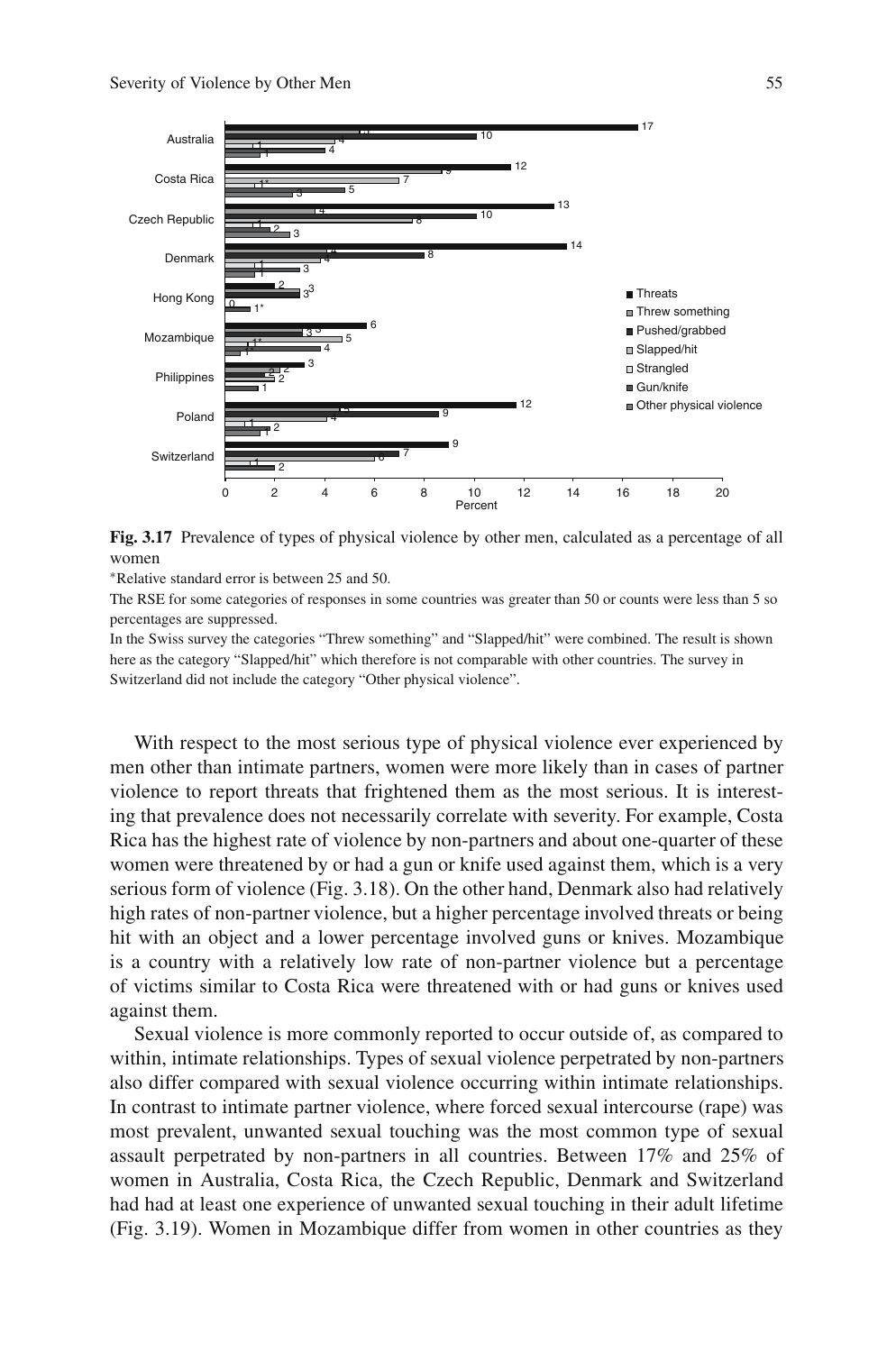

**Fig. 3.18** Most serious type of physical violence by other men, calculated as a percentage of victimised women



**Fig. 3.19** Prevalence of types of sexual violence by other men, calculated as a percentage of all women

<sup>∗</sup> Relative standard error is between 25 and 50.

The RSE for some categories of responses in some countries was greater than 50 or counts were less than 5 so percentages are suppressed.

The survey in Switzerland did not include categories 'Forced sex with someone else' and 'Other sexual'.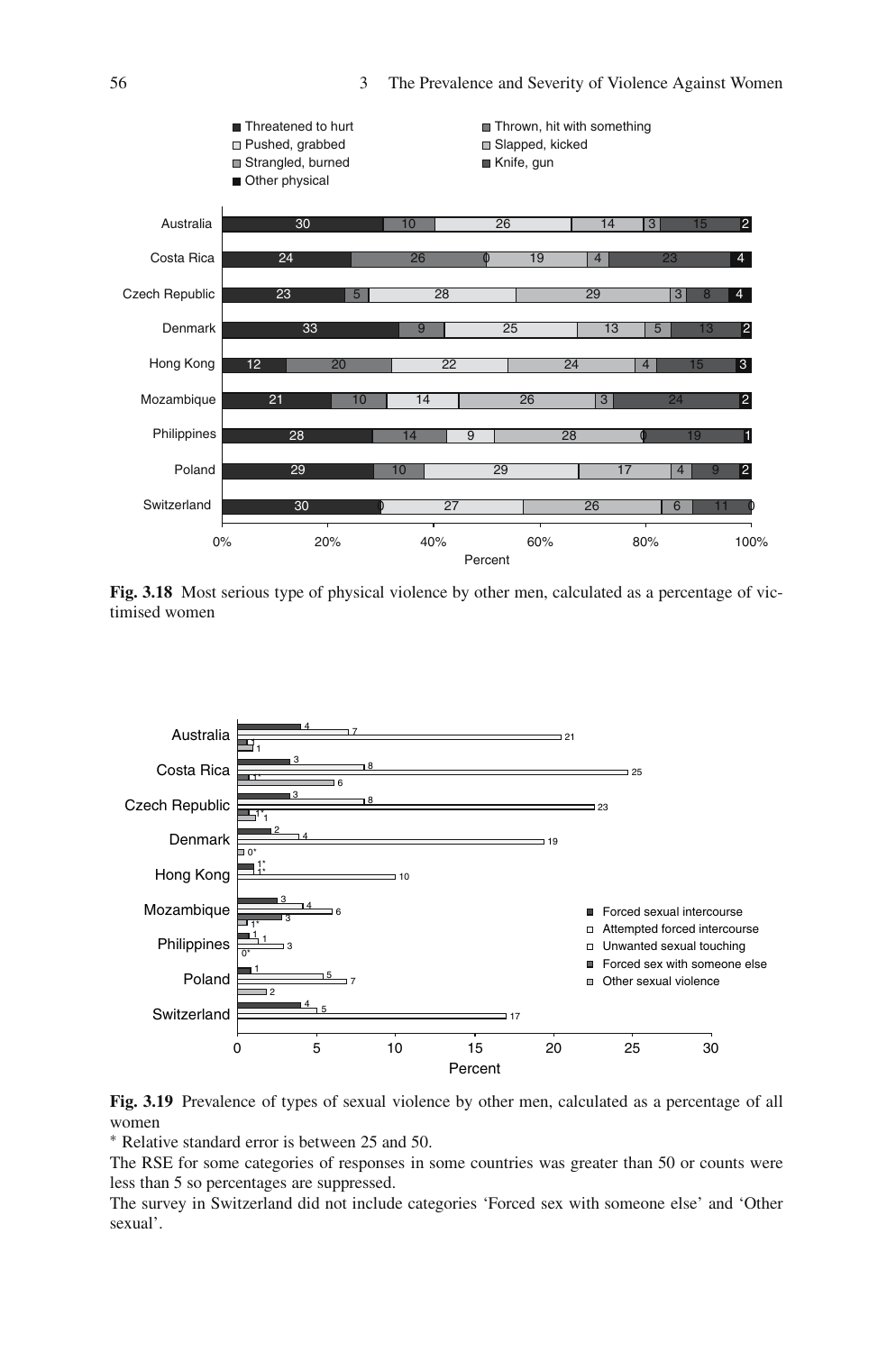were as likely to be forced to have sex with someone else, such as in exchange for money or other needed goods, as they were to be raped. This pattern does not exist in other countries and is unique to Mozambique.

Counting victims of sexual violence just once according to the most serious form of violence they have experienced, Fig. [3.20](#page-39-0) shows that rape was the most serious assault for less than one-in-ten victimised women in all countries. Poland was the country most likely to report attempted rape as most serious type of sexual violence women experienced by men other than intimate partners. Attempted rape was the most serious type of sexual assault experienced for 30% of victims in Poland followed by 21% of victims in Mozambique. Forced sexual activity with someone else (including forced prostitution) was negligible for women in all IVAWS countries with the exception of Mozambique and the Philippines where 16% and 8% of women, respectively, reported this as the most serious on this scale. Unwanted sexual touching, in the absence of rape, attempted rape or forced sex with someone else, was the most serious for the majority of women in all countries. The percentage of victims of sexual violence who reported unwanted sexual touching as the most serious ranged from about half in Mozambique and Poland to 97% in Hong Kong. Again, this may be a reflection of cultural differences in the way women in these varied countries interpreted the survey questions in light of their own experiences, and made the decision to report them to survey interviewers.

Women victimised by men other than intimate partners tended to experience fewer types and fewer incidents of violence in all countries. With the exception of the Czech Republic, between one-half and 70% of women who were victimised by men other than intimate partners reported experiencing one type of violence



<span id="page-39-0"></span>**Fig. 3.20** Most serious type of sexual violence by other men, calculated as a percentage of victimised women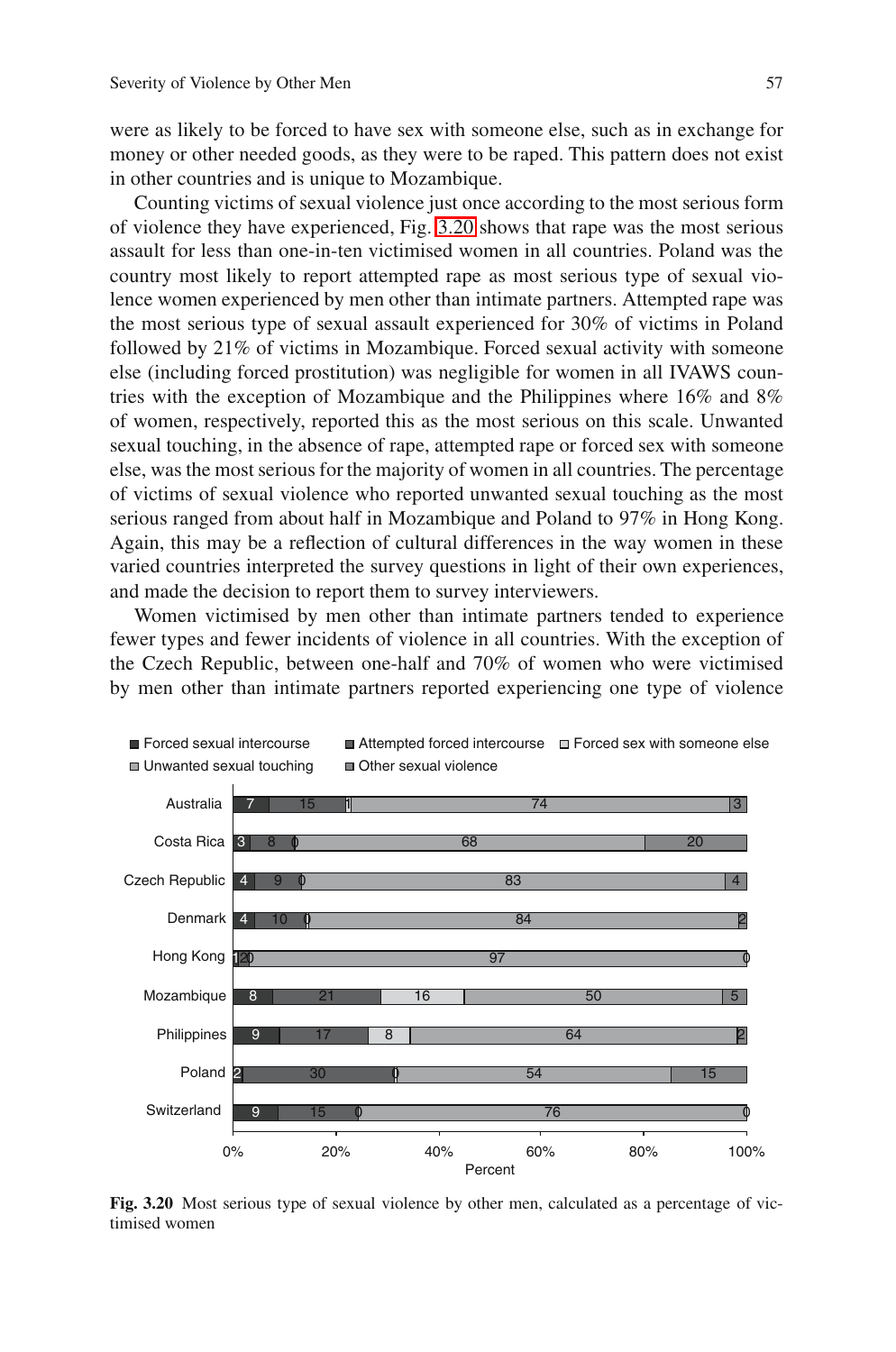

<span id="page-40-0"></span>**Fig. 3.21** Number of different types of violence by men other than intimate partners, calculated as a percentage of all victimised women

(Fig. [3.21\)](#page-40-0). The mean number of non-partner incidents ranged from 1.6 in Denmark, Hong Kong, Mozambique and the Philippines to 1.9 in Australia, Costa Rica and Poland, and 2.1 in the Czech Republic. This includes only incidents that occurred while the women were at least 16 years of age and does not include childhood victimisation. This differs to patterns shown for intimate partner violence where the majority of victims reported more than one type of violence, and the percentage reporting four or more was as high as 42% in Poland. This reflects the different situation for women who are abused by intimate partners whereby they are connected to their abuser through family and social ties, share a household and often share children, and can become trapped in a cycle of repeated assaults without intervention by friends or neighbours, legal or social services. With the exception of women who are victimised by relatives, non-partner violence does not usually entail the same dynamics as exist in intimate partner abuse.

## **Respondents' Perceptions of the Severity of Violence Committed Against Them**

Other indicators of the severity of the violence were based on respondents' perceptions of the seriousness of the most recent incident and whether they considered it to be a crime. Perceptions may not reflect actual severity from an objective standpoint as they are coloured by societal-level norms and attitudes about the acceptance of violence toward women. As shown in Fig. [3.22,](#page-41-0) the majority of women who were assaulted by intimate partners in previous relationships considered the violence to be serious, ranging from 63% in Hong Kong to 92% in Poland. However, in all countries, violence by current partners was less likely to be considered serious. Violence in current relationships was considered to be serious by about 40% of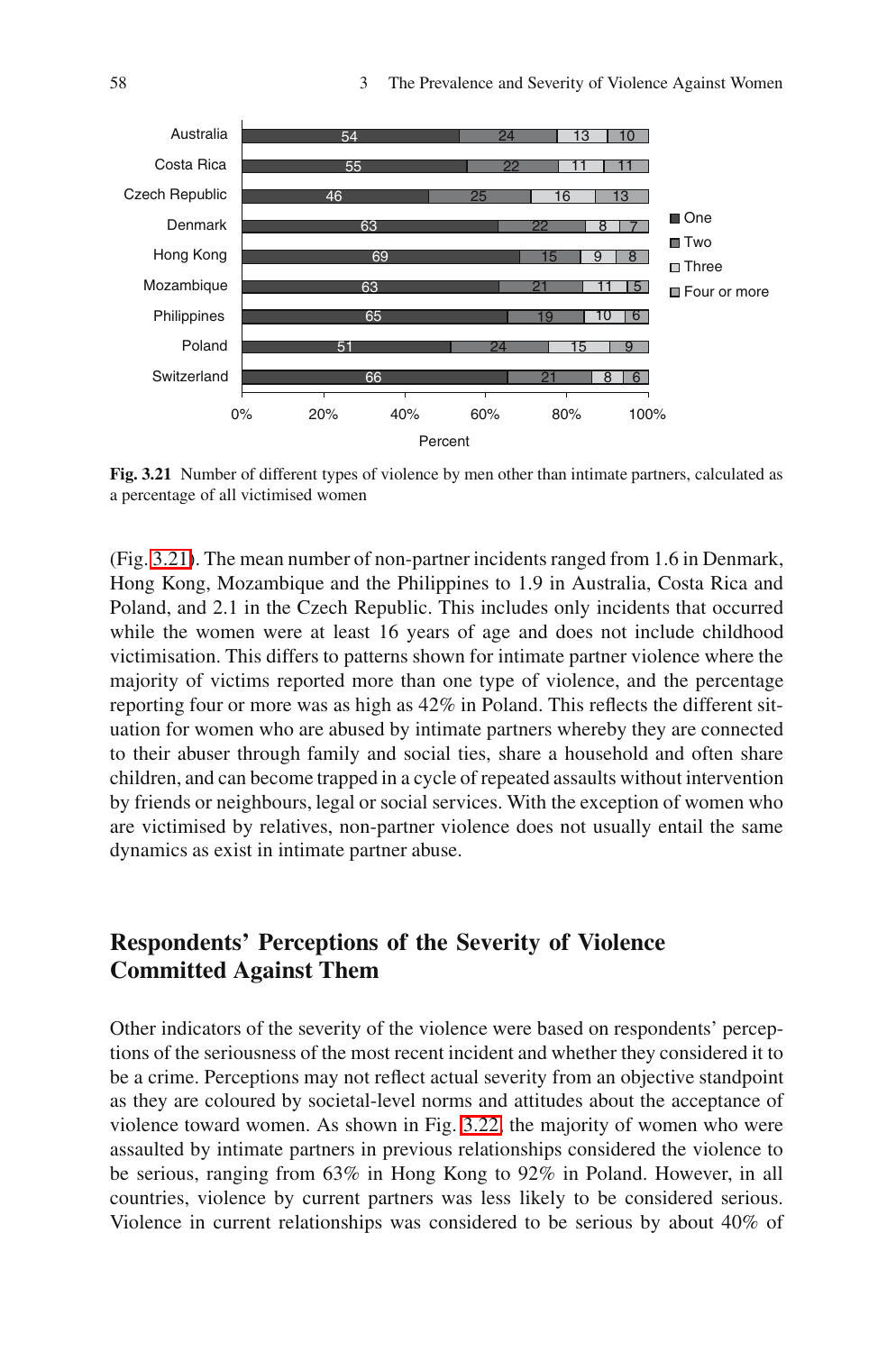

<span id="page-41-0"></span>**Fig. 3.22** Percentage of victims of intimate partner violence who considered it to be serious

women in Denmark and Hong Kong, compared with more than 80% of women in Costa Rica and Poland. The difference in the perceptions of violence by current and past partners may reflect the actual level of violence, which tends to be more severe in relationships that women have fled (Johnson 1996). It may also reflect an unwillingness to describe the violence as serious among women who must continue to tolerate it or are finding ways to live within a violent relationship. (See Appendix III for perceptions of seriousness for all partner violence, current and previous partners combined.)

Victims' perceptions of the seriousness of violence perpetrated by strangers and men known to them (other than intimate partners) is mixed (Fig. [3.23\)](#page-41-1). In many countries perceptions of seriousness are similar for strangers compared with friends, acquaintances and relatives. In some countries, such as the Czech Republic, Hong



<span id="page-41-1"></span>**Fig. 3.23** Percentage of victims of non-partner violence who considered it to be serious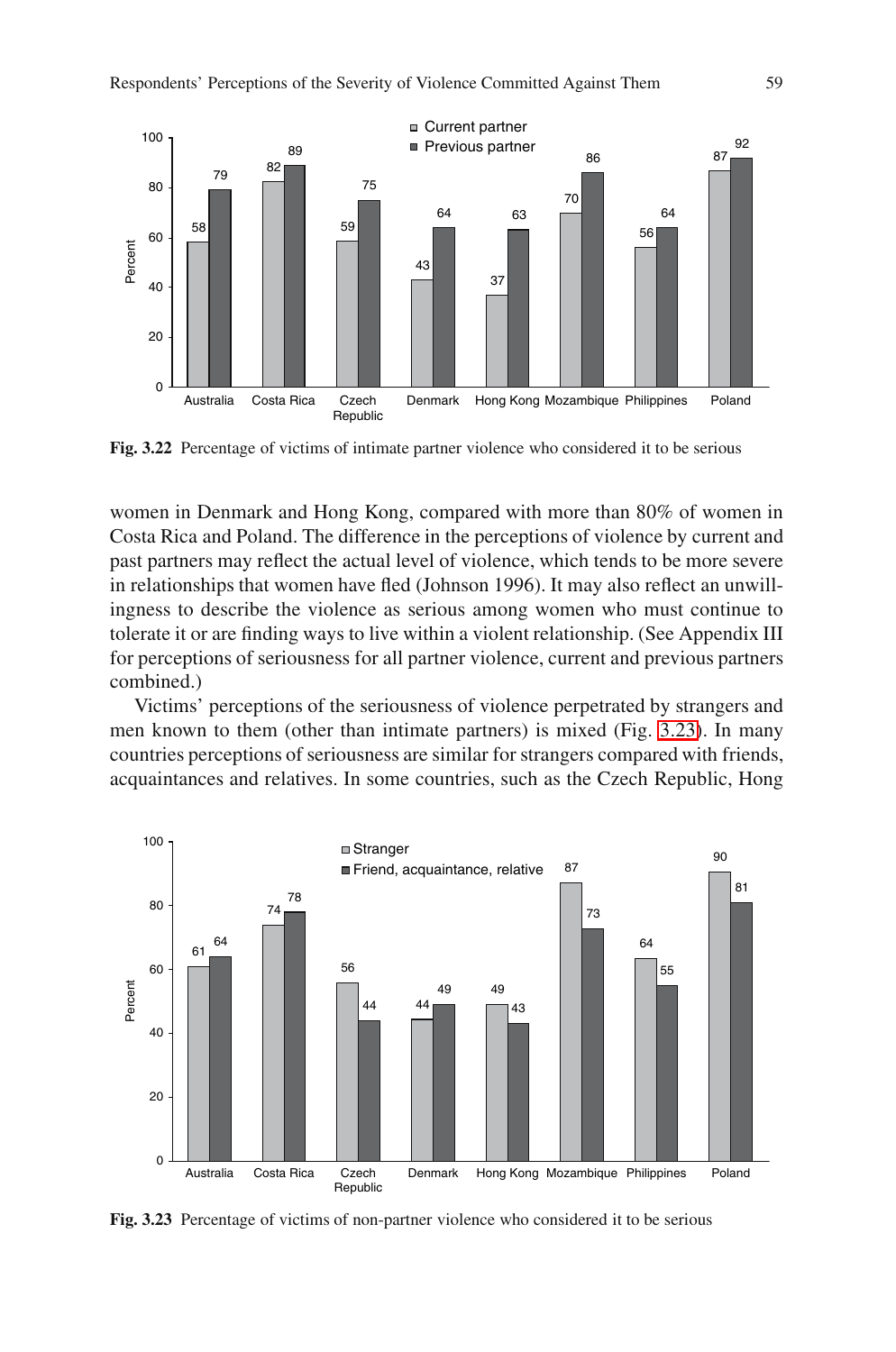Kong, Mozambique, the Philippines and Poland, stranger violence is perceived to be more serious than violence committed by known men. This may reflect a difference in the actual types of violence committed by these two groups of offenders, or it may reflect differences in what is defined culturally as a serious incident that is met with public disapproval. Violence by strangers, particularly sexual assault, has been considered by the criminal justice system and society at large in many countries as fitting within the definition of "real rape" more so than sexual assaults involving known men. Sample counts in most IVAWS countries are too small to investigate perceptions of seriousness according to type of assault in addition to the relationship of offenders to victims. Overall, women in Denmark and Hong Kong were less likely to perceive non-partner violence to be serious compared with women in other countries, such as Costa Rica, Mozambique and Poland. (See Appendix III for perceptions of seriousness for all categories of non-partners combined.)

Legal definitions of sexual assault, marital rape and domestic violence in the survey countries are specified in Appendix II. In all IVAWS countries, rape is prohibited and in all countries except Mozambique other types of forced sexual activity are also prohibited. Rape in marriage is specified as a crime in all countries except Mozambique (Fig. 3.25). Violence by intimate partners is not specified in the legal codes of most countries, but it is considered a crime under general assault provisions. When respondents to the IVAWS were asked if they considered their experiences of violence to constitute a crime, some discrepancies were uncovered in the assaults women reported to the survey and their perceptions of whether the incident qualified as an assault under the legal code. Not all women who were assaulted by intimate partners considered the act to constitute a crime.

Perceptions of whether intimate partner violence was considered a crime varied according to whether the violence occurred in a current relationship or one that had ended (Fig. [3.24\)](#page-42-0). For example, half of women in Australia and the Czech Republic and 59% of women in Hong Kong who were assaulted by current partners said that



<span id="page-42-0"></span>**Fig. 3.24** Percentage of victims of intimate partner violence who considered it to be a crime <sup>∗</sup>Relative standard error is between 25 and 50.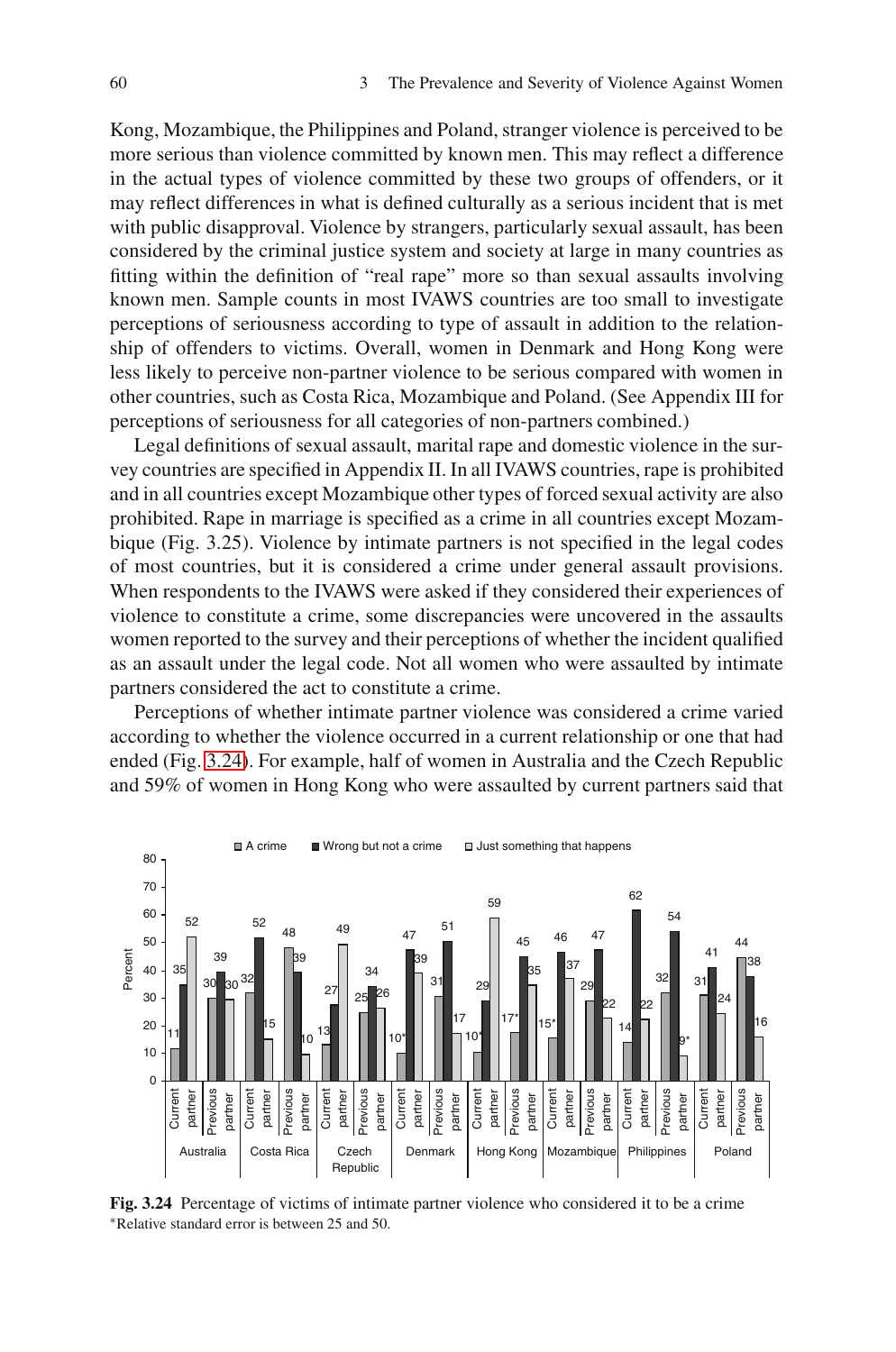

**Fig. 3.25** Percentage of victims of non-partner violence who considered it to be a crime

what happened to them was "just something that happens". This compares to just 15% of women in Costa Rica. In all countries, violence by past partners was less likely than violence occurring in current relationships to be viewed as just something that happens and more likely to be considered a crime. Countries where violence by past partners was most likely to be considered a crime were Costa Rica (48%) and Poland (44%). Women in Denmark, Mozambique and the Philippines were more likely to consider violence by current and previous partners to be wrong but not a crime compared to women in other countries. (See Appendix III for perceptions of whether the incident was a crime for all partner violence, current and previous partners combined.)

Clearly legal codes are only one source of information, and perhaps not the most important, that influences victims' perceptions and how they categorise their experiences. Victims' perceptions of whether intimate partner violence should be considered a crime are affected by social norms and the attitudes and beliefs of other people in their immediate environment. These are more likely to shape victims' beliefs and responses to the violence than whether their experiences fit within an objective assessment of what would be considered a crime under the legal code.

With respect to violence committed by men other than intimate partners, in all countries, women were more likely to perceive violence by strangers to be a crime compared with violence involving known men such as friends, acquaintance and relatives. However, the percentage of women who considered stranger violence to be a crime varied from about 30% in the Czech Republic and Denmark to 60% in Hong Kong and Mozambique (Fig. 3.25). Violence by known men was considered a crime by 14% of women in the Czech Republic up to about one-third in Costa Rica and Mozambique. Czech women were most likely to consider violence by known men to be just something that happens which was also the most common response among women in Hong Kong. More common was the perception that violence by known men was wrong but not a crime, reported by at least half of victims in Costa Rica, Denmark and the Philippines and was the most common response in Australia,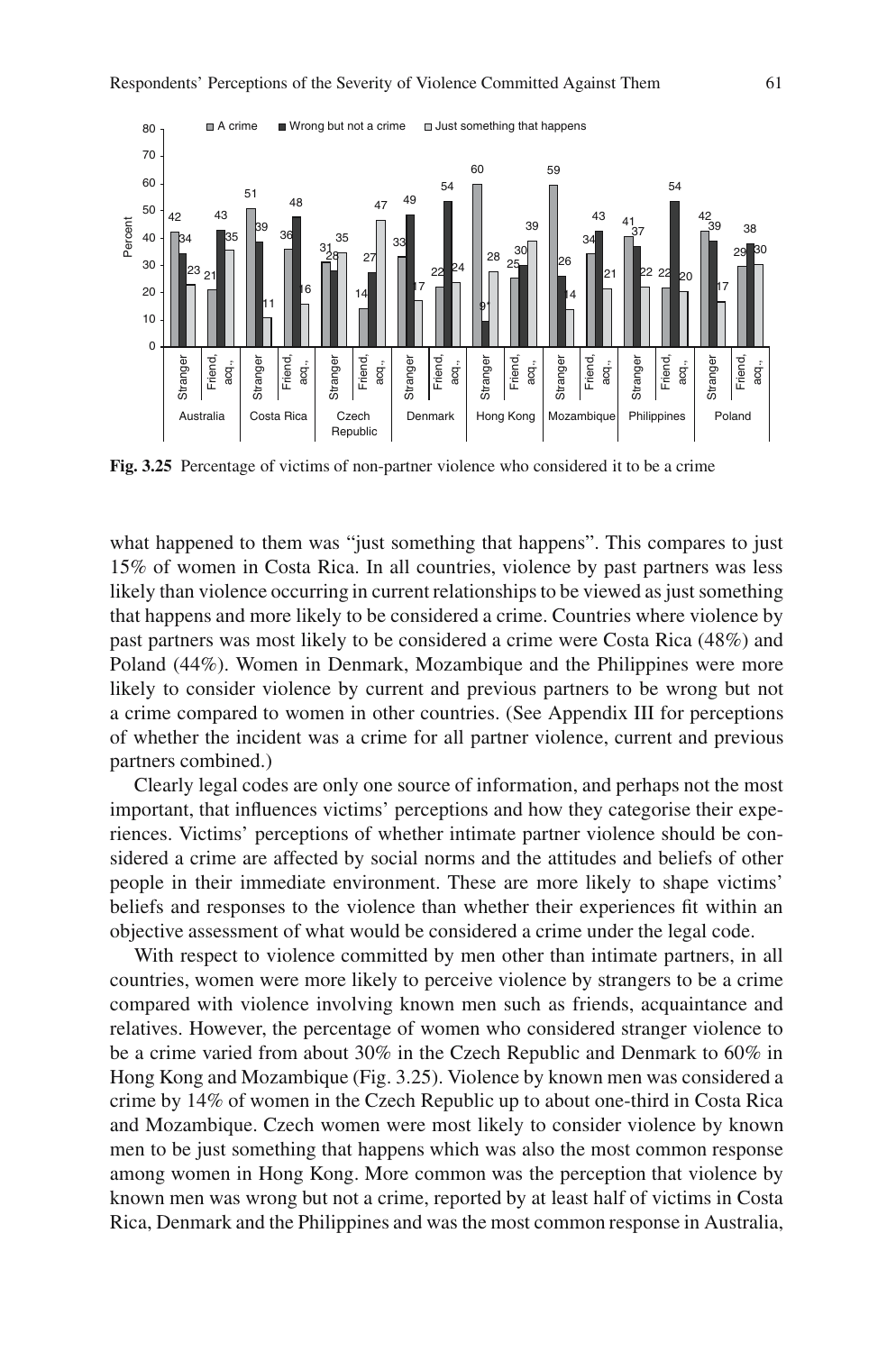Mozambique and Poland. (See Appendix III for perceptions of whether the incident was a crime for all categories of non-partners combined.)

## **Violence in Childhood**

Questions on the IVAWS regarding experiences of violence in childhood were optional. Among the countries participating in the study, all but Denmark, Hong Kong and Mozambique included this module of questions. Violence in childhood encompassed the following:

- physical assaults by fathers and mothers
- sexual violence by fathers, step-fathers, mothers, step-mothers, siblings, other relatives and other known men

Rates of physical violence by parents in childhood ranged from a low of 9% in the Philippines to a high of 40% in Costa Rica (Fig. [3.26\)](#page-44-0). Women in Costa Rica report physical violence by parents in childhood at rates twice as high as women in Australia, the Czech Republic and Switzerland and four times higher than women in the Philippines. Fathers outnumbered mothers as perpetrators of parental physical abuse in every country except Costa Rica where mothers were slightly more likely than fathers to inflict physical punishment on these female respondents when they were children.

Women who had been physically assaulted by parents were asked how serious they considered the assaults to be. Less than half of women in the Czech Republic and the Philippines who were physically abused by fathers and one-third of women in these countries who were abused by mothers considered the abuse to be serious. Those in other countries who considered the abuse to be serious were upwards of



<span id="page-44-0"></span>**Fig. 3.26** Rates of physical violence in childhood by parents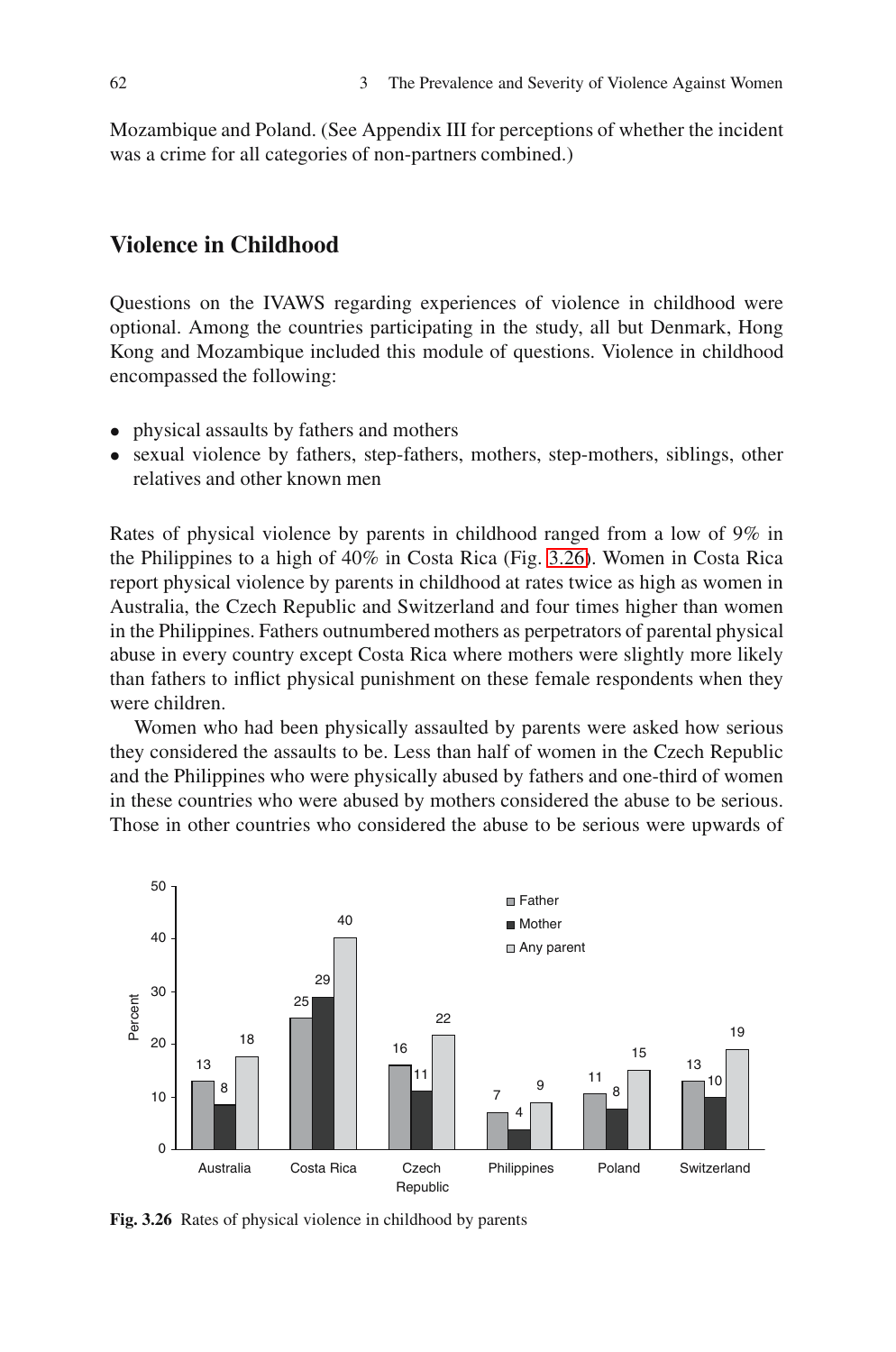

<span id="page-45-0"></span>**Fig. 3.27** Rates of sexual violence in childhood Immediate family includes father, mother, stepparents and siblings.

Other includes other known offenders and strangers.

<sup>∗</sup> Relative standard error is between 25 and 50.

three-quarters in the case of abuse by fathers and at least two-thirds in the case of abuse by mothers. Without details about injury and other consequences of these assaults, severity is not an objective measure. Inter-country differences in perceptions of severity of parental assaults may be a reflection of actual differences in the degree of severity in the manner in which parents use physical means to discipline their children, or cultural variations in perceptions of the acceptability of physical discipline whereby parents can use violence with impunity in some countries and it may not be considered serious unless severe injury results.

The IVAWS also asked about experiences of forced sexual activity before age 16. Rates were highest in Costa Rica and Australia where about one in five women reported being sexually assaulted (Fig. [3.27\)](#page-45-0). Australian women were unlike women in other countries in that they were equally likely to report physical abuse by parents and sexual abuse before age 16. It was typical for other countries to report higher rates of physical as compared with sexual violence in childhood. Childhood physical and sexual abuse can be traumatic experiences for victims and disclosures especially difficult in an interview situation, even where confidentiality is guaranteed. These figures therefore may undercount the true prevalence of childhood abuse in these countries.

#### **Interconnections Among Lifetime Experiences of Violence**

Results of the International Violence Against Women Survey indicate that violence is a common feature in the lives of large percentages of women. Significant proportions of women in the countries included in this study experienced physical or sexual violence since the age of 16 and in childhood. Fig. [3.28](#page-46-0) illustrates the extent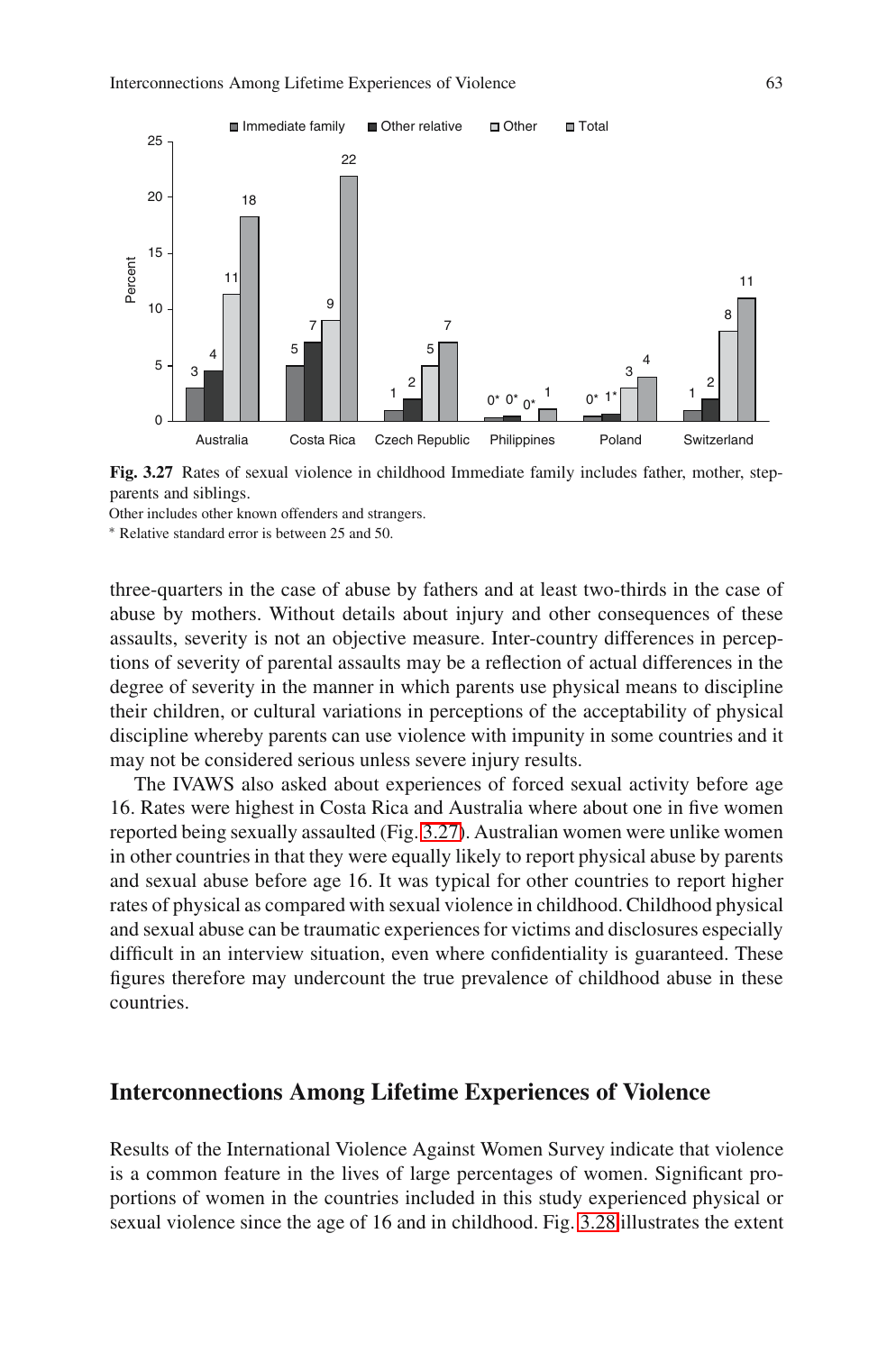

<span id="page-46-0"></span>**Fig. 3.28** Interconnections among experiences of violence

to which these experiences overlap. Including just the six countries that included both adult and childhood experiences of violence, victimised women experienced violence in the following ways:

- 10% of victimised women in the sample experienced violence in all three contexts: violence by an intimate partner, violence by another man since age 16, and physical or sexual abuse in childhood
- 44% experienced intimate partner violence
	- 18% reported partner violence and no other type of violence
	- 26% were victims of intimate partner violence and other types of violence
- 55% experienced violence by men other than intimate partners in their adult lifetime
	- 24% reported only non-partner violence as an adult
	- 31% were victims of non-partner violence and violence in other situations
- 49% experienced abuse as a child, either physical abuse by parents or unwanted sexual activity by anyone
	- 18% experienced childhood violence and no violence as an adult
	- 31% experienced childhood violence and violence as an adult